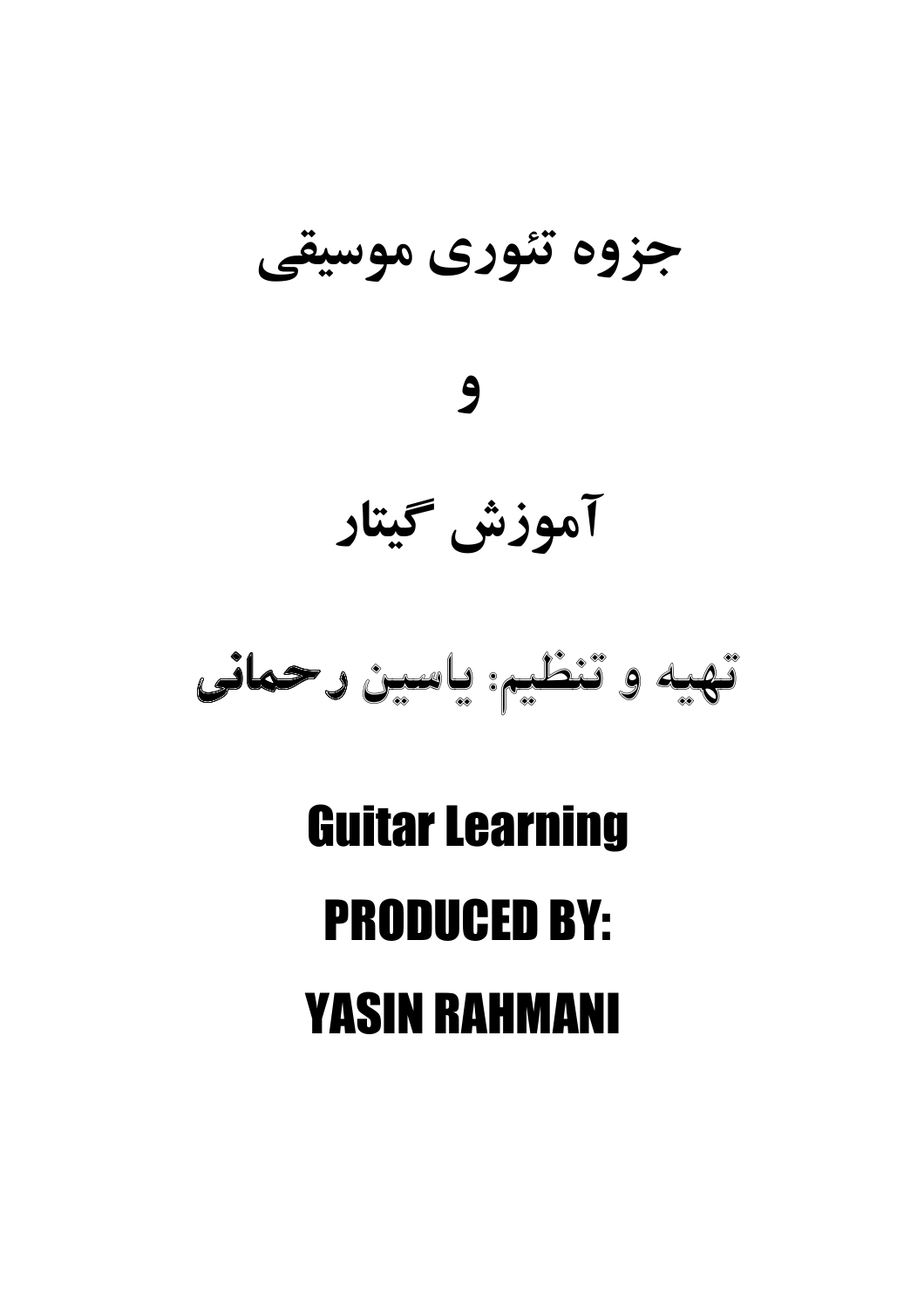بسمه تعالى

دوستداران موسیقی و گیتار؛

با سلام و خسته نباشید

این جزوه که در پیش رو دارید مدت ۸ ماه روی آن کار شده است و سعی کرده ام تا جائی که ممکن است بی عیب و .<br>نقص باشد. به هر حال باز هم خال<sub>ی</sub> از عیب نیست و همچنین پوزش می طلبم از اساتید گیتار که این جزوه را می خوانند و اگر مشکلی در جزوه مشاهده کردند می توانند به من ایمیل بزنند و اشتباهات را گوشزد کنند و با من کمال میل پذیرا هستم.

مطالب را از کتابهای معتبر آموزش گیتار و موسیقی ایران و جهان جمع آوری و دسته بندی کرده ام و به صورت رایگان در اختبار شما می گذارم تا شاید کمکی برای گسترش فرهنگ گیتار و موسیقی در ایران عزیزمان کرده باشم. و نیز انتظار دارم شما هم کیی این جزوه را در اختیار دوستانتان قرار دهید تا دوستداران گیتار بتوانند این ساز زیبا را حداقل تا حد متوسط بنوازند. و الباقی راه را با کمک مطالب گفته شده ادامه دهند.

همچنین از وب مستر سایت گیتارینه (WWW.Guitarineh.com) تشکر میکنم که در پخش این مجموعه مرا یاری كردند.

با امید توفیق الهی

ياسين رحماني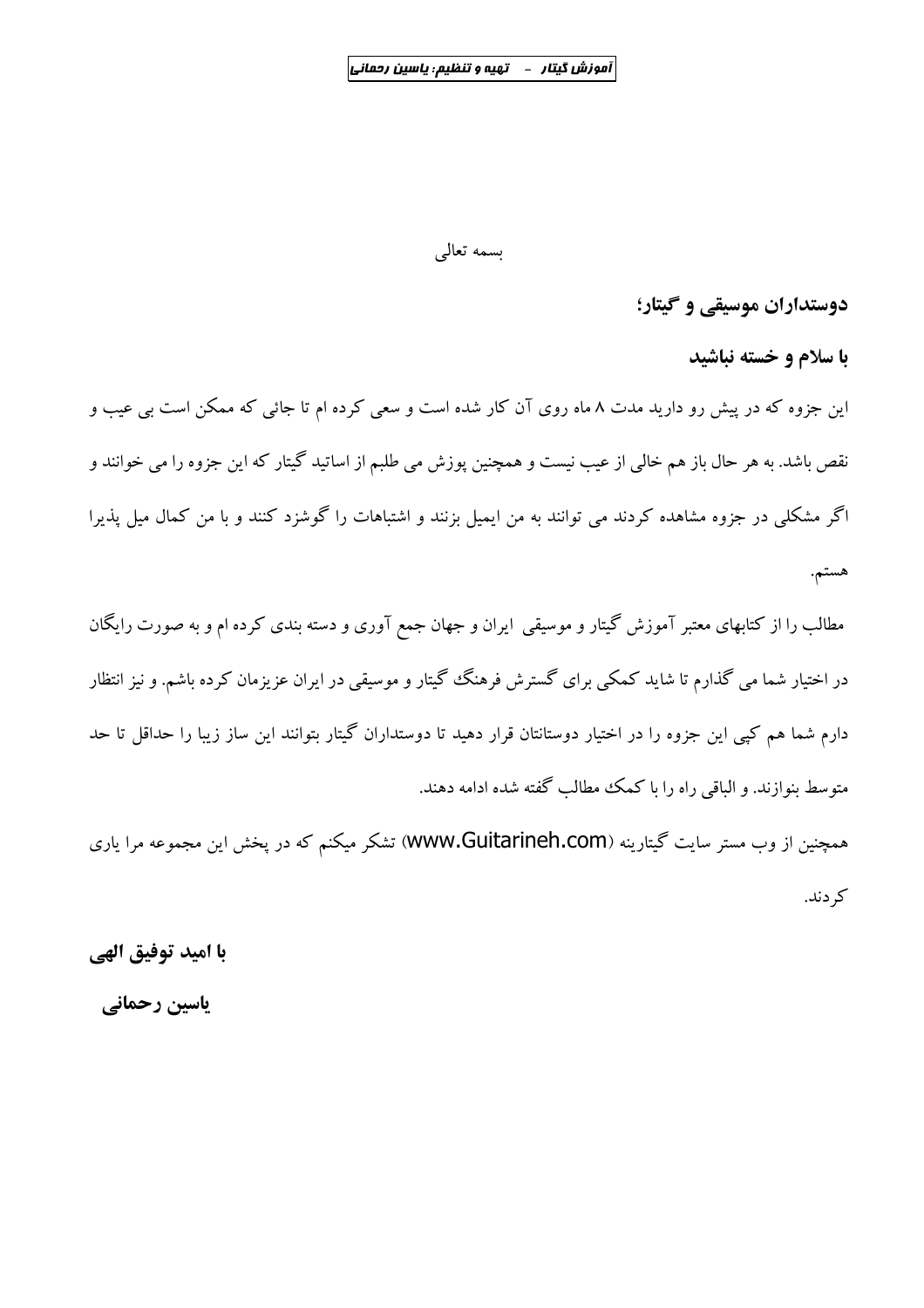#### يسمه تعالى

تئوري مقدماتي موسيقي ؛

#### صوت :

آنچه را که انسان به کمک حس شنوایی خود می شنود صوت نام دارد : فرکانسی بین ۲۰ تا ۲۰۰۰۰ هرتز ، صوت نتیجه ارتعاش جسم مادی است یعنی هرگاه یک جسم مادی با سرعتی کم یا زیاد به ارتعاش درآید از آن صوت حاصل میشود هر چه رفت و آمد های جسم مادی منظم تر باشد صدای صوت حاصله به صورت موسیقیایی نزدیکتر خواهد بود به عبارت ديگر بسامد يا حركت رفت و آمدى آن قابل ثبت يا شمارش باشد و صوت حاصل از آن موسيقيايي باشد ، پس به طور کلبی صوتی که درای ارتعاشات منظم هستند موزیکال و اصواتی که دارای ارتعاش منظم نیستند غیر موزیکال هستند . یک صوت درارای مشخصات زیر است:

۱– زیر و بمی

۲– دیر ند یا کشش

٣- شدت يا ديناميسم

۴- طنين يا رنگ

# زیر و بمی یا ارتفاع صوت

صداهای موسیقیایی میتوانند در سطوح مختلف زیر و بمی حاصل شوند چنانکه صدای مردان از صدای زنها کلفت تر است هر چه ارتعاش صوت کند تر باشد صوت حاصله از آن بمتر است، و به طور کلبی هرچه طول سیمهای یک ساز کوتاهتر باشد صدای آن زیرتر و هر چه بلند تر باشد بمتر خواهد بود و هر چه سیمها نازکتر باشد صوت زیرتر و هر چه كلفت تر باشند صوت بمتر خواهد بود، در لوله هاي صوتي هر چه اندازه لوله ها بلندتر باشد صداي حاصل از آن بمتر و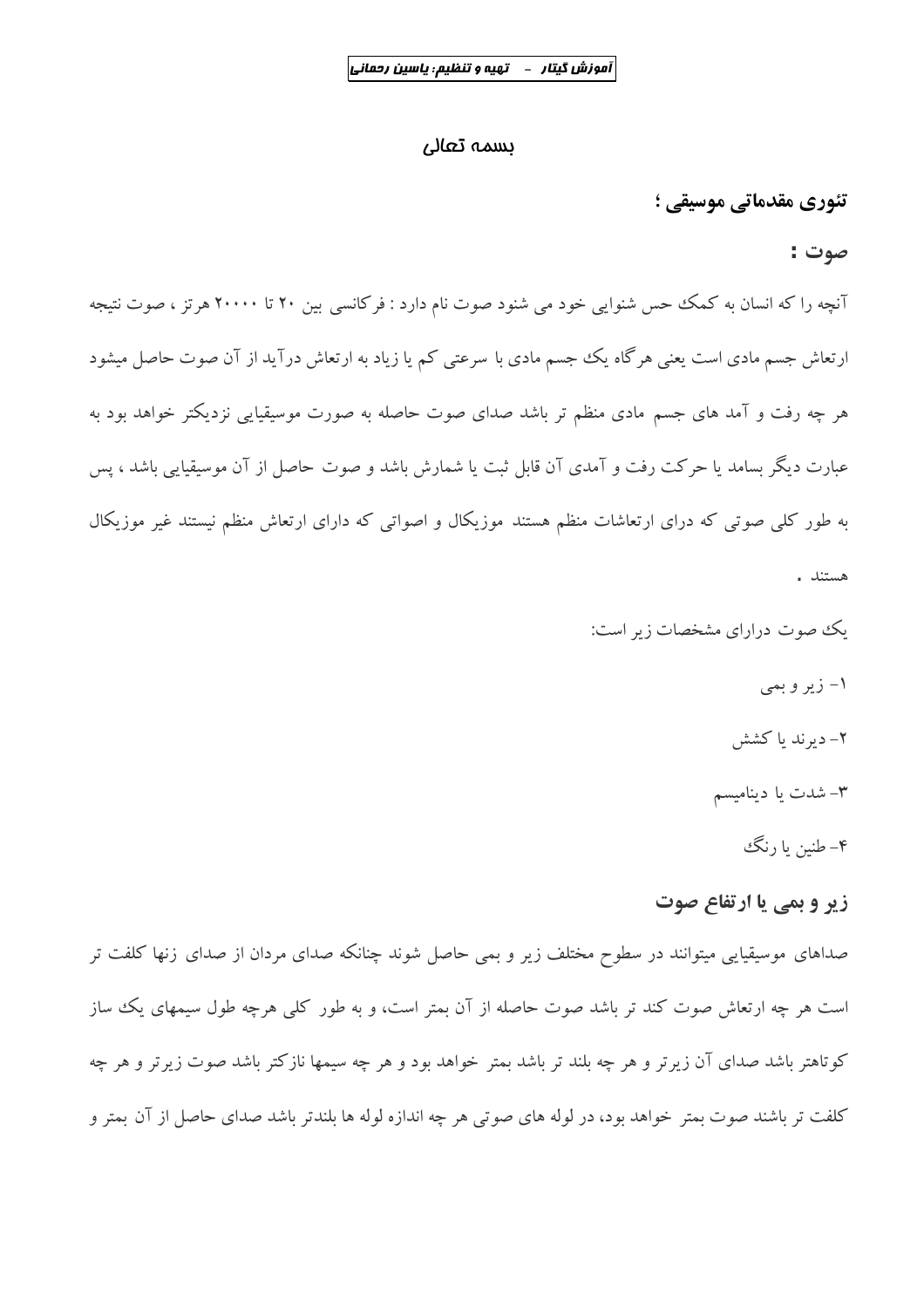هر چه کوتاهتر باشند صدای آنها زیر تر است.در کل هر کدام از این شرایط میتواند بر ارتفاع یا زیر و بمی صوت حاصل موثر باشند.

# ديرند (كشش):

کشش یعنی زمانی که هر صوت موسیقیایی ادامه میابد ، یک قطعه موسیقی از صوتهایی تشکیل شده است که ارزشهای متفاوت زمانی دارند و این ارزشهای زمانی را کشش هر صوت می نامند.

#### شدت یا دینامیسم :

صوت موسیقی ممکن است نسبت به یکدیگر ضعیف تر یا قوی تر باشد. در این باره میتوان گفت هر چه دامنه ارتعاش یعنی میدان حرکت رفت و آمدی لرزش جسم، وسیعتر باشد صوت ، قویتر و هرچه دامنه ارتعاش کوتاهتر باشد صوت ضعيفتر خواهد بود .

# طنين يا رنگ :

آخرین خصوصیتی که در فیزیک صوت بررسی میکنیم طنین یک صوت است ، طنین یا رنگ هر صوت با دیگری متفاوت است در واقع به خاطر رنگ هر ساز است که ما به سازی علاقه مند میشویم و از سازهای دیگر آنرا تمییز میدهیم، طنین در واقع ترکیبی است از طول موجها با شدت های گوناگون و این اصوات فرعی هستند که رنگ ساز را بوجود مياورند.

#### موسیقے :

تعریفی ساده از موزیک؛ موزیک یعنی مجموعه ای از سر و صدا های تنظیم شده ی پیشرفته.

# پیدایش موزیک و آلات آن:

انسان های اولیه با تولید صداهای مختلف به وسیله حنجره ی خود قطعات دیگر را اجرا می کردند. بعد ها با ضربه زدن به شیبی و بعدها با ضربه زدن شیبی به شیبی دیگر. با فوت کردن در اسکلت جمجه ی حیوانی صداهای عجیب غریب از آن تولید می شد، با سوراخ کردن استخوان های کلفت تر صدا های بیشتری از آن تولید می کردند. انسان ها با کشیدن کمان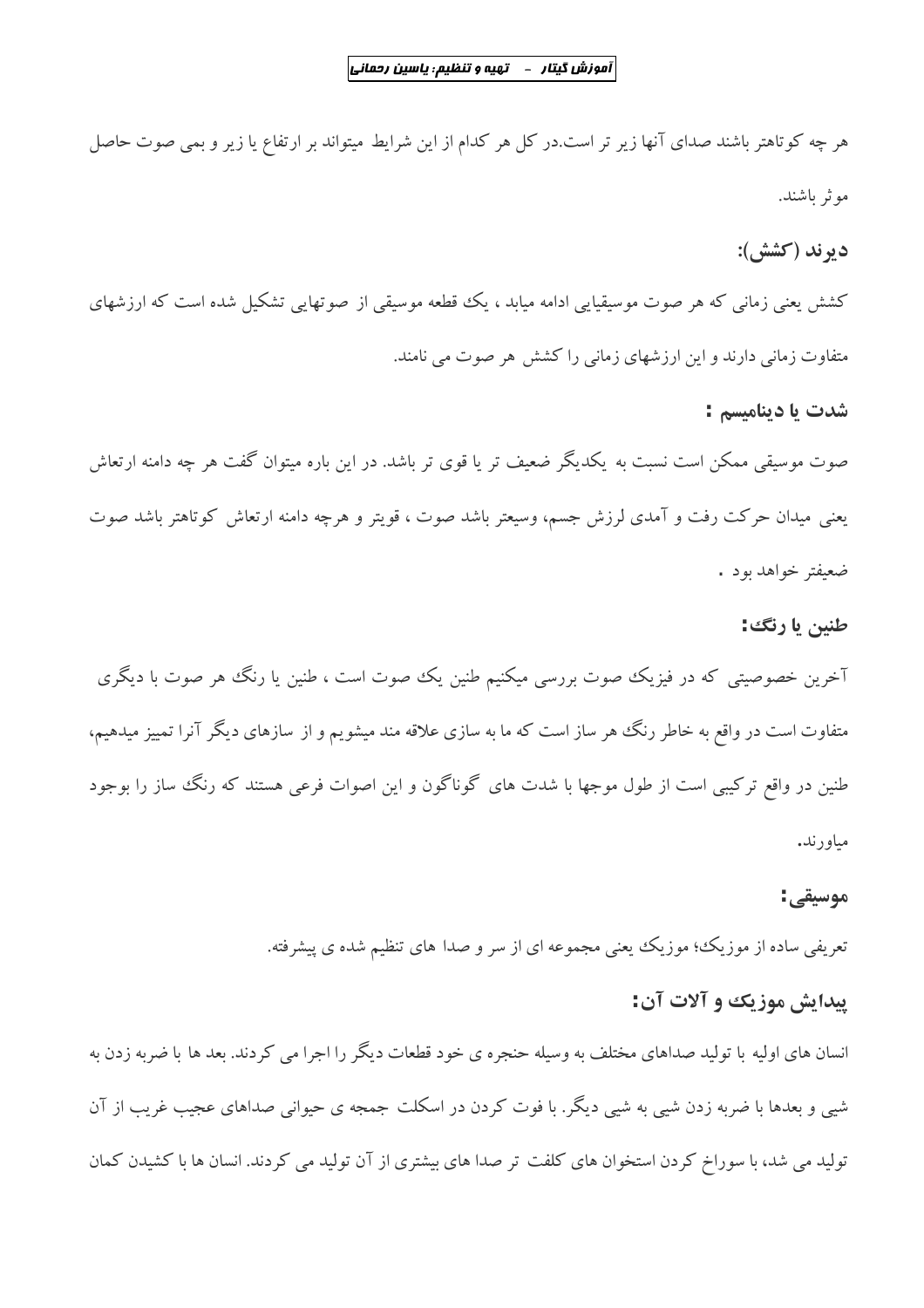و وسایلی امثالهم به فکر ساختن سازهای سیمی با الیاف، روده ی حیوانات و بعد ها سیم های فلزی افتادند. در این جا ثابت می شود که ترتیب پیدایش سازها، کوبه ای، بادی و سیمی می باشد .

# ييدايش كلمه ي موزيك:

Music از کلمه ی یونانی muse می آید. در اساطیر یونانی« آپولو » نام خدای موسیقی و هنرهای زیباست، و use نام نه فرشته ای هست که همراه او در کوه « پارناس » به سر می برند و هر یک ددر فنی از آواز و نوازندگی مهارت دار ند.

# ييدايش نُت:

الفبای موسیقی را که دارای ۱۲ حرف (۷ حرف اصلی و ۵ حرف فرعی) هست «نُت» می گویند. «گلیسا» نام راهبیست ایتالیایی، که نخستین بار نت را اختراع کرد، در سال ۹۳۰ میلادی «نوما» تقسیم بندی اصوات و بعدها «کباد» خطوط نت و خواندن آن را به وجود آورد و در سال ۱۴۸۰ میلادی سن جان خطوط را تکمیل کرد. دقیقا در دوره ی رنسانس که برهه یر تحرکے در زمینه ی موسیقی اروپا بود.

قن (Tone) : صداهایی را که دارای ارتعاشات منظم و خوشایند هستند صدای موسیقی یا تن می گویند. تن ها سر و صدا نيستند بلكه اصواتي خوشايند براي گوش ما هستند . مهمترين ويژگي تن ها زيرو بم بودن آن است .

ققسیم بندی اصوات موسیقی : کلیه اصوات موسیقیایی ( صداهای خوشایند ) را به هفت نوع فرکانس صوتی (نت)

|    |    | سل  | فا        | هی   |   | دو           | فارسى            |
|----|----|-----|-----------|------|---|--------------|------------------|
| SI | LA | SOL | <b>FA</b> | $MI$ |   |              | فرانسوی  RE   DO |
| B  |    | G   |           | E    | D | $\mathsf{C}$ | انگلیسی          |

تقسیم کردهاند که پایه و اساس موسیقی را تشکیل می دهند . این هفت نت به قرار زیر هستند :

تذکر : در متدهای بین المللی از اختصار انگلیسی جهت تدریس استفاده می شود.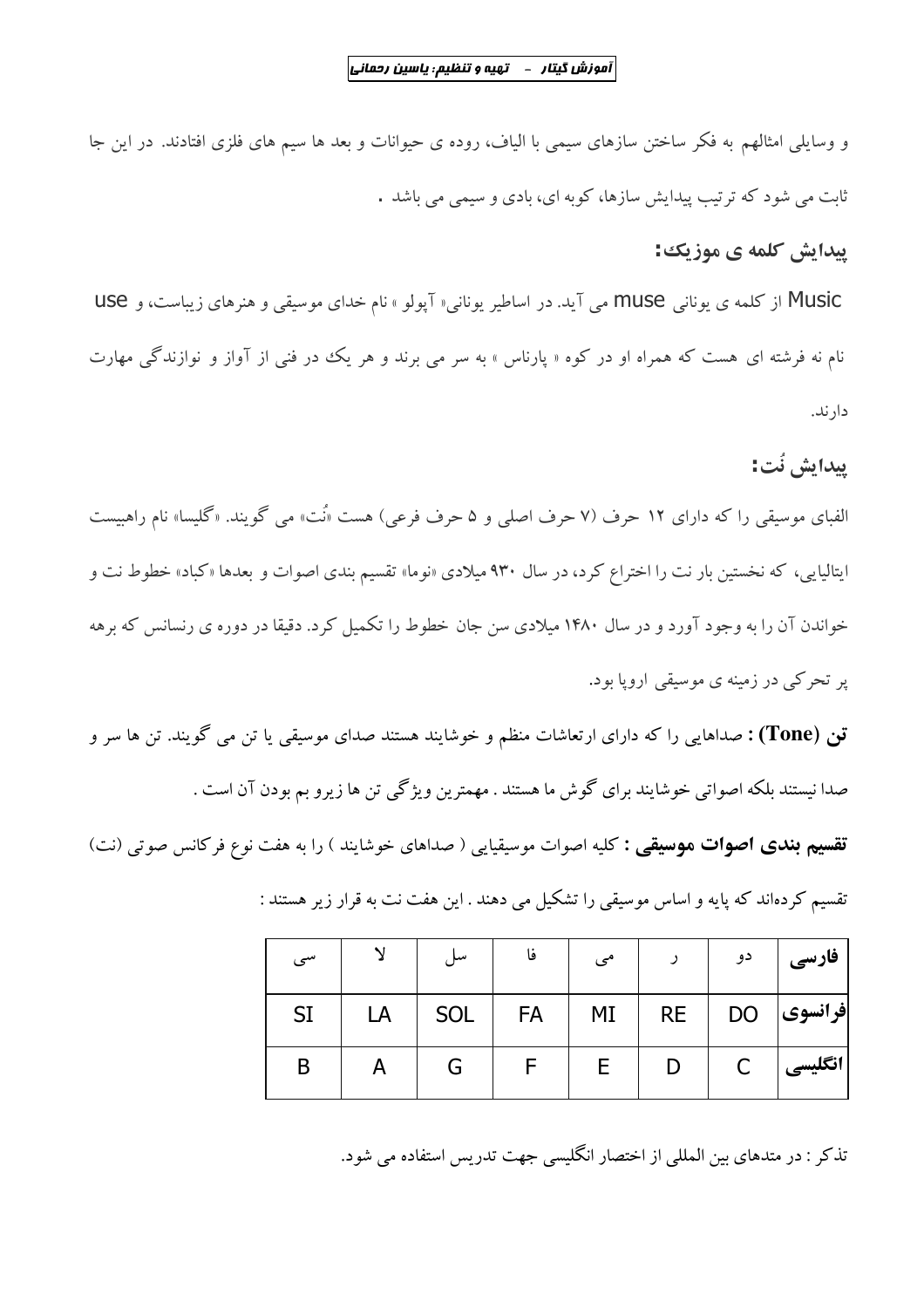**سوعت ارتعاش:** هر چه سرعت ارتعاش بیشتر باشد صدا زیر تر و هر چه سرعت ارتعاش کندتر باشد صدای بم حاصل میشود. مثلا اگر سیم ششم و همچنین سیم اول گیتار ضربه بزنید سیم ششم که ضخیم ترین سیم گیتار است لرزش کندتر و صدای بم تر از سیم اول که نازکترین سیم گیتار است دارد . اگر به وسیله گذاشتن انگشت بر روی سیم طول آن را کوتاه کنیم لرزشی سریع تر و صدای زیر تر به دست می آید.

**وسعت صوتی:** فاصله میان بم ترین و زیرترین صداهایی که یک آوازخوان یا ساز می تواند اجرا کند، وسعت صوتی نامیده میشود.

همواهی (Accompaniment): تمام قسمتهایی از موسیقی است که وقتی یک ساز یا خواننده در حال اجرای ملودی است، سایر سازها اجرا میکنند.

ه**لودی (Melody):** اگر ساده نگاه کنیم به هنگام شنیدن یک آهنگ آن چیزی که در ذهن یک فرد معمولی به خاطر می ماند و می تواند آنرا زمزمه کند ملودی نامیده می شود. ملودی درواقع حرکت افقی نتها در طول زمان است. تشخیص ملودی آسان تر از تعریف آن است، با این همه، ملودی سرشتی ویژه دارد و حضور آن در موسیقی تمام دوران ها و ملتها ديده مي شود.

ملودی زنجیره ای از صداهای جداگانه و پیاپی است که در مجموِع کلیتی درخور تشخیص را می سازند. ملودی آغاز شده، پیش می٫رود و پایان می پابد و دارای جهت، شکل و پیوستگی است. حرکت بالارونده و پایین رونده صداهای زیر و بم ملودي، حسي از تنش و آسودگي، انتظار رسيدن را دربر دارد و اين همان منحني يا خط ملوديک است. حرکت ملودی با فاصله های کوچک که فاصله **پیوسته (step**) نامیده میشوند یا با فاصله هایی بزرگتر که فاصله **گسسته (leap)** نام دارند صورت میگیرد. فاصله پیوسته، فاصله میان هر دو نت پیاپی در گام آشنای دو، ر ، می … است (فاصله میان دو تا ر، ر تا می و…) فاصله ایی که بزرگتر از فاصله پیوسته باشد به عنوان فاصله گسسته شناخته میشود (برای نمونه فاصله میان دو تا می). بسیاری از ملودی ها از تکه های کوچکتری به نام **عبارت (phrase)** ساخته شده

اند. این تکه ممکن است نتهایی با زیر و بم و الگوهای ریتمیک مشابه داشته باشندکه این تشابه به یکپارچگی و انسجام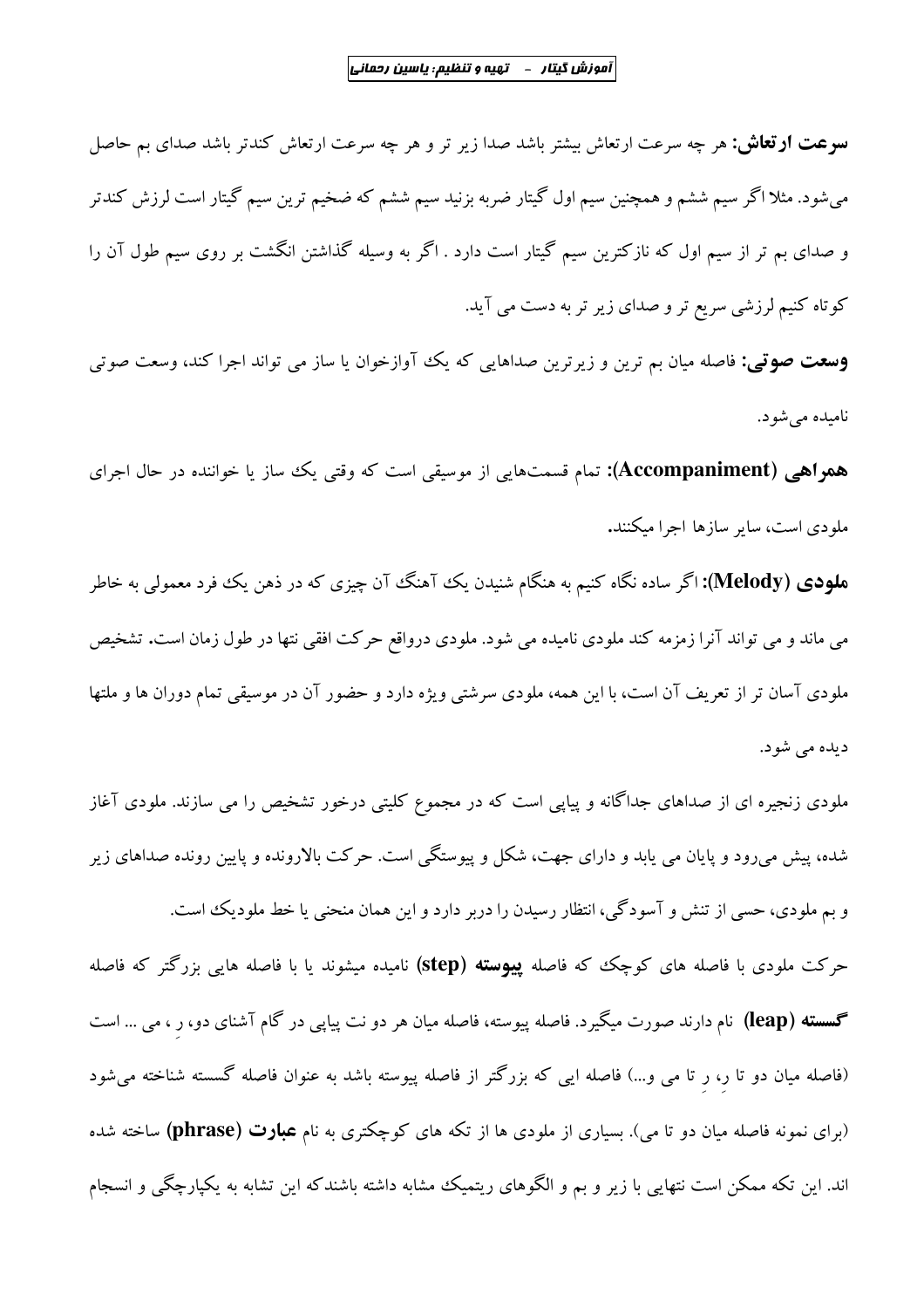ملودی کمک میکند. از سوی دیگر عبارتهای متضاد میتوانند سبب تنوع در سیر ملودی شوند. عبارت ها اغلب به صورت جفت های متقارن نمود می پابند، که صداهایش حرکتی پایین رونده دارند. قسمتی از عبارت دوم می تنواند تکرار عبارت اول بوده اما پایانی قاطع تر داشته باشد، پایانی که ملودی را به سرانجام و سکون می رساند. چنین نقطه سکونی را در پايان يک عبارت، **کادانس (cadence)** يا **فوود** مي نامند.

بداهه نوازي (Improvisation): به خلق ملودي در لحظه اجرا بداهه نوازي مي گويند.

**تویاد(triad):** در موسیقی آکوردهای مختلفی داریم. مانندچهارصدایی، پنج صدایی و… به ساده ترین نوع آکورد (دو صدائی) تریاد می گویند. که اولین نت گام، نت یایه این آکورد نیز است.

**ریتم:** جوهر حیاتبی موسیقبی ریتم است. ریتم در عامترین معنا، سَیَلان منظم موسیقبی در زمان است. ریتم یک ملودی، در حقيقت شخصيت آن است.

**ضوب (beat):** هنگام دست زدن یا پا کوبیدن با موسیقی، به ضرب های آن واکنش نشان می دهید. ضرب تپش منظم و تکرار شونده ای است که موسیقی را به واحدهای برابر تقسیم می کند. ضرب ها پس زمینه ای را می سازند که آهنگساز نت هایی با کشش های زمانی گوناگون را بر آن قرار می دهد. ضرب ها واحدهای زمانی بنیادی هستند که کشش تمام نتها بر مبنای آنها سنجیده می شود. نتها از نظر زمانی می توانند به اندازه بخشی از نصف یک ضرب، یک ضرب کامل یا بیش از یک ضرب تداوم یابند. ضربها را می توان با نشانه هایی متوالی و منظم بر محور زمان نشان داد. به شکل زیر دقت كنيد:

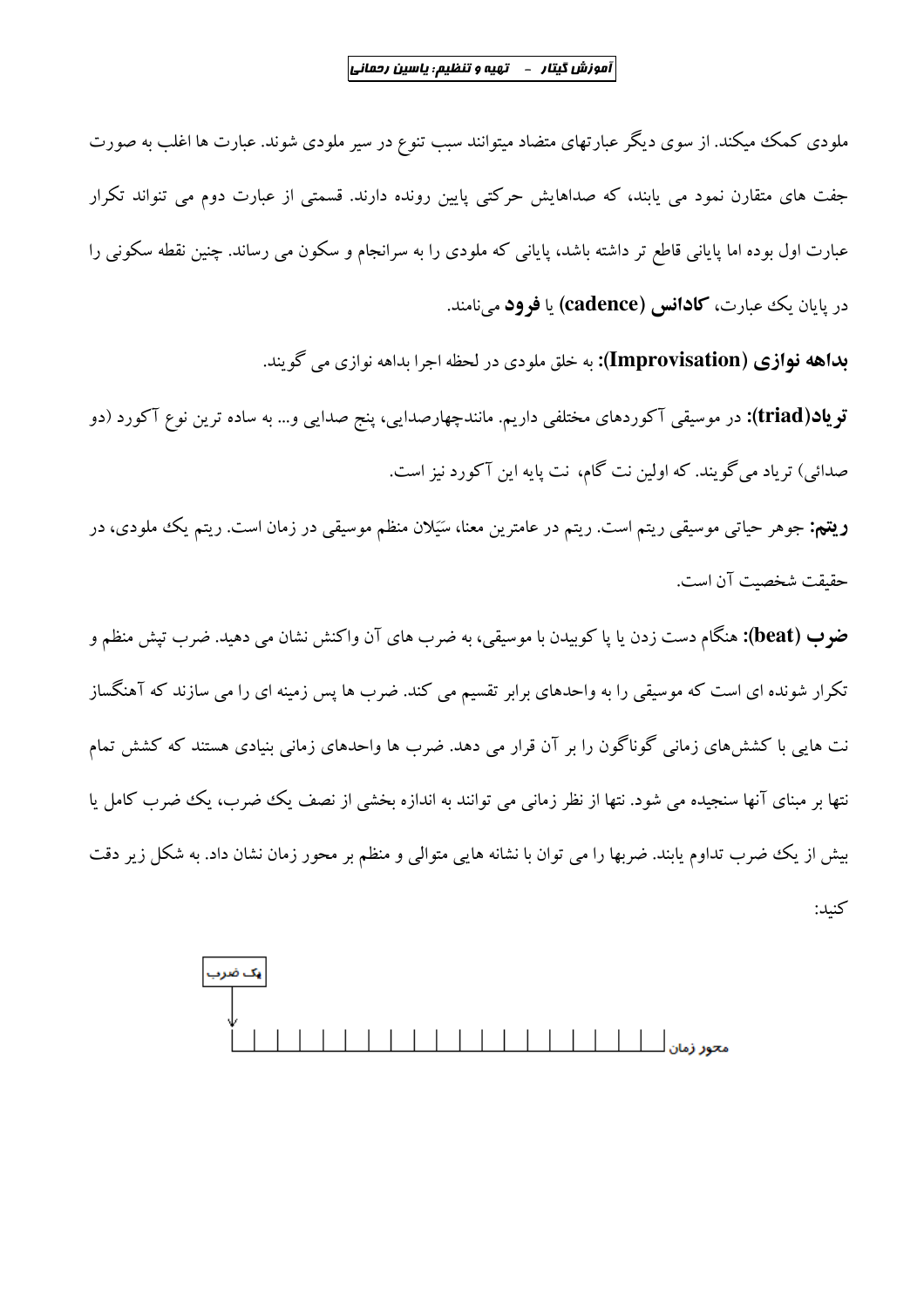**وزن (meter):** هنگامی که یک نغمه یا ملودی را می خوانیم، برخی ضربه ها قوی تر یا موکد تر ادا می شوند. در موسیقی الگوئی تکرار شونده را می یابیم که از یک ضرب قوی و سپس از یک یا چند ضرب ضعیفتر تشکیل شده است. سازمان ضرب ها را در قالب گره هایی منظم وزن می نامند. چنین گروهی که تعداد ثابتی از ضرب ها را در خود جا داده است، میزان نامیده می شود. بسته به تعداد ضرب های هر میزان، چندین نوع وزن وجود دارد.

وقتی یک میزان دارای دو ضرب باشد، وزن آن دو ضربی است؛ این وزن به صورت ۲ – ۱ ، ۲ – ۱ ، ۲ – ۱.... شمرده شده و در آن ضربهای اول موکدتر هستند. الگویی که دارای سه ضرب در هر میزان است، به عنوان وزن سه ضربی شناخته شده و به این ترتیب شمرده می شود: ۲ – ۲ – ۱، ۳ – ۲ – ۱،... تمام والسها وزن سه تابی دارند.

یک الگوی مهم دیگر وزن چهارتایی است که هر میزان آن چهار ضرب را در خود جای می دهد. در این وزن نیز ضرب پایین قویترین ضرب است اما ضرب موکد دیگری هم وجود دارد که ضرب سوم است، ضرب سوم از ضربهای دوم و چهارم قویتر و از ضرب اول ضعیف تر است: ۴ - ۳ - ۲ - ۱، ۴ - ۳ - ۱، ...

وزن شش تائی شامل شش ضربه به نسبت کوتاه و سریع در هر میزان است. ضرب اول(ضرب پایین) قویترین ضرب و ضرب چهارم در میان دیگر ضربها موکد تر است: ۶–۵–۵–۶–۲–۲ با توجه به وزن هایی که در بالا توضیح دادیم می توانیم وزنهایی دیگری هم از ترکیب این وزن ها بسازیم. مانند وزن پنج ضربي كه از يك وزن دوضربي + يك وزن سه ضربي بوجود مي آيد. ٢ – ١ – ٣ – ١ - ١

#### بافت موسيقيايي (Musical texture):

طی قطعه موسیقی زمانی ممکن است ملودیی بدون همراهی، گاهی چندین ملودی همزمان یا ملودی با آکوردهای همراهي كننده شنيده مي شود. براي توصيف اين موارد گوناگون، اصطلاح بافت موسيقيايي به كار ميرود. اصطلاحي كه به تعداد لایه های صوتی همزمان، به نوع آنها (ملودی یا هارمونی) و به چگونگی ارتباط آنها با یکدیگر اشاره دارد. انوع بافتهای موسیقیایی: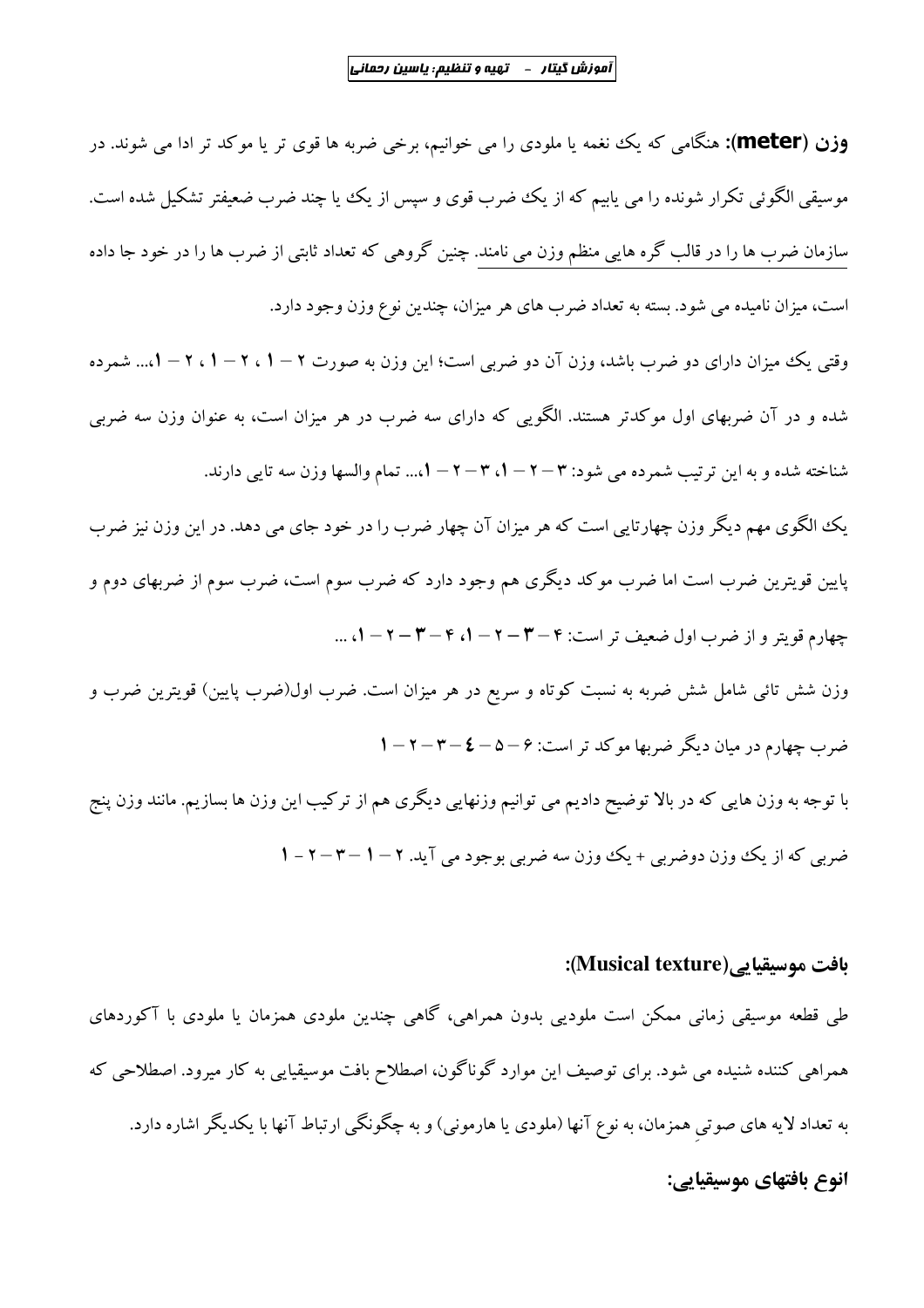- **۱– بافت مونوفونیک؛** یک خط ملودی تنها و بدون همراهی، بافتی مونوفونیک به معنای تک صدایی دارد. اگر شما خود به تنهایی یک آواز بخوانید، آواز شما نوعی بافت مونوفونیکی خواهد بود. اجرای همزمان یک خط ملودی توسط چند ساز یا آوازه خوان نیز بافت مونوفونیک حجیم تر و غنی تری را خواهد ساخت.
- ۲- **بافت یُلبی فونیک،:** اجرای همزمان دو یا چند خط ملودیک که اهمیت و جذابیت کم و بیش یکسانی را داشته

باشند را بافت پل<sub>ی</sub> فونیک یاچندصدایی می گویند. که به این نوع بافت **کنتروپوآن** نیز گفته می شود.

۳– **بافت هوموفونیک،** هنگامی که یک ملودی اصلی با آکوردهایی همراهی می شود بافت هوموفونیک بوجود می آید. که در اکثر سبکهای موسیقی ا زاین نوع بافت استفاده می شود.

**اکتاو (Octave):** دیدیم که تعدادی از تن های متفاوت از لحاظ زیر و بمی اسامی یکسانی دارند . اگر یک تن را مبنا قرار داده و از آن شروع کرده و تن های دیگر را به ترتیب بنویسیم هشتمین تن از لحاظ نام با تن اول یکی است . به طور مثال اگر نت دو را به ترتیب شروع به حرکت کنیم هشتمین نت نیز به نام دو می باشد اما صدای آن دارای کیفیت موسیقیایی مشابه با صدای نت اولی ولی زیر تر است که به آن اکتاو اولین نت می گوییم (می گوییم تن دوم همنام با تن اول ولی به اندازه یک اکتاو زیر تر است). حال اگر هشتمین نت را شماره ۱ بنامیم و ادامه دهیم رشته دیگری از نت بدست می آید که همگی اکتاو های رشته نت های قبلی می باشند و اگر این کار را همین طور ادامه دهیم اکتاوهای چندی در موسیقی به دست می آوریم . وسعت تن ها در موسیقی حدود ۱۹کتاو و در گیتار کمی کمتر از ۱۴کتاو میباشد. وسعت صدای کسی که تعلیم آواز ندیده است به طور معمول میان ۱ تا ۲ اکتاو و وسعت صوتی پیانو بیش از هفت اکتاو است. هنگامی که دو آوازه خوان زن و مرد یک ملودی را با هم میخوانند، اغلب آنها را به فاصله یک آکتاو از یکدیگر اجرا ميكنند.

**خطوط حامل :** پنج خطی هستند موازی و به یک فاصله که نتها رو یا بین آنها نوشته می شوند.ترتیب خطوط خامل از پایین به بالا می باشد. در خطوط حامل هرچه به سمت بالا بیائیم صدا زیرتر می شود.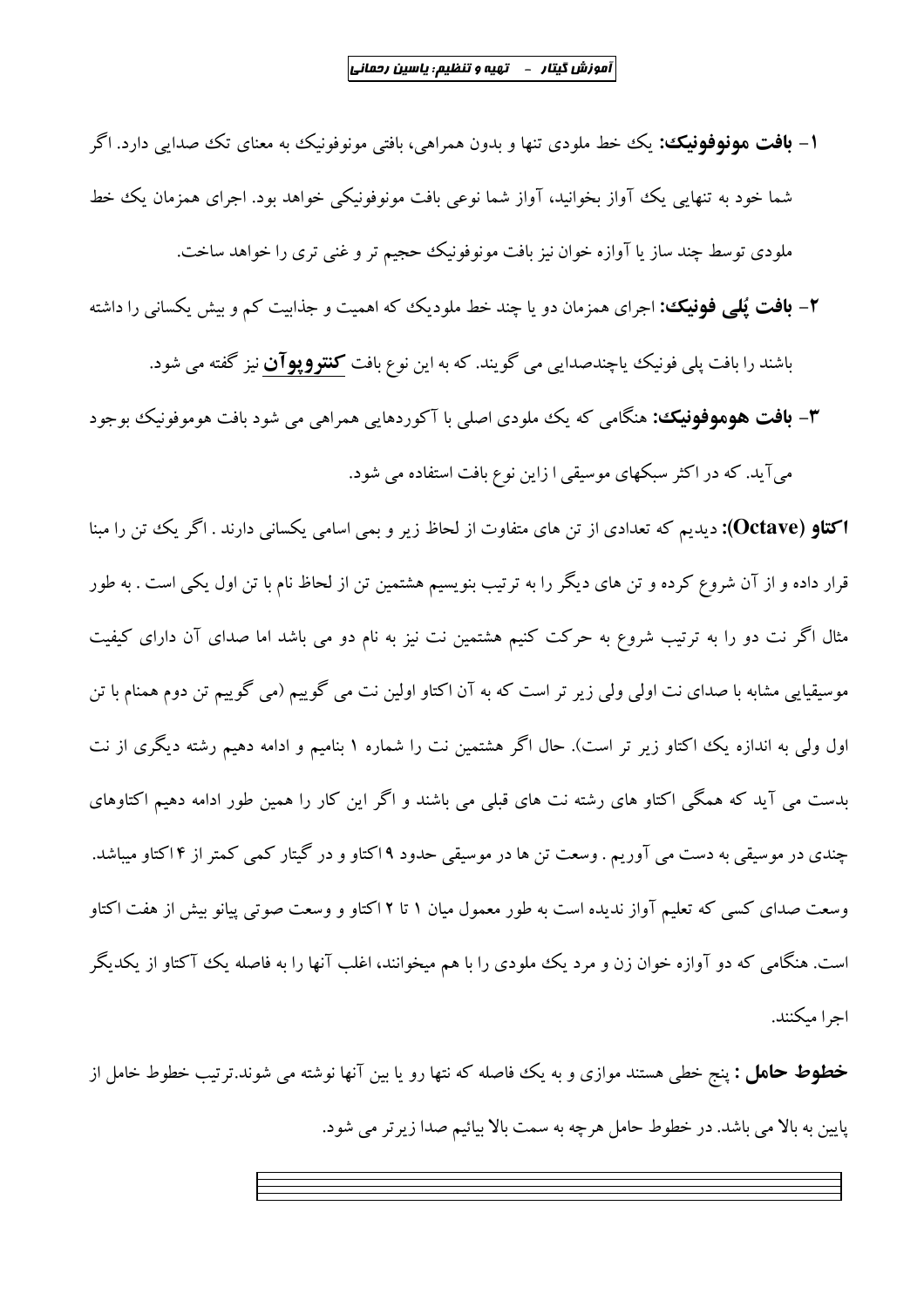$\sim 10^{-11}$ 

هیزان: هر جمله موسیقی از لحاظ زمان به قسمت های مساوی تقسیم می شود که هر یک از آنها را میزان و خط قائمی که آنها را از یکدیگر مشخص می کند خط میزان گویند.

شكل نتها و نام شكل نتها :

| شكل نتها    | O             |              |                 |               |                 |                          |                       |
|-------------|---------------|--------------|-----------------|---------------|-----------------|--------------------------|-----------------------|
| نام فارسی   | گر د          | سفيد         | سياه            | ڃنگ           |                 | سه لا چنگ  دو لا چنگ     | چها لا چنگ            |
| نام انگلیسی | Whole<br>note | Half<br>note | Quarter<br>note | Eight<br>note | Sixteen<br>note | thirty<br>second<br>note | `sixty fourth<br>note |

تذکر : در نام گذاری نتها به شیوه ایرانی بیشتر به شکل نتها توجه شده ولی در نام گذاری انگلیسی نسبت زمانی نتها مدنظر بوده است.

قرارداد زيبا نويسي نت ها :

اگر نتی در نتهای دسته دار ( غیراز نت گرد ) روی خط سوم یا بالا تر از آن نوشته شود دسته آن معمولا به سمت پایین

خواهد بود و اگر پایین تر از خط سوم نوشته شود دسته آن معمولا به سمت بالا خواهد بود.



چند قانون در نت نويسي :

- توالي نت ها هميشه ادامه دارد .
- نتهای دوره های بعدی صدایشان زیر تر از دوره قبلی است.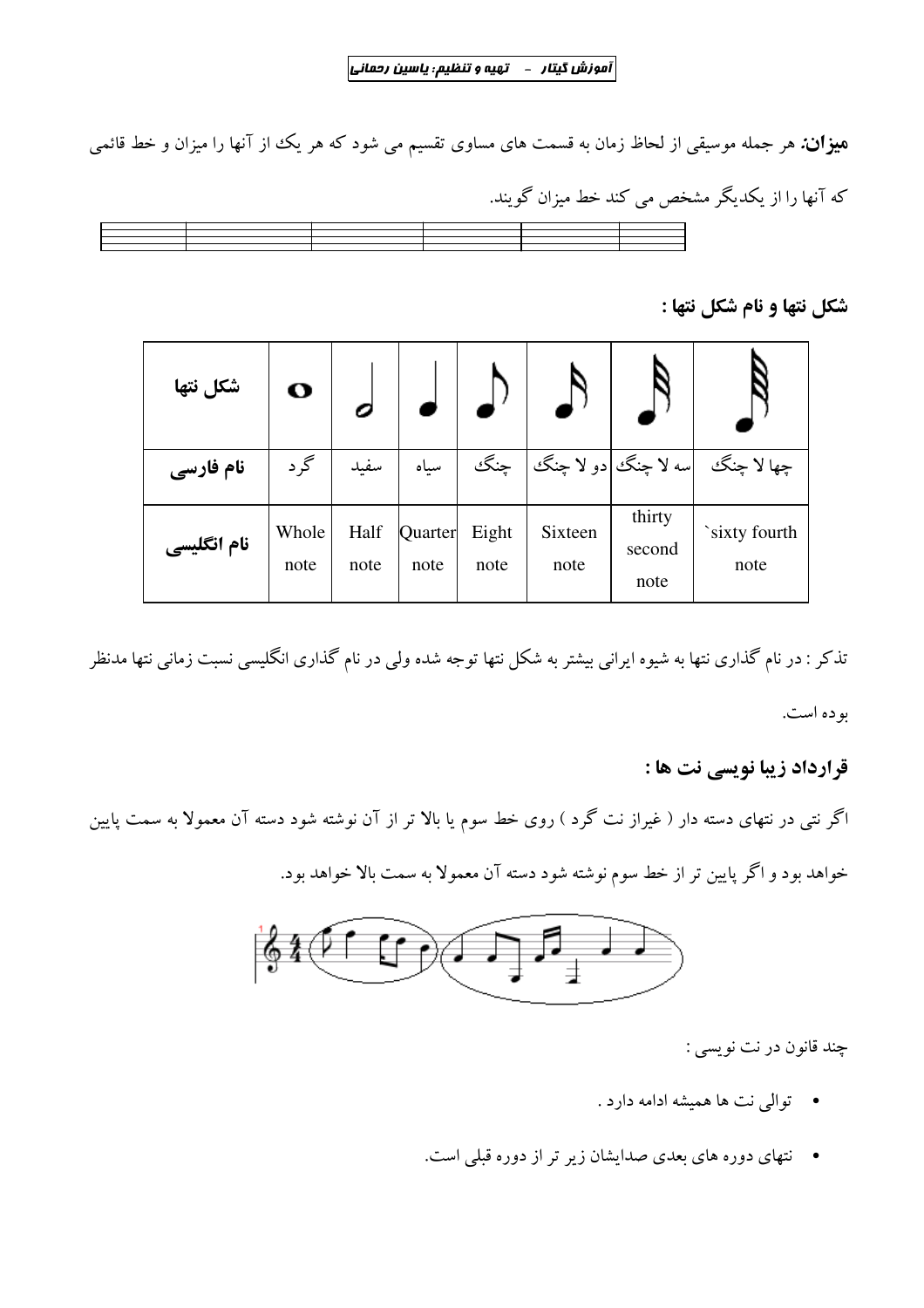• در حامل هم هر چقدر از پایین حامل به سمت بالا برویم صداها زیرتر می شود.

كليد در موسيقي :

کلید علامتی است که سمت چپ حامل قرار دارد و نام و موقعیت صدای نت ها را تعیین می کند. کلیدهائی که در موسیقی به کار می روند عبارتند از :کلیدسل، کلید دو، کلید فا.

| کلید دو | كليد فا | كليد سل |
|---------|---------|---------|
|         |         |         |

**کلید سل :** برای سازهایی که صدایی نسبتا زیر دارند به کار میرود مثل : ارگ ،، فلوت ، دست راست پیانو، آکاردئون ، ویولن، سنتور ، بانجو ، سیتار ، گیتار ملودر و … .

**کلید فا :** کلید فا برای صدای باس مردانه مثل گیتار باس ، دست چپ پیانو و … کاربرد دارد.

**کلید دو :** قدیمی ترین کلید موسیقی کلید دو است که ممکن است روی ۴ خط حامل کشیده شود و انواع آن بر حسب جایگاه عبارتند از :

- ۱. کلید سویرانو صدای زیر زنان ( روی خط اول )
	- ۲. کلید متزو سویرانو-( روی خط دوم)
	- ۳. کلید آلتو صدای بم زنان ( روی خط سوم )
- ۴. کلید تنور صدای زیر مردان ( روی خط چهارم )

**توجه :** بدون وجود کلید قطعه موسیقی هیچ ارزش و مفهومی ندارد.

**خطوط کمکی ( فرضی یا اضافه ):** برای نشان دادن نتهای بیشتر در بالا یا پایین حامل از خطوط کمکی استفاده میشود. هر یک از خطوط کمکی در واقع یک خط حامل فرضی دیگر را ایجاد میکنند.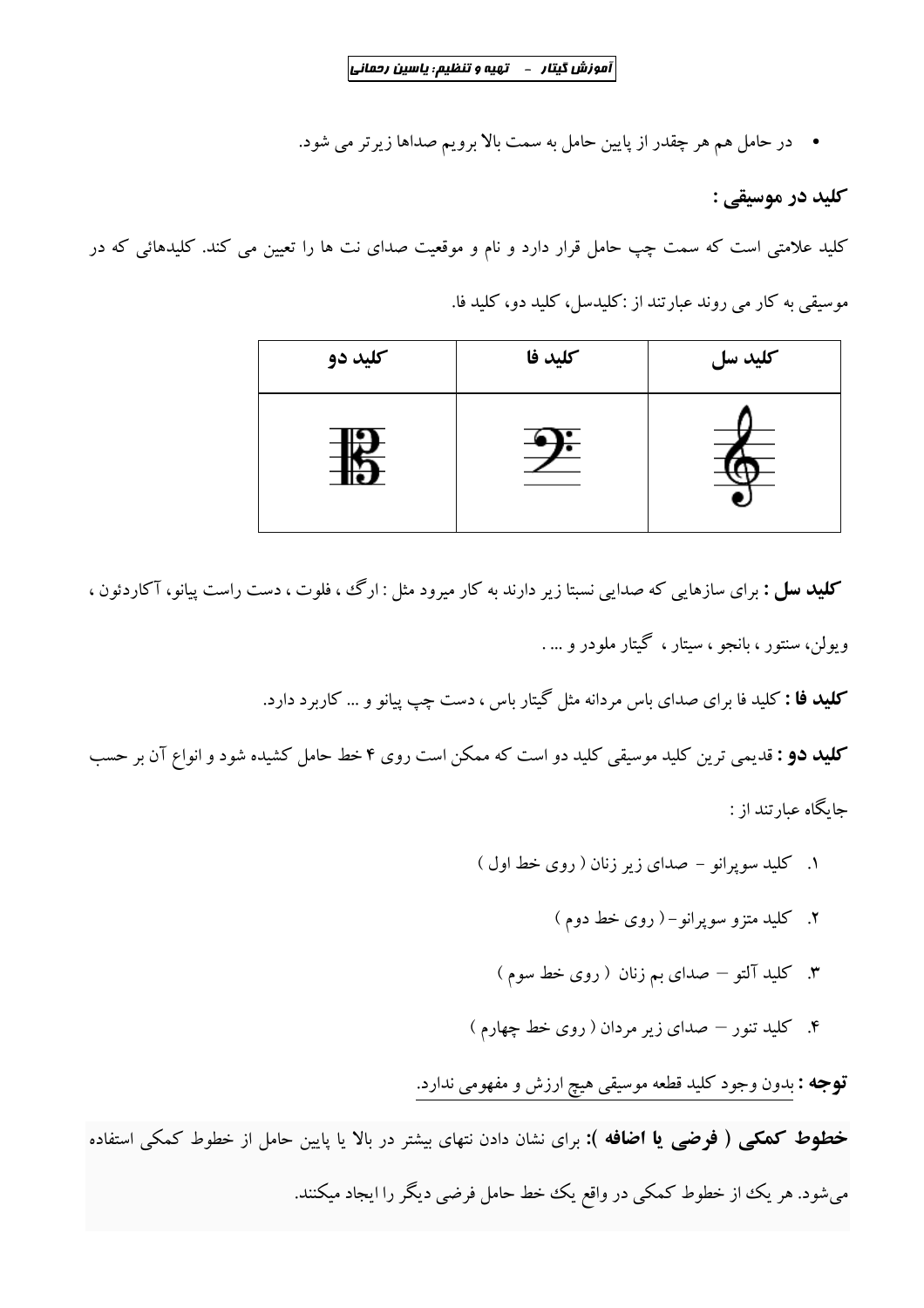$\bar{1}$ 



واحد زمان در موسیقی ۱ است.حال این ۱ ممکن است ۱ ثانیه ، ۲ثانیه ، نیم ثانیه یا … باشد. در حالت کلی یک حرکت رفت و برگشت پا با یک شمارش واحد زمان (ضرب) اطلاق میشود.

| نام نت    | شكل نت | نسبت زمان |
|-----------|--------|-----------|
| گرد       | O      |           |
| سفيد      |        | ٢         |
| سياه      |        | ۴         |
| چنگئ      |        | ٨         |
| دو لا چنگ |        | ۱۶        |

زمانها نسبت به نت گرد سنجیده می شوند ، طبق جدول زیر :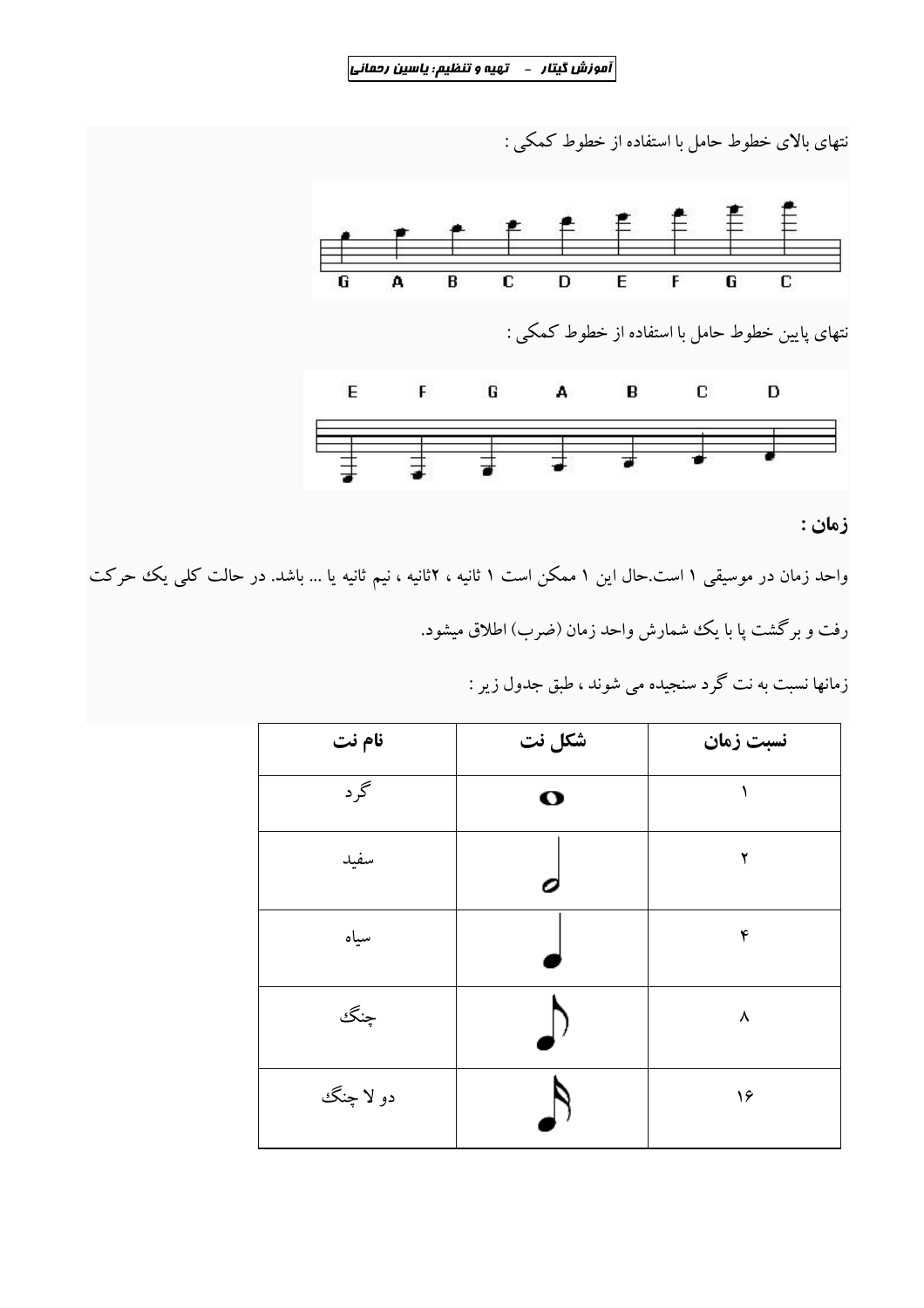#### آموزش گیتار ـ تهیه و تنظیم: یاسین رحمانی|

| سه لا چنگ   | ٣٢ |
|-------------|----|
| چهار لا چنگ | ۶۴ |

**نتیجه :** رفته رفته که از نت گرد به سمت نت چهار لا چنگ می رویم مدت زمان کشش نت کاهش میtبابد و نوازندگی مشکلتر میشود. تذکر : دقت کنید اگر سمت راست نت، نقطه ای قرار گیرد نصف ارزش زمانی آن نت به خودش اضافه میشود. **سکوت :** در طی یک اجرا گاه لازم می شود که موسیقی لحظه ای ساکت شود یا به عبارتی در آن لحظه سکوت برقرار شو د.

علايم سكوت به ترتيب زير است :



توجه :

سکوت گرد زیر خط چهارم ولی سکوت سفید بالای خط سوم قرار میگیرد.

• اگر سمت راست سکوت نقطه ای قرار گیرد نصف ارزش زمانی آن به خودش اضافه میشود.

**شاهین:** در نت نویسی برای زیبایی نتهای چنگ را توسط شاهین به هم مرتبط می کنند.

فِوت (Fret): به میله های فلزی روی دسته های گیتار فرت می گویند.

علامتهای تغییر دهنده: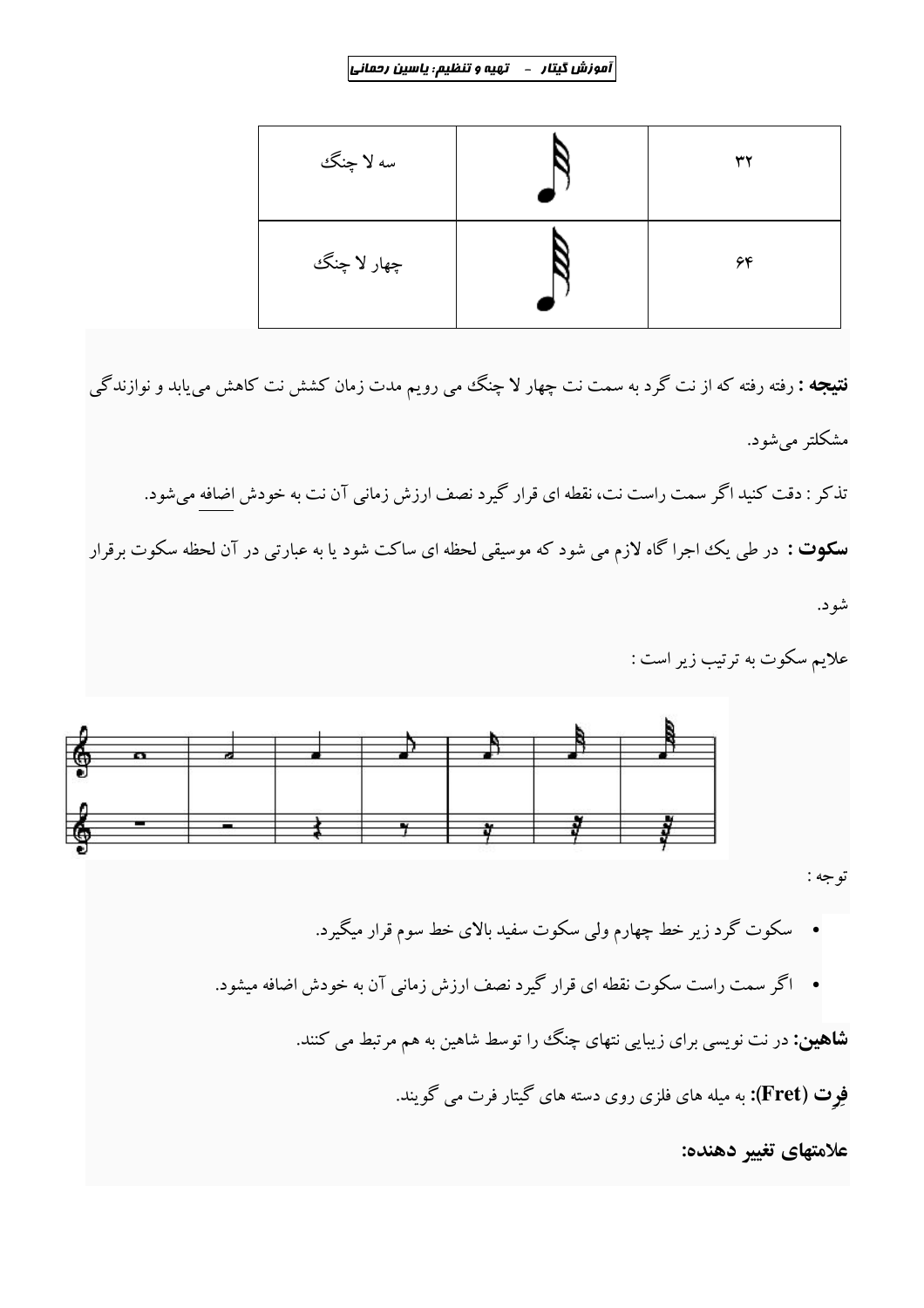**علامتهای تغییر دهنده اصلی:** به دیز و بملهایی که در ابتدای قطعه بعد کلید سل قرار میگرند را علامتهای تغییر دهنده اصلبي مينامند.



برای مثال شکل بالا که نتهای دو و فا تا آخر قطعه باید نیم پرده بالاتر (یعنی فادیز) اجرا شوند مگر اینکه علامت بکار

بیاید که در این صورت اثر دیز یا بمل تا پایان میزان جاری خنثی می شود.

#### انواع نيم پرده:

**۱– نبیم پوده دیاتونیکت:** همواره میان دو نت غیر همنام و البته پیاپی جای میگیرد. یک یا هر دو نت تشکیل دهنده



نیم پرده دیاتونیک می توانند با یا بدون علامتهای تغییر دهنده باشند.

۲– **نیم پوده کووهاتیک:** همیشه میان دو نت همنام قرار میگیرد. این نیم پرده همواره میان یک نت و همان نت

ديز يا بمل شده، بو حود مي آيد.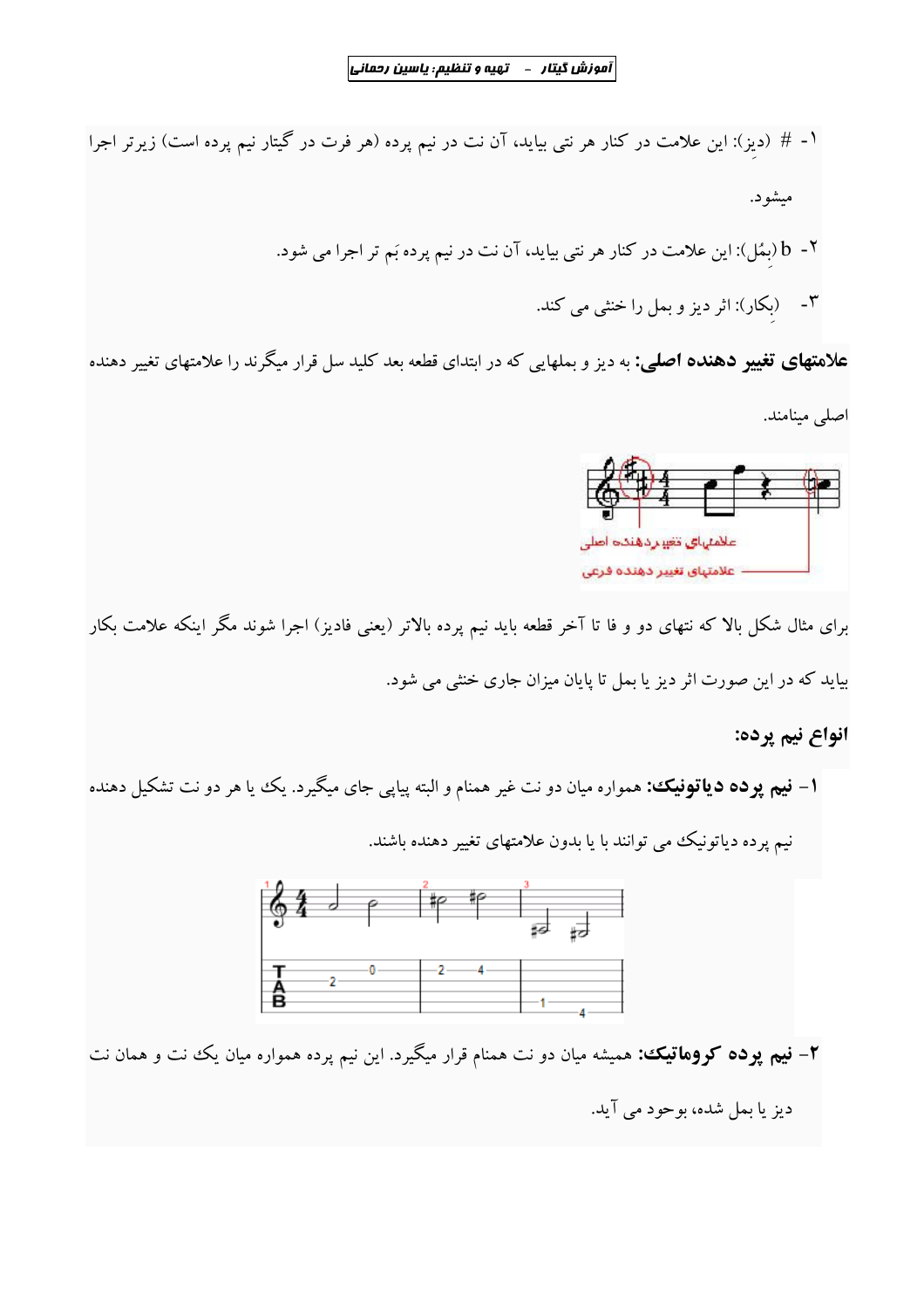#### آموزش گیتار ــ تهیه و تنظیم: یاسین رحمانی



**نام سیمهای گیتار:** مبنای شمارش سیمهای گیتار از پایین به بالا است. (منظور، نت دست باز سیم است)

- سيم اول: مي (E)
- سیم دوم: سی (B)
- سيم سوم: سُل (G)
- سيم چهارم: <sub>رِ</sub> (D)
- سيم پنجم: لا (A)
- سیم ششم: می (E)

# نت سیمهای گیتار بر روی خطوط حامل:



معرفی نتهای سیمها در پوزیسیون اول بر روی خطوط حامل:

**سیم اول: E** (توضیح: منظور از Open همان نواختن سیمها بطور آزاد است)



سيم دوم: B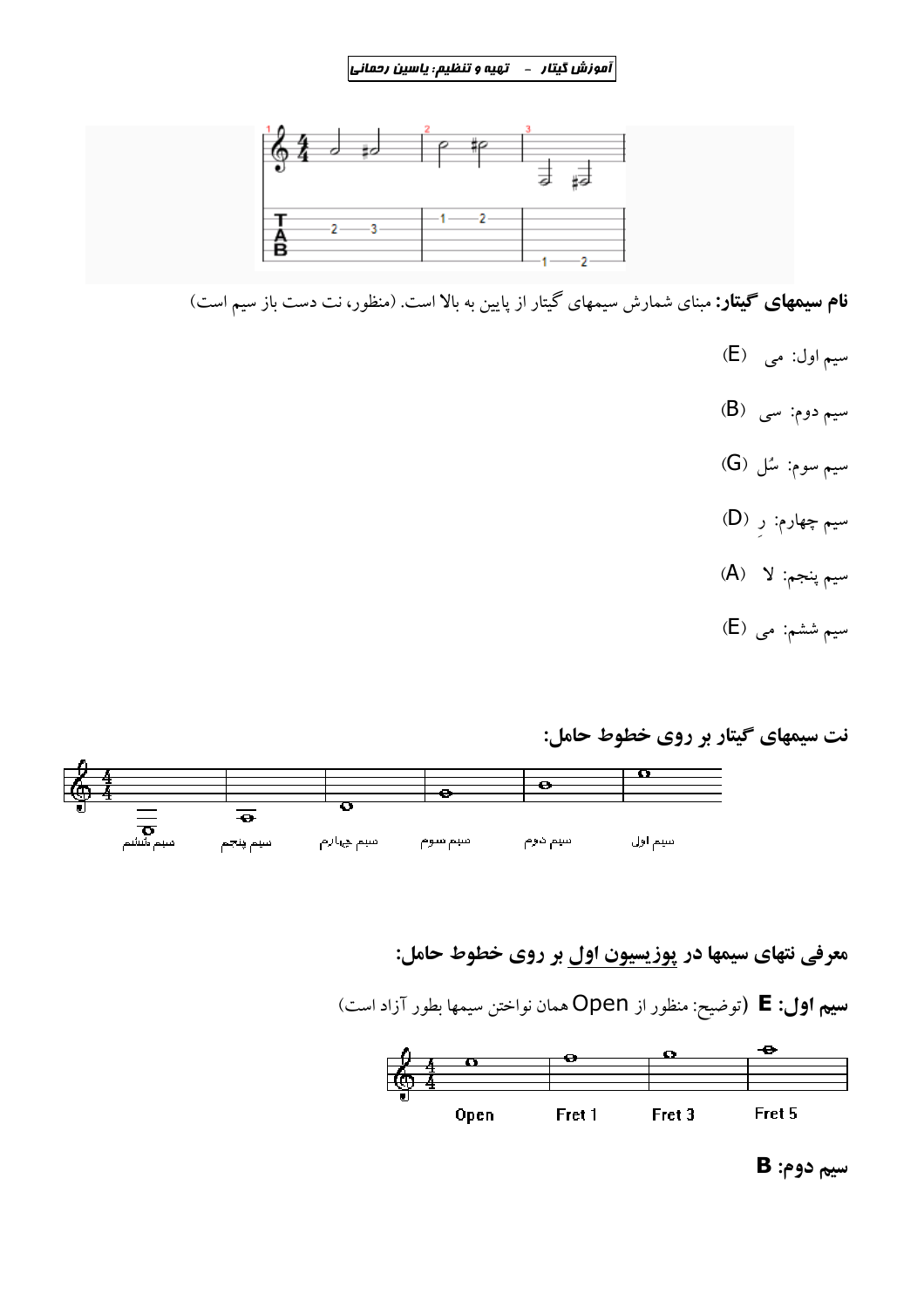$\hat{\boldsymbol{\beta}}$ 



سيم سوم: G











Fret 3



سيم ششم: E



نتهای روی دسته گیتار تا فرت دوازدهم:

|          | ۱۲     | ۱۱ | ١٠  | ٩  | Λ     | ٧  | У       | Ò       | ٤  | ٣   | ۲  | پرده    |
|----------|--------|----|-----|----|-------|----|---------|---------|----|-----|----|---------|
| مبهم ششم | mi     |    | re  |    | do    | si |         | la      |    | sol |    | fa      |
| صلم للجم | la     |    | sol |    | fa    | mı |         | re      |    | do  | SI |         |
| سدرجهارم | re     |    | do  | si |       | la |         | sol     |    | fa  | mı |         |
| صلم صلام | sol    |    | fa  |    |       | re |         | do      | SI |     | la |         |
| صلم ذیء  | ci-    |    | łе  |    | -sol- |    | fa.<br> | m       |    | m   |    | 40<br>w |
| سهم اول  | ٠<br>₩ |    | ғe  |    | de    | ≂  |         | ь<br>πū |    |     |    | F       |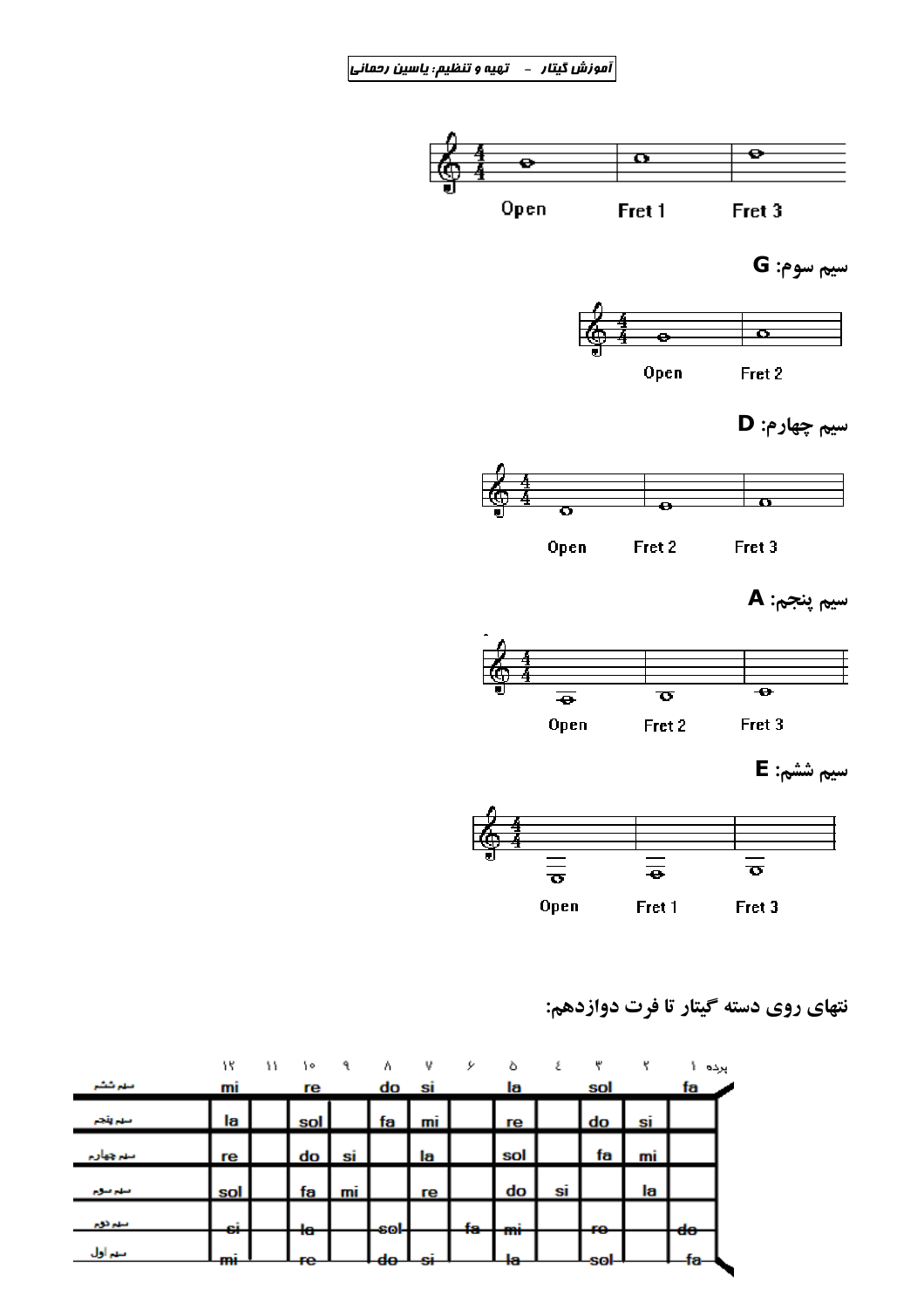پرده و نیم پرده در روی خطوط حامل: (مثال زیر روی سیم سوم است)



نداریم. اگر طور اقتصای E و B دیز ندارند. یعنی ما نتی با عنوان #E یا #B نداریم. اگر هم جایی عنوان شود منظور از #E همان F و #B همان C است زیرا همانطور که قبلا توضیح دادم نت های دیز دار باید نیم پرده بالاتر اجرا شوند و نیم پرده بالاتر از نت E نیز F است. به شکل زیر دقت کنید:

| چرخه نتها در موسیقی و همچنین روی دسته کیتار و خطوط حامل |     |  |  |  |        |    |     |    |  |    |  |  |
|---------------------------------------------------------|-----|--|--|--|--------|----|-----|----|--|----|--|--|
| ΙC                                                      | C#D |  |  |  | D# E F | F# | - G | G# |  | A# |  |  |

فاصله هر نت با نت بعدی نیم پرده است

**دولا خط :** به دو خط موازی که در انتهای یک قطعه موسیقی می آید دولا خط می گویند و مفهوم آن پایان مبياشد.(كه معمولاً يابان قطعه fine مي نويسند).



**دولاخط تکرار:** قطعهایی که در بین دولاخط تکرار قرار گیرد باید یکبار دیگر نواخته شود.

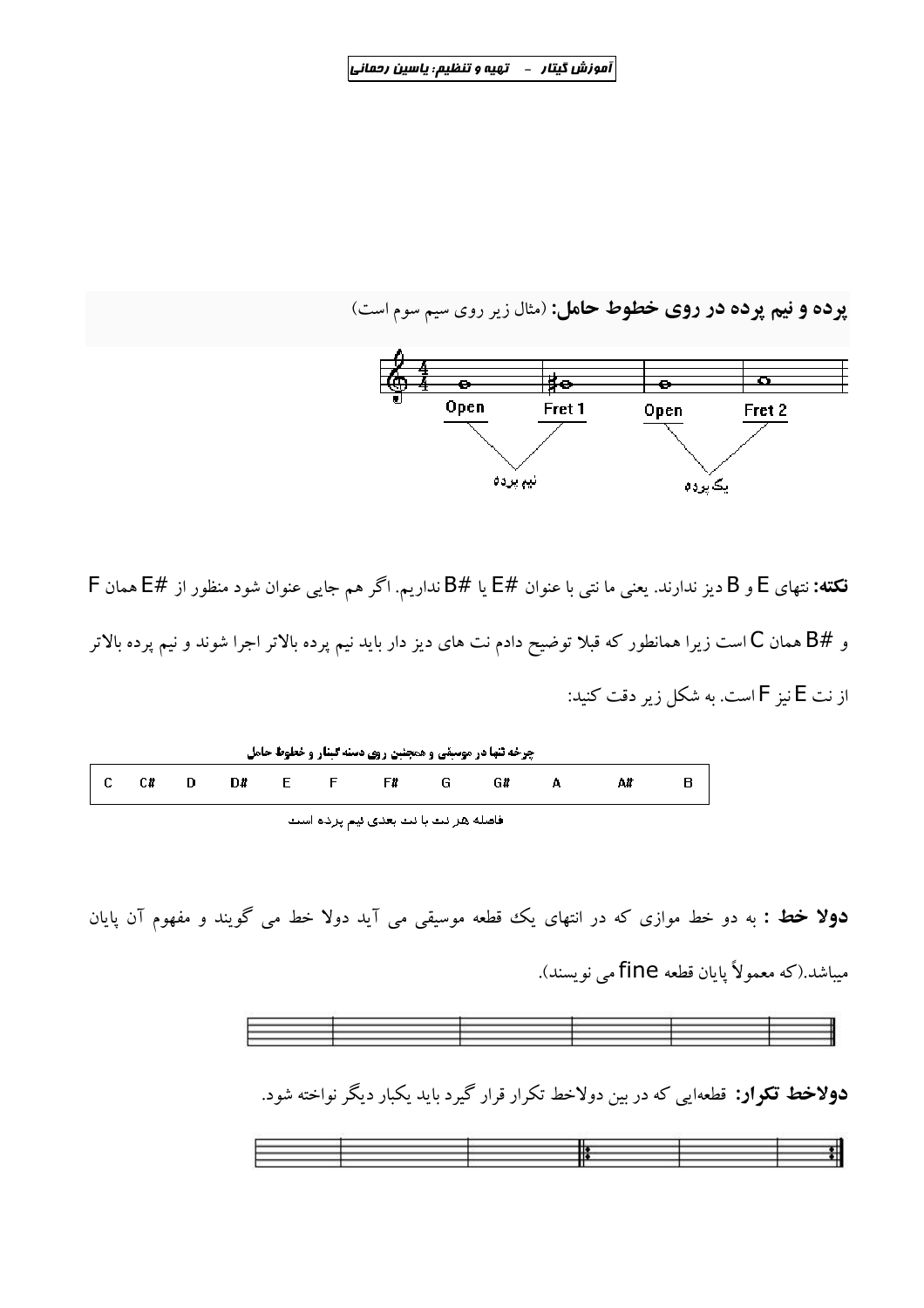$\mathcal{A}^{\text{max}}$ 

فوهات (Fermat): علامتی است که اگر بر روی نت قرار گیرد، مدت اجرای آنرا دو برابر بیشتر تمدید  $\Omega$ مىكند.

**استکاتو (staccato):** یعنی مقطع اجرا کردن. علامت آن نقطه ای است که بالا یا زیر نت می گذارند که در عین حال نت قوى و قاطع اجرا شود.

**تو یوله:** علامت آن بصورت سه نت چنگ که نت یک و سه آن توسط کمانی به مرتبط شده اند و عدد ۳ نیز روی نت دوم آن نوشته شده باشد را تریوله یا سه بردو می گویند و شیوه اجرا ی آن بدین صورت است که سه نت را در زمان واحد که یک است اجرا نمائیم.

**لِگاتو:** متصل کردن نتها بمنظور بدست آوردن صدایی لطیف و دلپذیرتر را لگاتو می گویند که توسط یک کمان مشخص میگردد. انواع لگاتو:

- **۱- لگاتوی بالا رونده:** برای اجرای این لگاتو صدای نت اول را با ضربه زدن به سیم درآورده و سپس با شدت انگشت دست چپ را روی نت دوم (روی همان سیم فرود) آورده و سعی می کنیم که صدای شفاف و قوی را بدست آوريم.
- ۲- ل**گاتوی پایین رونده:** به منظور اجرای این لگاتو نت اول را اجرا کرده و سپس برای بدست آوردن نت دوم که از قبل توسط انگشت دست چپ آماده شده، انگشت را با شدت از روی سیم به سمت پایین می کشیم.



**گلیساندو:** گلیساندو هنگامی حاصل می شود که انگشتی که یک سیم را فشار میدهد، پس از اجرای نت به طرف نت دیگری روی همان سیم بلغز د. گلیساندو توسط یک خط نشان داده می شود که می تواند زیر شونده یا بم شونده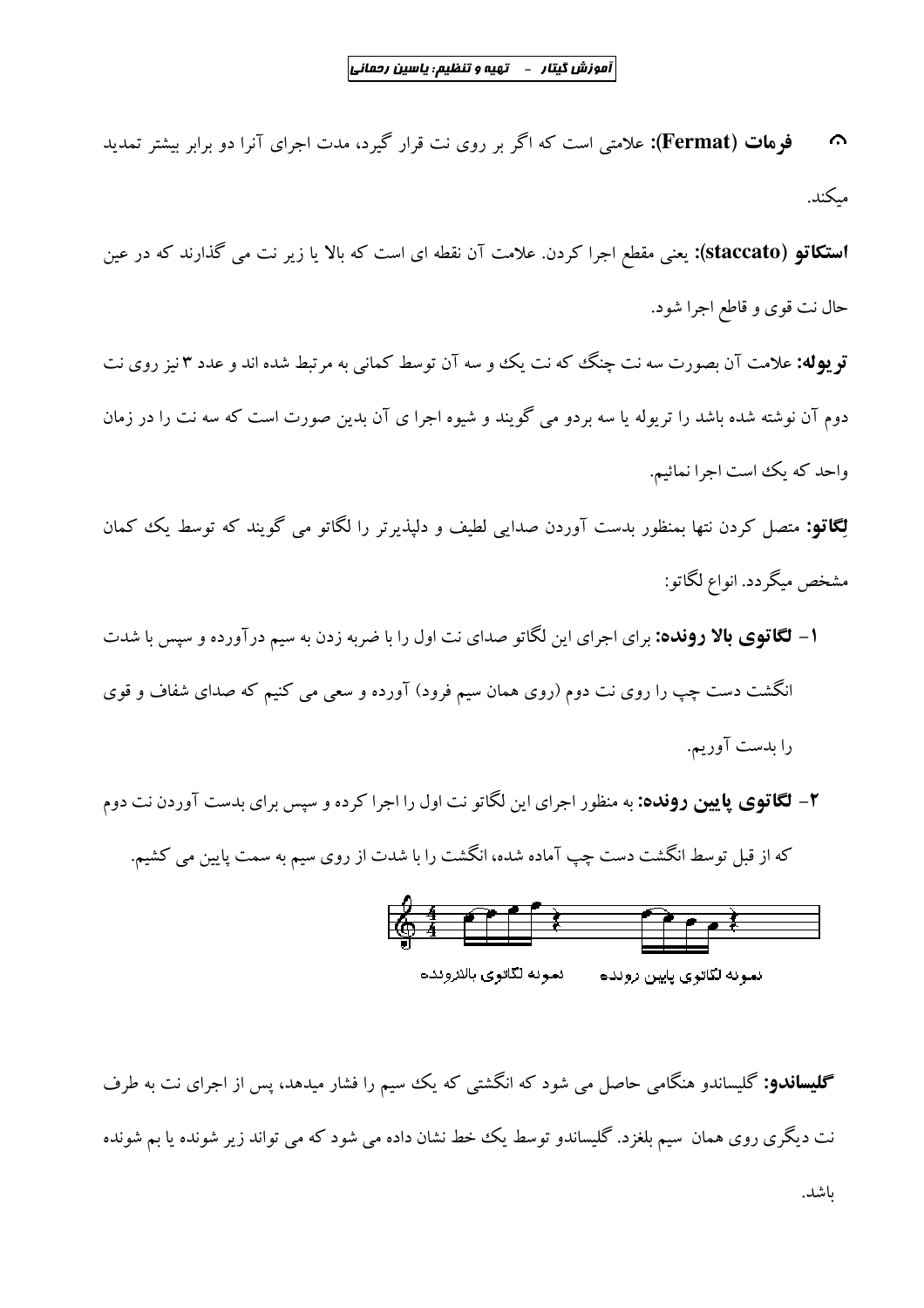

نمونه كليساندو بم شونده - نمونه كليساندو زير شونده

**نت زینت:** نت کوچکی که در قبل نت اصلی نوشته می شوند که به باید سریع و بدون صرف وقت قبل از نت اصلی اجرا شود. این نتها به منظور غنی ساخت ملودی در میزان های یک قطعه موسیقی گنجانیده می شوند، معروفترين آنها عبارتند از:

- ۱– آپوژیاتور طولانی : عبارت است از نت کوچکی که پرچم آن توسط هیچ خطی قطع نشده و این نت ارزش زمانی خود را از نت اصلی میگیرد.
- ۲– آپوژیاتور کوتاه: نت کوچکی که پرچم آن توسط خطی مورب قطع شده است. این نت به سرعت اجرا میشود، بدون اینکه از ارزش نت اصلی کم کند.
	- ۳- موردانت (mordant): زینتهایی شامل چند نت کوچک هستند که به سرعت اجرا میشوند. ۴- گروپتو(gruppeto): { ۵- توپل (trill):

**اکسان:** علامتهای هشت خوابیده ( <) را را آکسان می نامند که در بالای هر نتی بیاید آن نت را باید قویتر نواخت.

سیار<br>سیاست – این علامت یعنی برگشت دو میزان به عقب.

#### علامتهای نشان دهنده نوع اجرای نت یا نتها: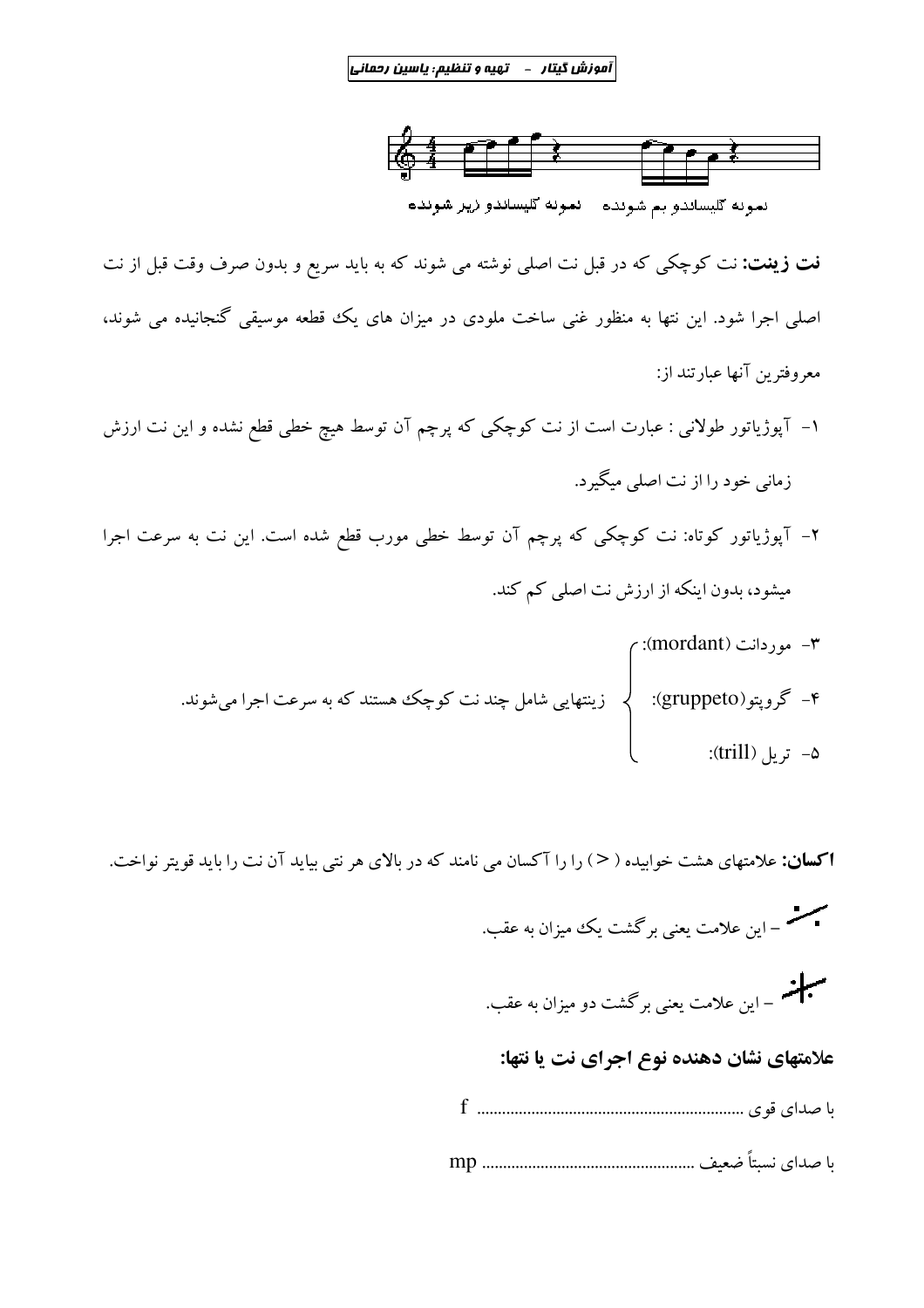$\hat{\boldsymbol{\beta}}$ 

| با صدای نسبتاً قوی                         |
|--------------------------------------------|
|                                            |
| صدا به تدریج ضعیف تر شود (دی کرشندو)<br>▅▅ |
| صدا به تدریج قوی تر شود (کرشندو)           |

علامتهای نشان دهنده حالت اجرای قطعه:

این به صورت کلمه هایی که در ابتدا و بالای خطوط حامل نوشته می شوند که بیانگر چگونگی اجرای آن قطعه است.

# كه چندين نوع هستند:

- Adagio: خیلی آهسته
	- Animato: جاندار
- Allegro: شاد، سریع
- 
- خیلی آهسته :Largo
- largo نامی سریعتر از Larghetto
	- آهسته و ملايم :Lento
		- سريع، سبك :Vivace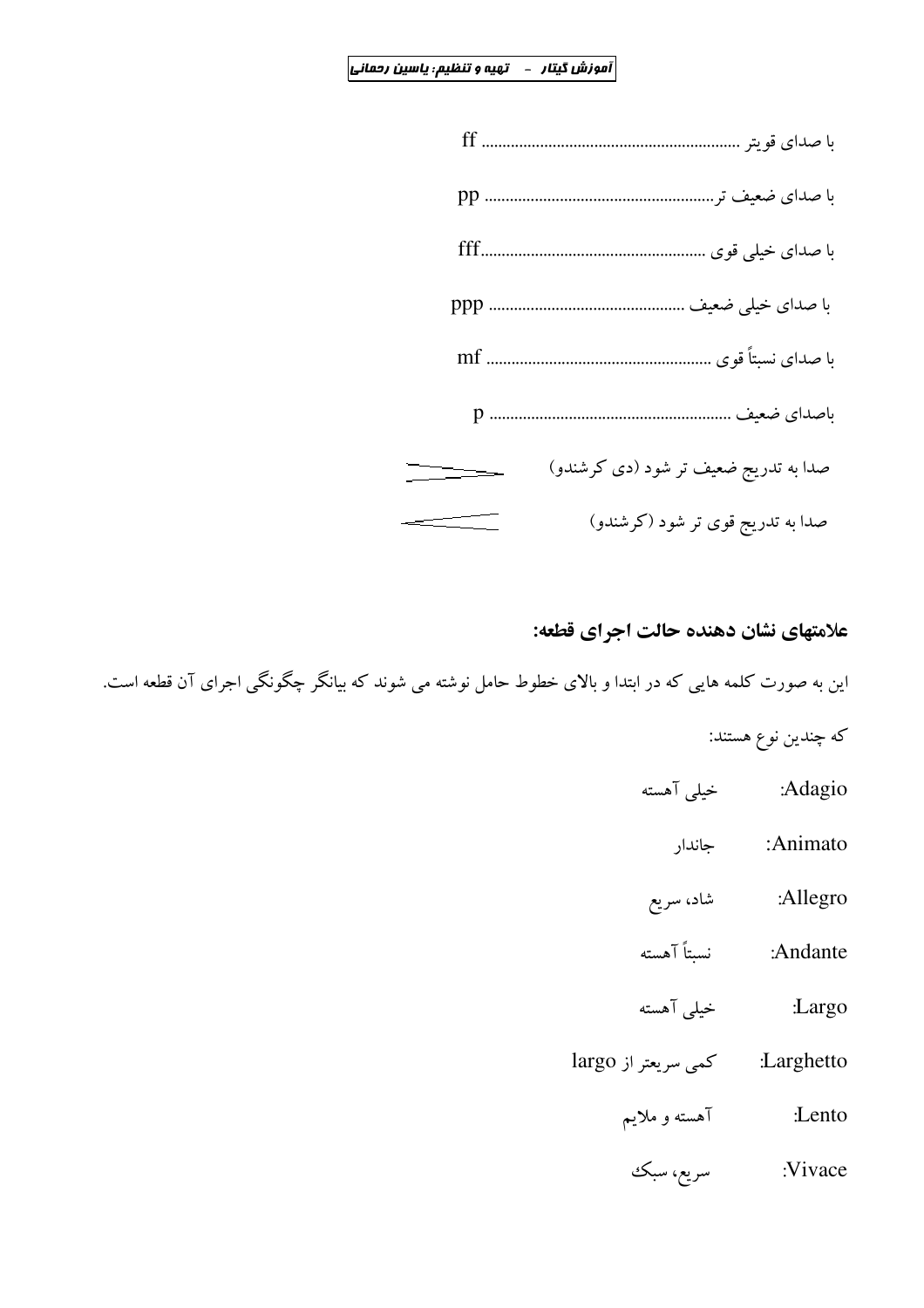:Moderato سرعت در حد اعتدال

> :Presto شتاب زده

Affectuoso: مهرآمیز، مهربانانه

Allegramento: با نشاط و شادی

**تبلیچو:** نوع دیگری از ثبت آهنگهای گیتار است که بصورت شش خط موازی که نشان دهنده شش سیم گیتار است و اعداد روی هر سیم نشان دهنده فرتبی که باید گرفته شود است. که با علامت T A B نشان داده می شود. ترتیب شمارش خطوط تبلیچر از بالا به پایین است که به ترتیب نشان دهنده سیمهای ۱ تا ۶ است.



#### نت خواني

از نکاتی که در اجرای صحیحتر قطعات یاریگر نوازندگان است، نت خوانی آنهاست. در اغلب اوقات نوازندگان تمایلی به نتخوانی موسیقی مورداجرا دردوره ای که سرگرمترین آن هستند، ندارند. از ریتم افتادن های غیر ارادی جملات، اکسان دادن های بی مورد به بعضی ازنتها، عدم شناسایی موتیف های مختلف و جمع بندی نکردن آنها، کشیدن بیش از اندازه یک نت، به سرعت نرسیدن موسیقی و بسیاری از موارد اینچنینی که درزیرشرح آن می آید، با نت خوانی قابل برطرف شدن است. برای نوازنده ای که قطعه ای درسطح تکنیک خود تمرین می کند، بهره گیری از نت خوانی راهی است که اورا قادرخواهد ساخت تا بسیاری ازنواقص کار خود را برطرف کند.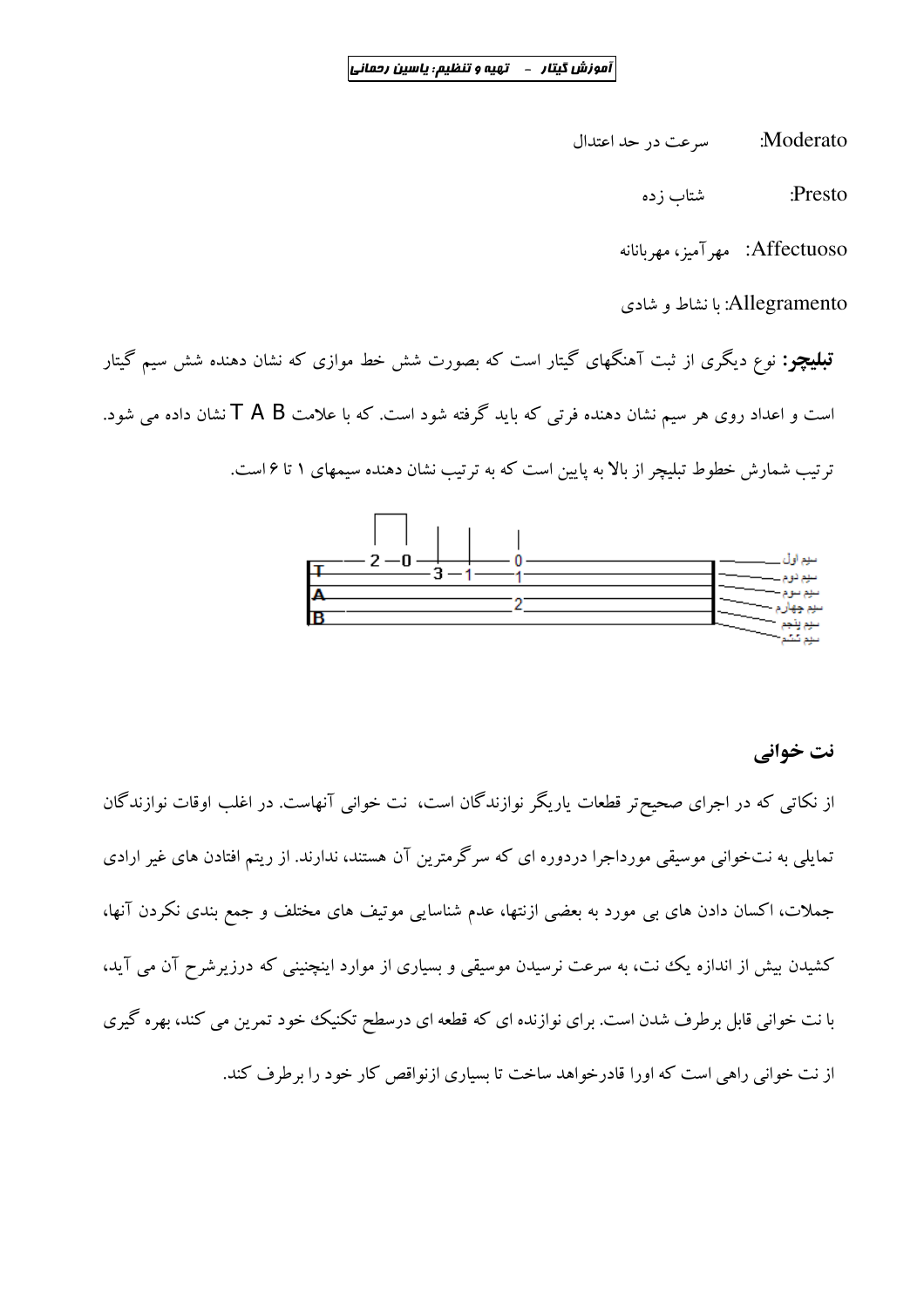یکمی از مواردی که باعث رویگردانی از این مورد است، عدم توانایی نوازندگان در سلفژ نتهاست. ولی این مسئله نبايد باعث شود تا نتوانيم از نت خواني وفوايدش بهره گيري كنيم. حتى اگر توانايي در سلفژ موسيقي نداريم، با يك صدا خواندن تمامی نتها بازهم می توان بدون بهره گیری از ساز نت خوانی کرد.

کنترل تمامی رفتار اجرایی ما و نواختنمان از ذهن سرچشمه می گیرد و تمرین های یک نوازنده صرفاً فیزیکی و با ساز نیست. تمرین فیزیکی و با ساز که همراه با تمرین ذهنی گردد نوازنده را تواناتر و اجرا را بی نقص تر می سازد. در هنگام نواختن بسیار پیش می آید جملاتی را بطور نا خودآگاهانه از ریتم خارج ساخته، تند تر یا کند تر مینوازیم وخود متوجه آن نیستیم (البته این مورد با از ریتم انداختن های ارادی متفاوت بوده و نباید اشتباه گرفته شود). گاهی بی مورد ذهنمان بر روی بعضی نتها اکسان میگذارد که در واقع ذهن در آن نتها، به دلایل نا مشخصی درگیری و ضعف دار د.

حذف این دسته از درگیری های ذهنی اجرا را یکدست ترساخته و زمینه را برای رسیدن به تمپوهای بالاتر فراهم میسازد. جالب اینجاست در نقاطی که در هنگام نت خوانی دچار ضعف می شویم، هنگام اجرا نیز در آن نقاط وجود ضعف در اجرا احساس می شود، که نشانگر وجود ضعف درذهنمان است. با نت خوانی این دسته از مشکلات سریعتر، آسانتر و به روش صحیح تری برطرف میشوند.

می دانیم یک موسیقی از موتیفهای مختلف و ترکیب آنها با استفاده از قواعد مختلف آهنگسازی ساخته می شود. در هنگام اجرا هر موتیف مستقلاً باید توسط نوازنده شناسایی شده و به گونه ای نواخته شود که شنونده بتواند به یک جمع بندی ازهر موتیف برسد ودر دیدگاه وسیعتر، نوازنده باید بتواند با احاطه ذهن خود برآنچه مورد اجراگذاشته، ذهن شنونده را به یک جمع بندی ازکل موسیقی برساند. حس سردرگمی ای، که ازجمع بندی نشدن آنچه اجرا شده بوجود می آید، باعث می شود شنونده نتواند درانتها به یک تفکر و احساس مطبوع روحی برسد. این مورد از موتیف بندی نشدن جمله ها و نبود درک کلی ازقطعه، توسط نوازندگان بوجود می آید.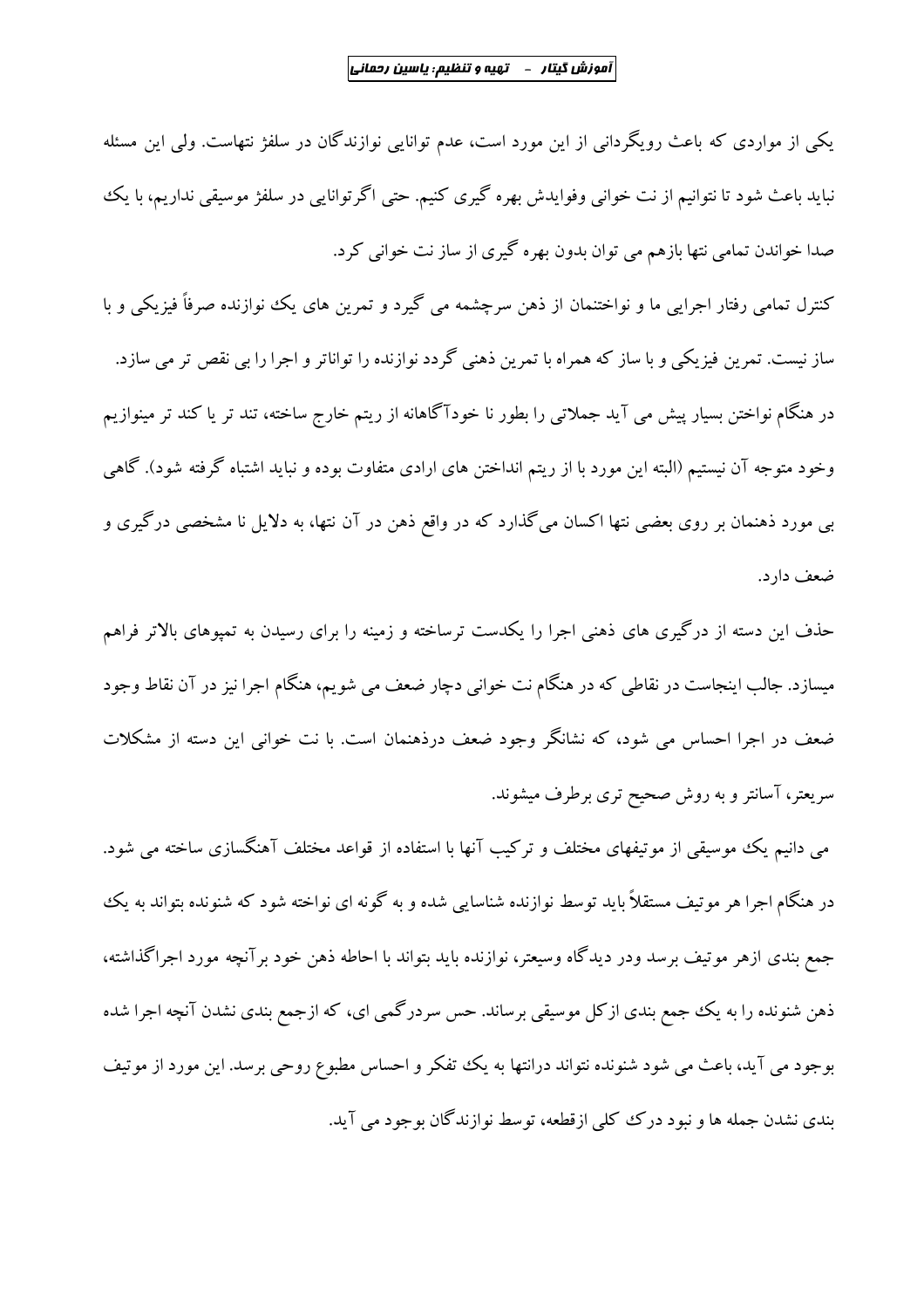نت خوانی و گوش کردن به آنچه درک ذهن ما از موسیقی است، باعث بوجود آمدن یک رویارویی آگاهانه و صحیح بین موسیقی، دیدگاه شخصی و روحیاتمان ازآهنگ و همینطور از سازمی گردد. همواره باید شناخت ذهنمان را از قطعه رشد دهیم. وجود یک درک کلی از آهنگ، زمینه را برای ارائه اجرایی یکدست که در آن روحیات و نظرات نوازنده متجلی است، فراهم می سازد.

همواره دیده شده است، نوازنده ای که قطعه مورد اجراء را به حافظه سپرده و سپس می $نوازد از توانایی بیشتری در$ اجرای تکنیکی و همچنین بیان احساسات برخوردار است. تجلّی احساسات نوازنده و نمایش قدرت تکنیکی نیازمند آرامش و دقت بالاست؛ طبیعی است در حالتی که او بخواهد دائماً قطعه را از روی نت دنبال کند، نمی تواند به تمرکز لازم، صداگیری مطلوب و تمپوی صحیح دست یابد که هریک از این کاستی ها اجرایی ضعیف را به دنبال دار ند.

نوازنده ای که قطعه را از بَر دارد با قدرت بیشتری روی سِن حضور می یابد. این مسئله خود باعث اعتماد مخاطب به تسلط نوازنده در اجراست، که تأثیر مثبت آن آرامش بیشتر نوازنده را به همراه دارد.

حال، چنانچه با این توضیحات لزوم حفظ کردن را احساس می کنید، از این به بعد در هنگام تمرین قطعه، به خاطر سیردن آن را نیز تمرین کنید. هر نوازنده با آموزش و یا به تجربه، روشی شخصی برای حفظ کردن قطعه را برای خود انتخاب می کند. در اینجا تنها به ذکر چند نکته بسیار مهم و تکمیلی بسنده می کنیم.

- ۱– یکی از مواردی که در اجرای هر قطعه بسیار به یاری ذهن ما می آید؛ حفظ کردن موسیقی آن از روی یک اجرای ضبط شده می باشد. به خاطر داشتن موسیقی، باعث می شود بتوانیم از تمام قطعه کلّیتی صحیح در ذهن داشته باشیم. بنابراین سعی کنید بارها و بارها قطعه ای را که می خواهید اجرا کنید گوش کنید .
- ٢- بايد هر اثر را نه فقط از ابتدا، بلكه از هر ميزان و يا جمله دلخواه، تا انتها، حفظ باشيم تا براي به خاطر آوردن یک بخش، نیازی به نواختن آن از اول قطعه نباشد. زیرا چنانچه در هنگام اجرای زنده یا ضبط اشتباهی پیش بیاید، برای جبران آن مجالی برای شروع از ابتدا نداریم .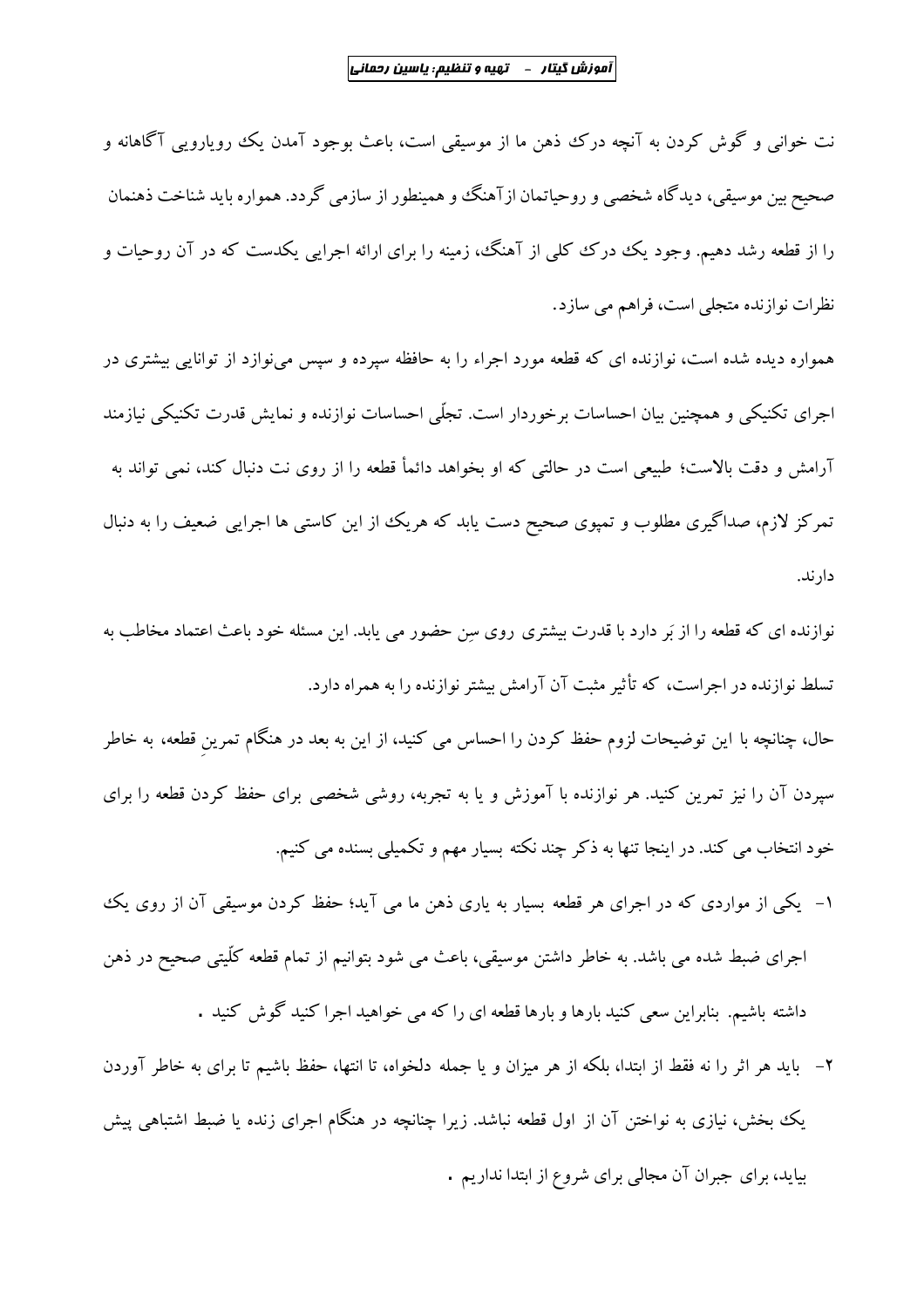٣- فرض كنيم اكنون در وضعيتي هستيد كه احساس مي كنيد قطعه را به خوبي در حافظه داريد، بطوريكه می توانید بدون دیدن نت، آن را بطور کامل بنوازید. در این زمان باید به نکته مهمی توجه کنید **میزان دقت ذهن در حفظ اثو** که این مسئله باید حتمأ کنترل ودقیقأ بررسی شود. احتمالأ شما هم تجربه کرده اید که بسیاری اوقات با اینکه فکر می کنیم تمام اجزای اتاق کار یا استراحت خود را در ذهن داریم، اگر بخواهیم با چشمان بسته اشیاء و جای آنها را بیاد بیاوریم، می بینیم که تصویر ذهنی ما با اتاق آشنایمان متفاوت است. برای مطمئن شدن از کامل بودن قطعه حفظ شده باید بدین صورت عمل کنیم:

سعی می کنیم نت قطعه را (بدون بکار بردن ساز و بدون شنیدن قطعه) بطور کامل بنویسیم. منظور از کامل نوشتن این است که، قطعه را از ابتدای آن، به صورت میزان به میزان و با رعایت این نکات بنویسیم:

الف– مسائل تئوری (شامل مواردی نظیر ریتم یا ضرباهنگ های نت ها و میزان بندی آنها ، گام ها و علامتهای تغییر دهنده نتها (دیز، بمل و بکارها ، لگاتوها و دتاشه ها، استکاتو ها و …) برای مثال، در یک قطعه مانند کنسرت ویولن جایکوفسکی، و بولن سولو، ازمیزان ۲۰ بعد از مقدمه (moderato assai) تا میزان ۳۷ دارای هشتاد علامت تغییر دهنده نت می باشد.

ب– نوانس ها (شامل کرشندو ها، پیانو فورته ها، اکسان ها و... ) با این روش می توانیم میزان تکمیل اثر را در ذهنمان چک کنیم و مواردی که نیاز به تمرین مجدد دارند را کاملأ شناسایی کنیم.

#### گامشناسے مقدماتے :

گام(scale) : به تعدادی اصوات منظم و پی در پی (نتها) که با اصول خاصی پشت سر هم قرار گرفته اند و تشکیل فضایی را دادهاند گام میگویند. نت آغاز و پایان گام باید هم نام باشد.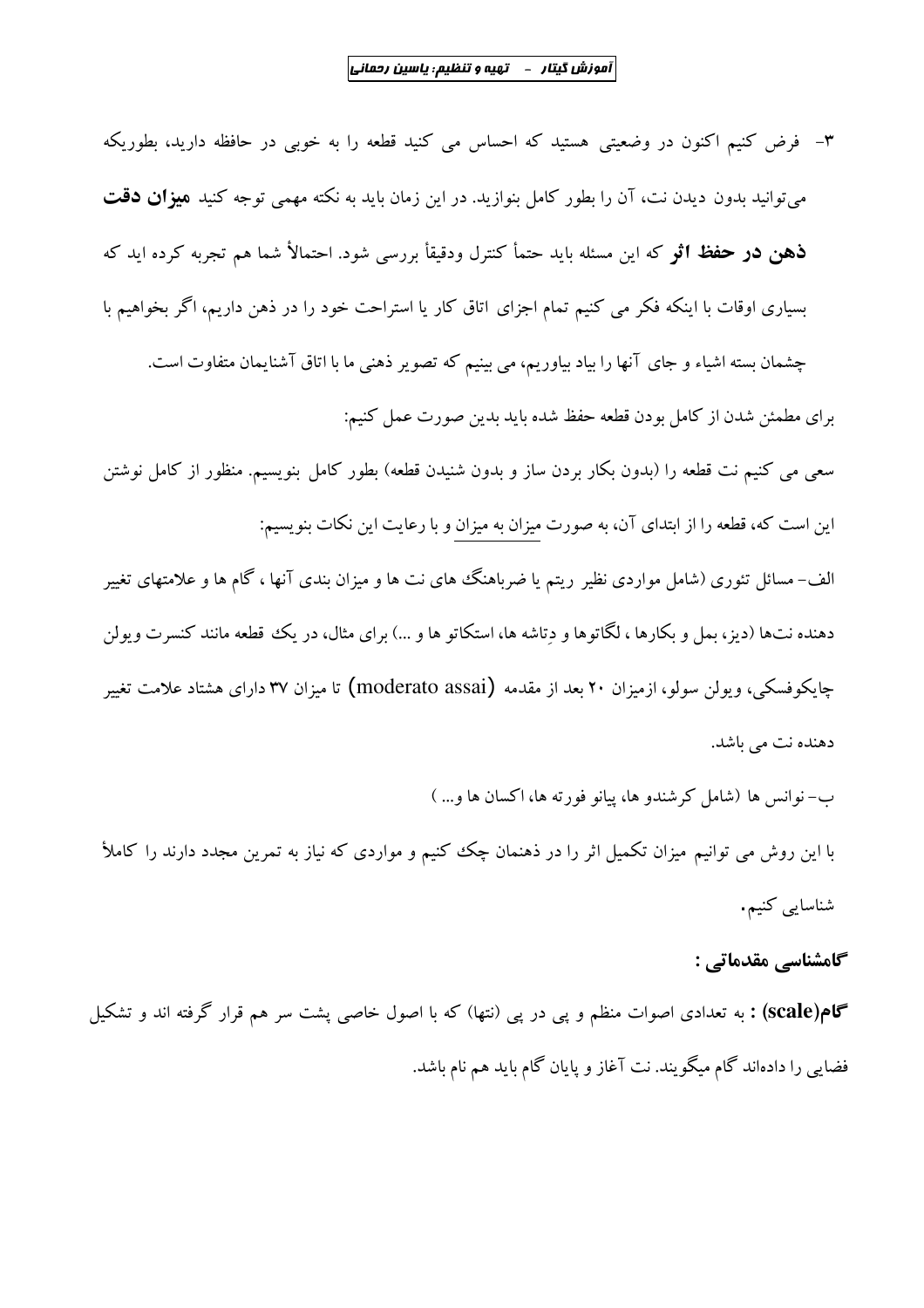گام، از ارکان اصلی علم موسیقی است. موسیقی وابسته به آن است و از طریق آن تجزیه و تحلیل میشود. بنابراین ؛ برای نوازندگی یک ساز شناخت گامها ضروری است. و باید شکل صحیح نواختن آنها را یاد گرفت. اصولاً گستردگی نتها روی ساز باید منطبق با گام در ذهن نوازنده نقش بندد. آنچنانکه موسیقی در میان گامها در جریان است؛ حرکت فیزیکی انگشتانی که با نواختن گام تربیت شده، به طور طبیعی، در تبعیت از موسیقی انجام میگیرد. یکی از بهترین راههای بالا بردن مهارتهای تکنیکی، نواختن گام است. فوايد گام نوازي : ۱- تقویت حرکتهای مکانیکی انگشتان دست چپ و راست ۲- هماهنگ کردن حرکت انگشتان دست چپ با دست راست ٣- بالا بر دن سرعت اجراي نتها. ۴– به دست آوردن کنترل ۵ – مطالعه در موزیکالیته با اعمال آن بر نتهای گام ( شدت، رنگ، ریتم و… ) ۶- بهبود بخشيدن جنس صدا انواع گام : ۱. گامهای کروماتیک (فواصل نیم پرده) که از ۱۳ درجه ساخته میشوند. ۲. گامهای دیاتونیک (فواصل طبیعی) که از ۸درجه ساخته میشوند.

توجه : به هریک از نتهایی که تشکیل گام میدهند ، درجه اطلاق میشود.

#### گام کروماتیک؛

این گام (با آغاز از هر نت) به فاصله های نیم پرده ای (هم کروماتیک و هم دیاتونیک) درجه ها را طی کرده، به تدریج بالا می رود تا در صوت سیزدهم به هنگام صوت آغاز برسد. در گام کروماتیک فاصله میان همه درجه ها برابر با نیم پرده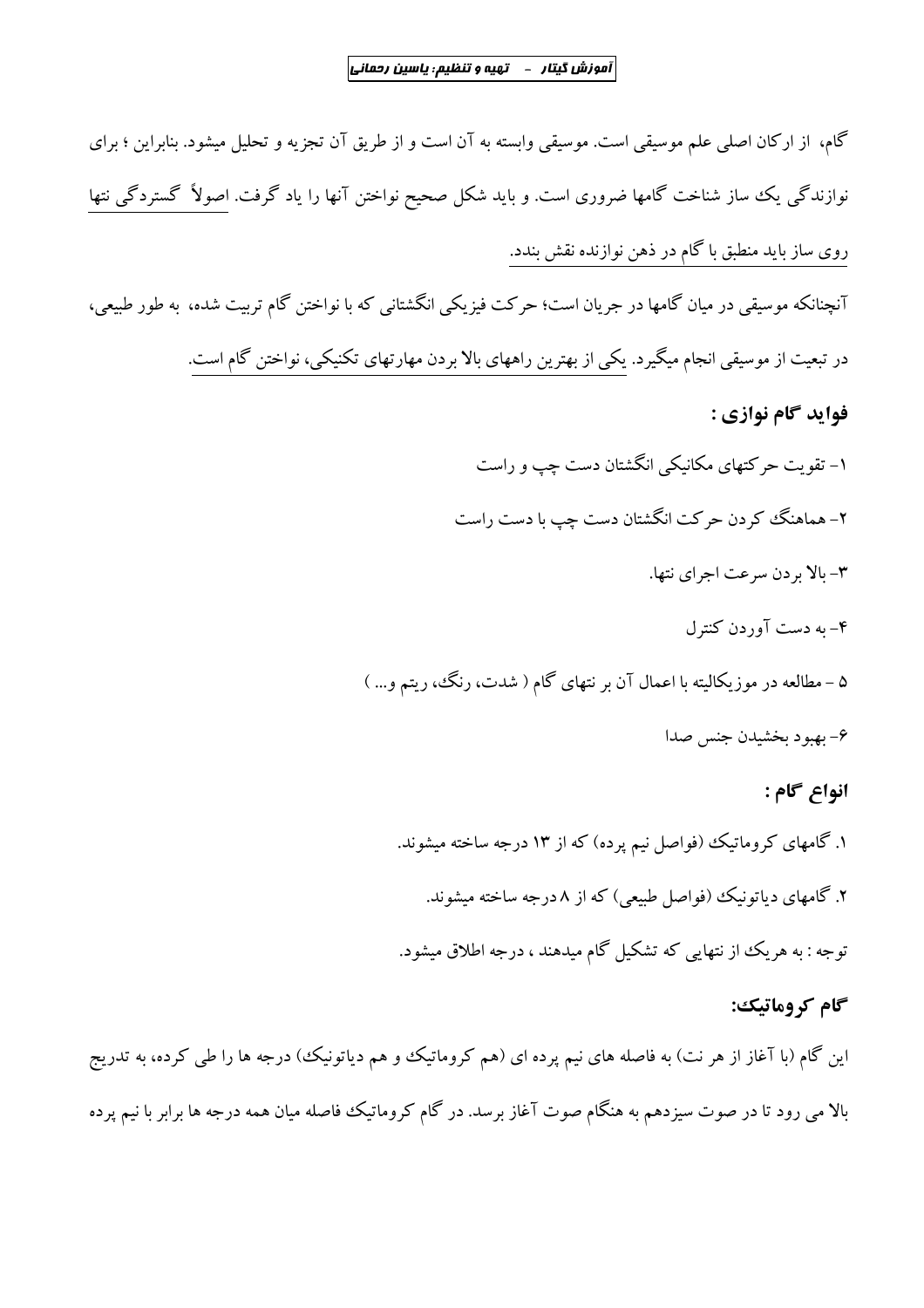$\mathcal{L}^{\text{max}}$ 

هستند. میان نتهای آغاز و پایان گام یازده نت و دوازده نیم پرده وجود دارد. در واقع، هر گام کروماتیک (با آغازی مشخص) همان نتهایی را به کار می برد که یک گام کروماتیک با آغازی دیگر بکار برده است.

انواع گامهای کروماتیک:

- **۱– کووهاتیک ملودیک :** در اینگونه گام از یک نت به نت بعد (به فاصله یک پرده)، ابتدا نیم پرده کروماتیک و سپس نیم پرده دیاتونیک می آید.
- **۲ کروهاتیک هارمونیک؛ د**ر اینگونه گام از یک نت به نت بعد (به فاصله یک پرده)، ابتدا نیم پرده دیاتونیک و سیس نیم پرده کروماتیک می آید.

نمونه یک گام کروماتیک : (ابتدا گامها را آهسته به صورت رفت و برگشت بنوازید و پس از پیدا کردن مهارت کافی، با سرعت انجام دهيد.)



#### گام دياتونيک:

از آنجا که فاصله میان درجه ها در گروه گامهای دیاتونیک یکدست و برابر نیست، و از آنجا که الگوی قرار گرفتن این فاصله ها در هر گونه با گونه ای دیگر متفاوت است، این گروه انواع گوناگونی را در بر می گیرد.

# انوان گام دياتونيک:

**۱- دیاتونیک ماژور (بزرگ):** این گام با احتساب نت همنام آخر هشت نت دارد و فاصله میان درجه های متوالی، متشکل از پنج پرده و دو نیم پرده، بر اساس الگوی زیر تنظیم شده است. .<br>VIII نیم پرده VII پرده VI پرده V پرده IV نیم پرده III پرده II پرده I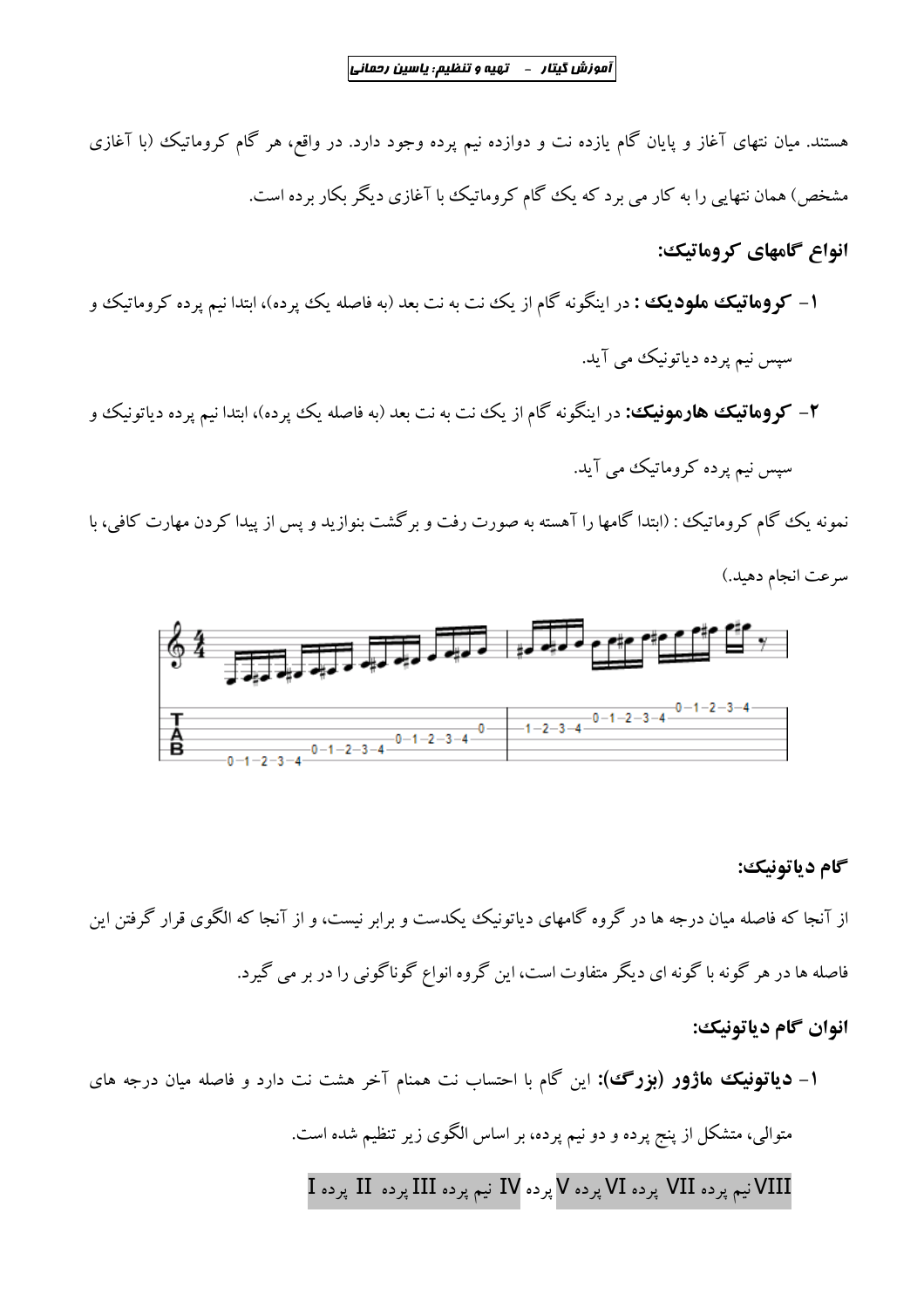اگر الگوی گام ماژور را بررسی کنیم دو تکه همانند و برابر در آن دیده می شود. در تئوری موسیقی هر تکه را دانگ یا تتراکورد می نامند.

گام ماژور یکی از مهمترین گامهای موجود میباشد. این گام القاءکننده حالت شادی است.پس اگر خواستید آهنگ شاد بسازید می توانید در این گام آهنگ بسازید. گام ماژور میان صداهای متوالی خود الگوی معینی از فاصله ها را دارد. میان صداهای متوال<sub>ی</sub> یک گام دو نوع فاصله یافت می شود. پرده و نیم پرده. نیم پرده کوچکترین فاصله ای است که در موسیقی بکار میرود. فاصله پرده دو برابر نیم پرده است. از ساده ترین نمونه گام ماژور، مي توانيم گام دو ماژور را مثال بزنيم: دو ر مي فا سل لا سي.

این گام نیز مانند گام مینور دارای ۷ نت میباشد و هشتمین نت همان نت پایه گام در یک اکتاو بالاتر است. شکل این گام بروی دسته گیتار به این شکل میباشد:

شما می توانید با جابجا کردن این قالب بروی دسته گیتار گام ماژور هر نت را که می خواهید بدست بیاورید. نت اصلی شما از سیم ۶ گیتار شروع میشود. بطور مثال گام دوماژور از فرت ۸ شروع میشود و یا گام لا ماژور از فرت ۸ شروع میشود. بطور مثال شکل بالا گام دوماژور را نشان میدهد. قالب فوق را که میبینید از فرت ۸ شروع کردیم و گام دو ماژور را بدست آوردیم.

**نکته:** برای گام نوازی ترتیب اجرای نتها مهم میباشد مثلا گام دوماژور که از نتهای دو.ر.می.فا.سل.لا.سی تشکیل شده شما هم باید به همین ترتیب گام مورد نظر را بنوازید. (یادآوری: دراین شکل از بالا به پایین سیم بم میشود.)

۲- دياتونيک مينور (کوچک)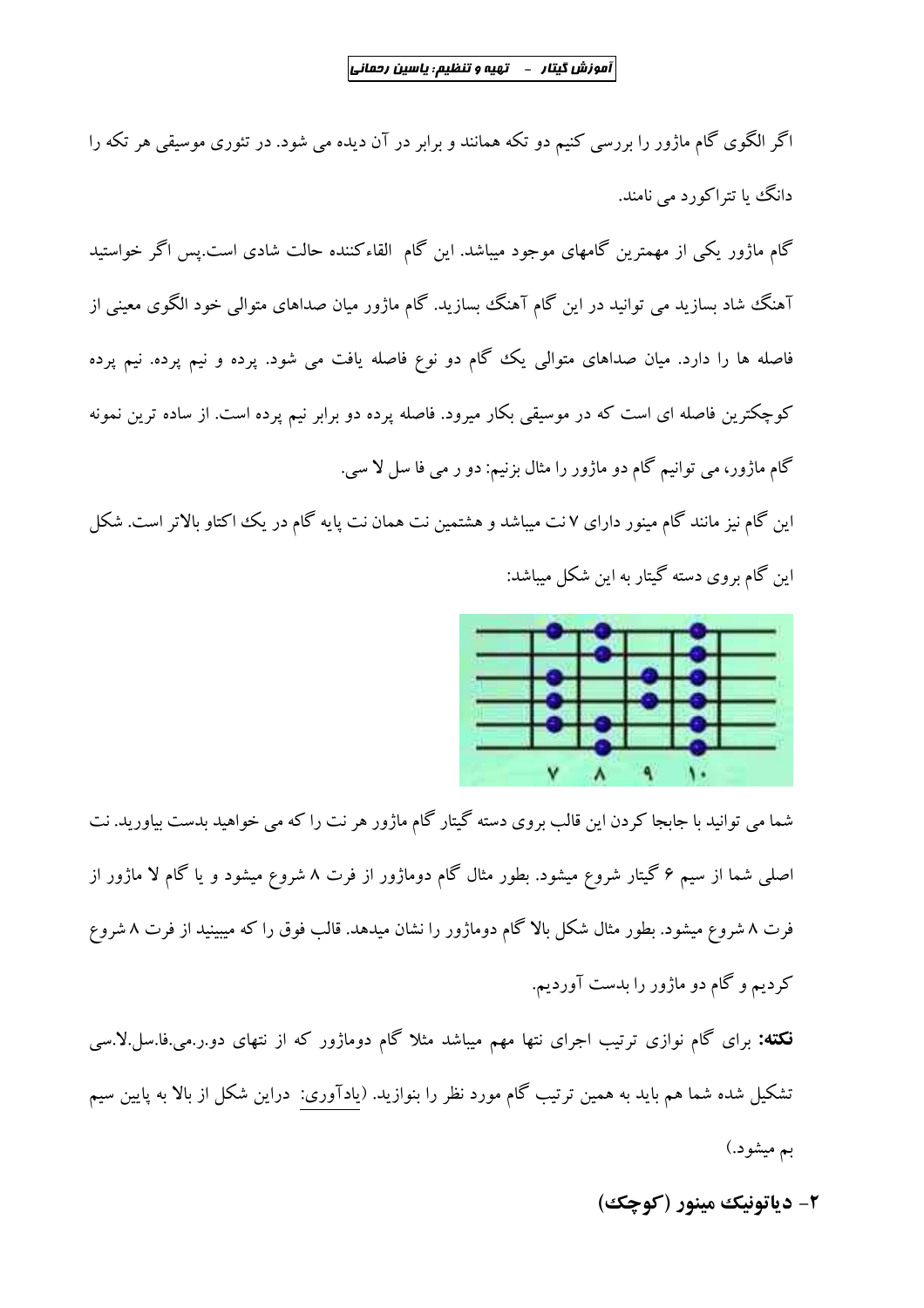این گام تابعی از گام ماژور است، پایه این گام بر درجه VI گام ماژور منطبق است. مثلاً گام سل مینور برگرفته شده است از گام دو ماژور. الگوی گام مینور به شرح ذیل است:

# VIII پرده VII پرده VI نيم پرده V پرده IV پرده III نيم پرده II پرده I

این گام که از ۷نت تشکیل شده است و قالب کلی بر روی دسته گیتار آن به این شکل است:



شما می توانید با مشخص کردن نام گام و با استفاده از این قالب گام مورد نظر را بدست بیاورید. بطور مثال شما میخواهید گام لاه**ینور** را بدست بیاورید بنا براین نت اصلی شما لا است. از آنجایی که نت لا در فرت ۵ قرار گرفته بنابراین این قالب را از فرت ۵ شروع میکنیم.که تصویر بالا نیز گام لا مینور را نشان داده است. نکته: برای بدست آوردن گام باید از سیم ۶ شروع کنید یعنی نت مورد نظر شما از این سیم شروع میشود و به ترتیب جلو میرویم. (در تصویر بالا از بالا به پایین سیم بم میشود) نکته: آهنگی گه در این گام ساخته میشود معمولا احساس غم وناراحتی را به شنونده القاء میکند. پس اگر میخواستید آهنگ غمانگیز بسازید می توانید از این گام استفاده کنید.

انواع گامهای مینور:

۱– گ**ام هینور هارمونیک**؛ اگر درجه VII گام مینور را نیم پرده بالاتر ببریم، گام مینور هارمونیک ساخته میشود. و الگوی آن به شرح ذیل است.

VIII نیم پرده VII یک و نیم پرده VI نیم پرده V پرده VI پرده III نیم پرده II پرده I

۲– گ**ام مینور ملودیک**؛ اگر درجه VI گام مینور هارمونیک را نیم پرده بالاتر ببریم، گام مینور ملودیک ساخته میشود. و الگوی آن به شرح ذیل است.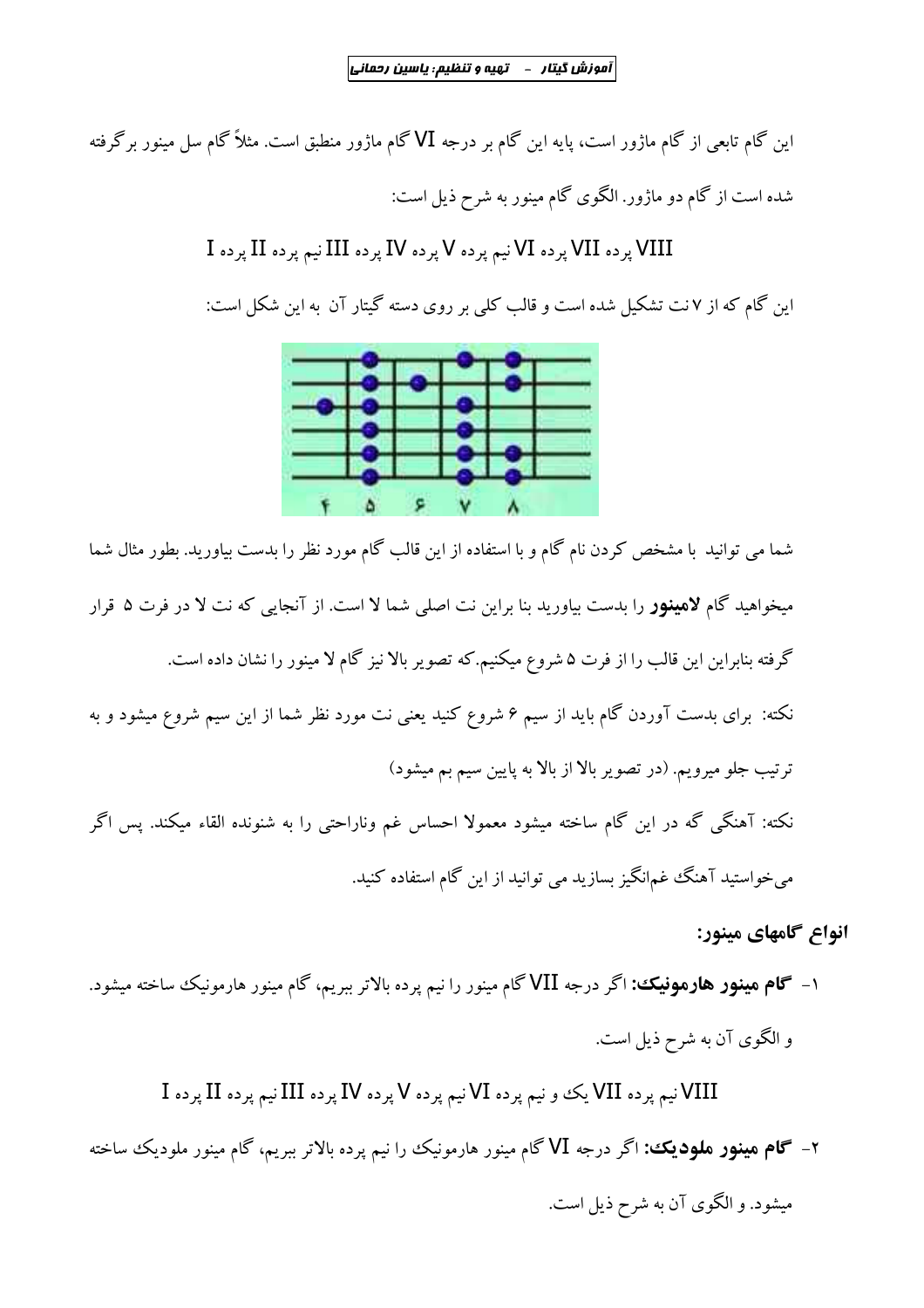# VIII نیم پرده VII پرده VI پرده V پرده IV پرده III نیم پرده II پرده I

تفاوت مهم میان گام ماژور و مینور آن است که در گام مینور فاصله میان درجه های دوم و سوم فقط نیم پرده است. میان همین دو درجه از گام ماژور فاصله پرده وجود دارد. این تفاوت کوچک کیفیت صوتی گام و حالت موسیقی مبتنی بر آن را به شدت دگرگون می کند. موسیقی مبتنی بر گام مینور گرایش به کیفیتی جدی یا سودائی دارد. تریادی که بر تونیک گام مینور و با نتهای آن گام ساخته می شود نیز آکوردی مینور است. آکوردهای مینور صدایی تیره تر از آکوردهای ماژور دارند. آهنگسازان تفاوت های میان ماژور و مینور را برای آفرینش حالتهایی متضاد بکار میگیرند.

#### گام پنتاتونيک مينور:

این گام از ۵ نت تشکیل شده و از مهمترین گامها در موسیقی مدرن است. قالب کلبی آن بروی دسته گیتار بصورت زیر است:



در این قالب ما میخواهیم گام لا پنتاتونیک مینور را به شما نشان بدیم. چون این گام از نت پایه لا واقع در سیم ۶ فرت ۵ (نت لا) شروع شده و به همین خاطر نام گام لا پنتاتونیک مینور میباشد.

سعی کنید که این قالب را آنقدر تمرین کنید تا برای پیدا کردن نتهای گام نیازی به فکر کردن نداشته باشید و بدون مکث نتهای گام را بشناسید. در ضمن این قالب را می توانید در سراسر دسته گیتار جابجا کنید و گام مورد نظر را بدست آورید. مثلا اگه شما گام دو پنتاتونیک مینور را بخواهید باید این قالب را از فرت ۸ سیم ۶ شروع کنید.

گام پنتاتونيک ماژور: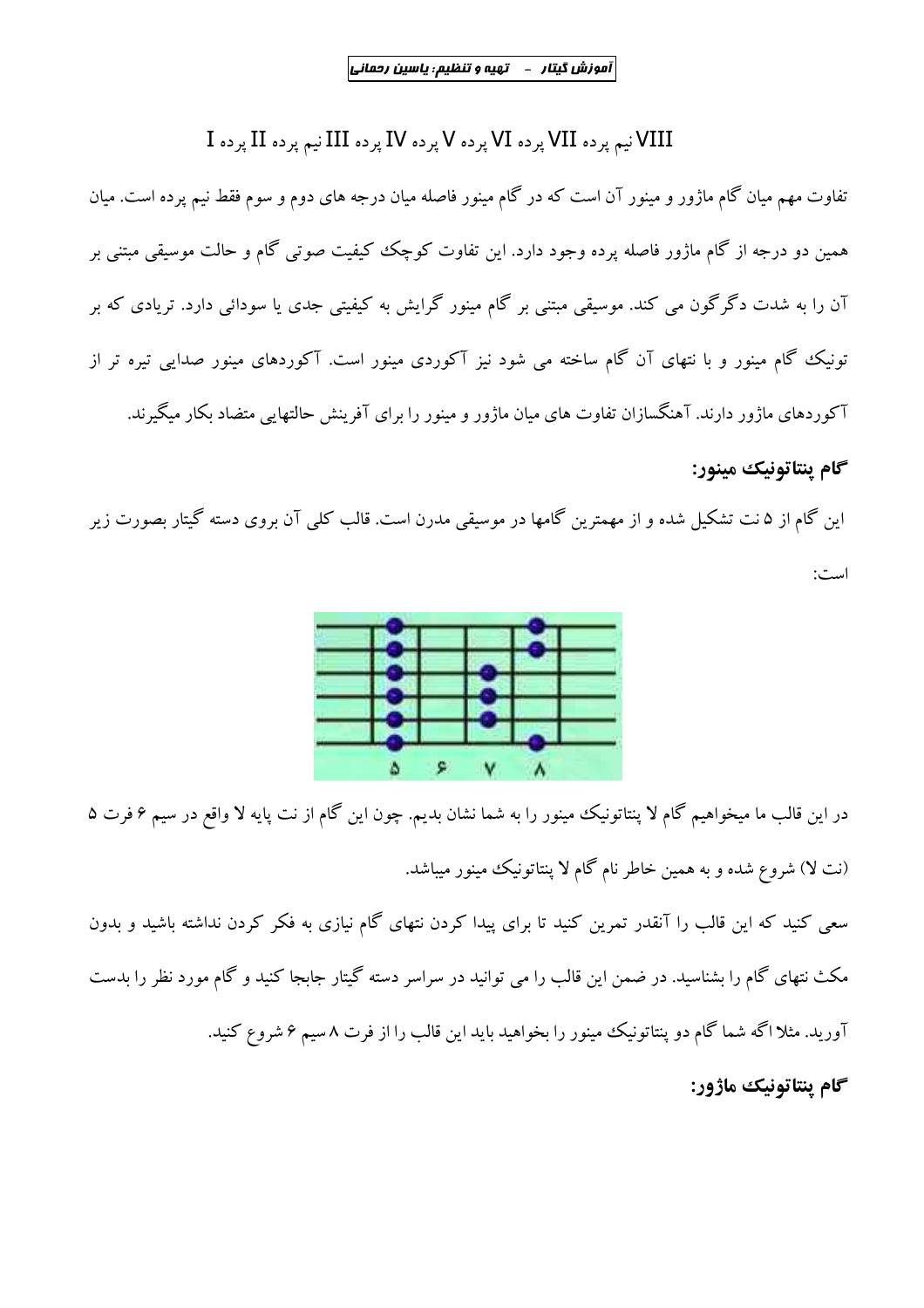$\sim 10^{-10}$ 

این گام نیز مانند گام پنتاتونیک مینور از ۵نت تشکیل شده و قالب کلی آن بروی دسته گیتار بصورت زیر میباشد:



#### گام بلوز:

گام بلوز که مانند گام مینور پنتاتونیک میباشد و تفاوت آن در یک نت اضافه میباشد که به آن نت بلوز گفته میشود. در واقع این گام از ۶ نت تشکیل شده و قالب کلبی آن بروی دسته گیتار بصورت زیر میباشد:



نکته:گام نوازی یه تمرین بسیار مهم در بالا بردن سرعت و مهارت در انگشتان دست میباشد. واقعیت این است که بهترین گیتاریستهای دنیا هم هر روز تمرین گام نوازی را انجام می دهند. پس شما هم از امروز این تمرین را انجام دهید.

**نام انگشتان:** انگشتهای دست راست با علایم زیر مشخص می شوند :

- انگشت شست :  $\mathbf{p}$
- انگشت اشاره: i
- $m$  : انگشت میانی
- $a$  : انكشت انكشترى
- انگشت کوچکن : X

انگشت دست چپ با شماره های زیر مشخص می شوند: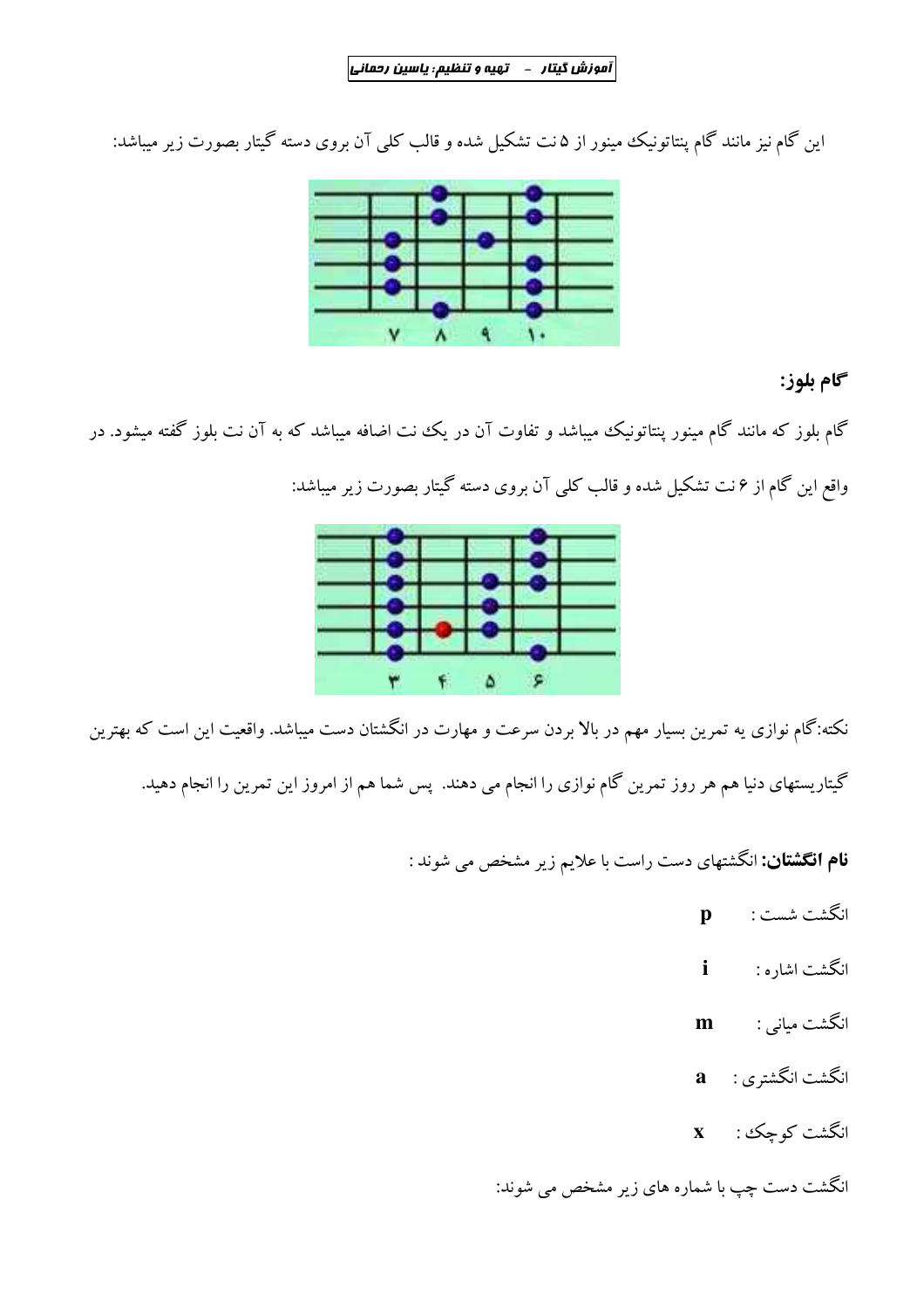انگشت شست : **انگشت تکیه**  $\mathbf{A}$ انگشت اشار ه :

انگشت مبانی : ٢

انگشت انگشتری : ٣

انگشت کوچک : ٤

#### باره و نیم باره

به سیمهای داخل یک فرت از گیتار باره می گویند. و وقتی که با انگشت ۱ تمام سیمهای یک فرت را بگیریم در اصلاح باره گرفتیم، که در باره گیری باید صدای گیتار کاملاً واضح با شد که در ابتدا مشکل است ولی بعد کمی تمرین این مسئله حل میشود. در ابتدا برای راحتی در باره گیری، از انگشت ۲ نیز کمک میگیریم. و برای نیم باره گرفتن با انگشت ۱ تعداد ۳ سه سیم یا بیشتر یک فرت را میگیریم.

#### هارمونی (Harmony):

هارمونی علم بزرگ وو وسیعی است که با قوانین و اصولی که دارد به آهنگساز کمک میکند تا به هنگام ساخت موسیقی از نتهایی استفاده کند که هنگام اجرای همزمان صدایی زیبا تولید کنند. هنگامی که یک آوازه خوان ترانههای عامیانه آواز خود را با نواختن گیتار همراهی کند، ملودی را تقویت کرده و به آن ژرفا و غنا می بخشد. چنین کاری را هارمونیزه کردن می نامیم. آثار موسیقی غرب اغلب آمیزه ای از ملودی و هارمونی هستند.

هارمونی به بررسی عمودی موسیقی و نتها در لحظه (آکورد) می پردازد در حالی که ملودی به رفتار و حرکت افقی آنها(نت). قوانین حاکم بر هارمونی عموماً ضمانت میکنند که اگر خواننده، پیانو، گیتار، ویولن و… همزمان موسیقی را اجرا کنند، نتیجه بدست آمده بد صدا نخواهد شد(هرچند تضمینی به زیبا بودن آن نیست چرا که عوامل دیگری مانند ساز بندی و… نیز در زیبایی یک قطعه تاثیر دارند). نواختن ملودی به ساکسیفون تخصیص داده شده و آنچه که بقیه سازها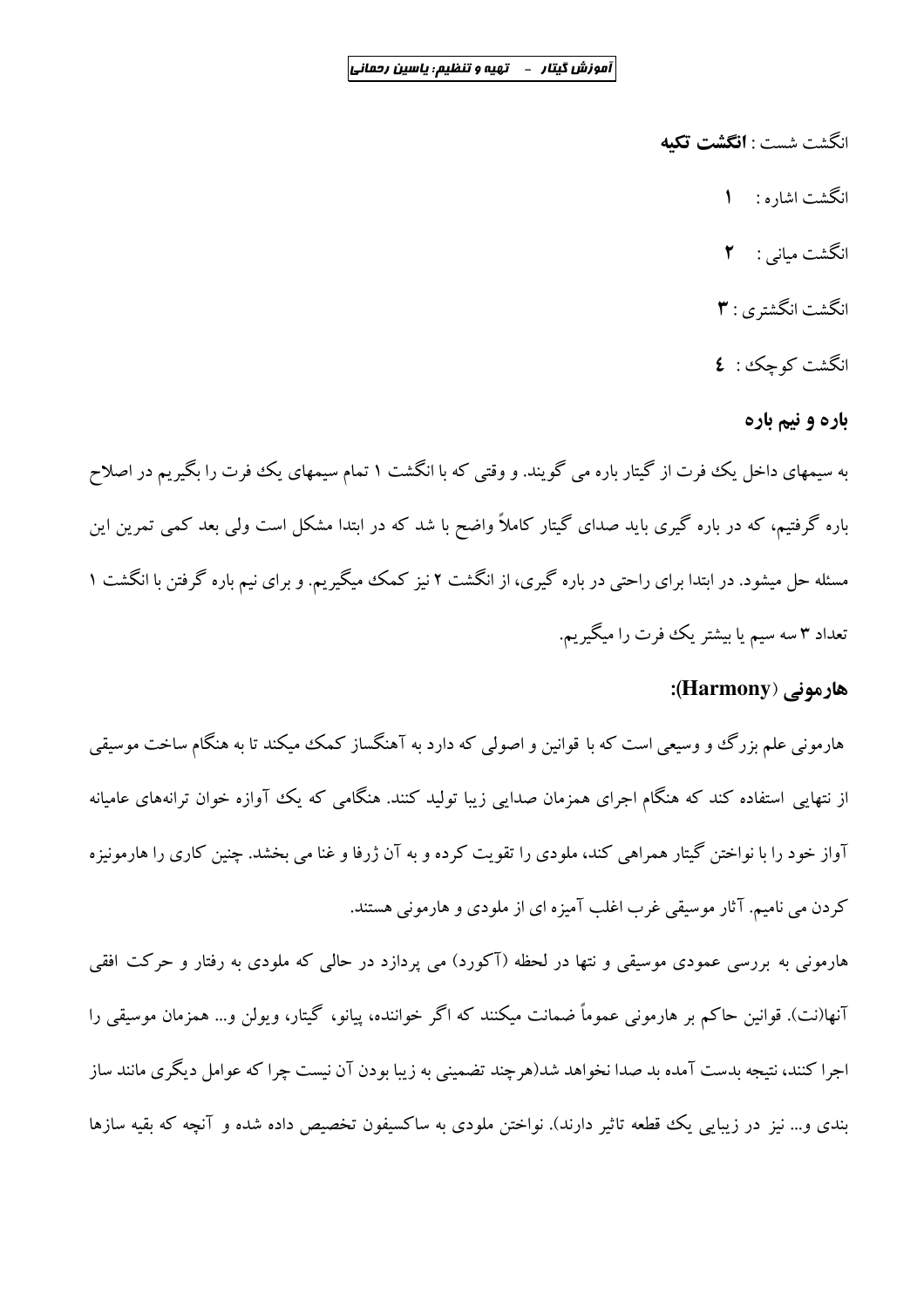مینوازند همراهی نامیده میشود. هارمونی به ما اجازه می دهد آنچنان نتهایی را اجرا کنیم که نتیجه قطعه ای خوش صدا ىاشد.

واژه هارمونی به چگونگی ساختمان آکوردها و نیز شیوه توالی آن ها اشاره دارد. آکورد(chord) آمیزه ای از سه یا چند صدای موسیقی است که همزمان اجرا می شوند. آکورد در اساس گروهی از صداهای موسیقیایی همزمان و ملودی زنجیره ای است از صدایهای منفرد که پیایی شنیده می شوند.

اغلب چنین می پنداریم که ملودی ساخته شده و سپس آکوردهایی به آن افزوده می شوند. در واقع، روال کار اغلب عکس این است. توالی های تکرار شونده از آکوردها سده های پیاپی مبنای خلق ملودی هایی بداهه پردازانه بودنه اند. بر نمونه در موسیقی جاز ممکن است پیانیست بارها و بارها توالی ثابتی از آکوردهای مهم قطعه را بنوازد و نوازنده ترومپت ملودیهای دگرگون شونده را که با آن آکوردهای همخوانی دارند بداهه نوازی کند.

هارمونی دانشی است که ما را بر خصیصه های آکوردها و توانایی پیوندشان با یکدیگر، با توجه به ارزشهای ساختمانی، ملودیک وو وزنبی آنها آگاه می سازد. مثلا اگر ماه آکوردهای سه صدایی درجه های I و IV و III و II و I را در کنار یکدیگر بگذاریم، سه ملودی نوازی از این آکوردها به دست خواهیم آورد.

#### آکورد شناسی

١- دو صدايي (كه دو نت در بر دارد) ۲- سه صدایی (که سه نت در بردارد) ۳- چهار صدایی (که چهار نت در بر دارد) ۴- پنج تایی (که پنج نت در بر دارد) نکته: تمامی نتها به صورت همزمان نواخته میشوند.

#### آکوردهای سه صدایی:

در میان آکوردها، آکوردهای سه تایی کاربرد بیشتری دارنداین آکوردها از سه نت تشکیل شده اند که با فواصل معین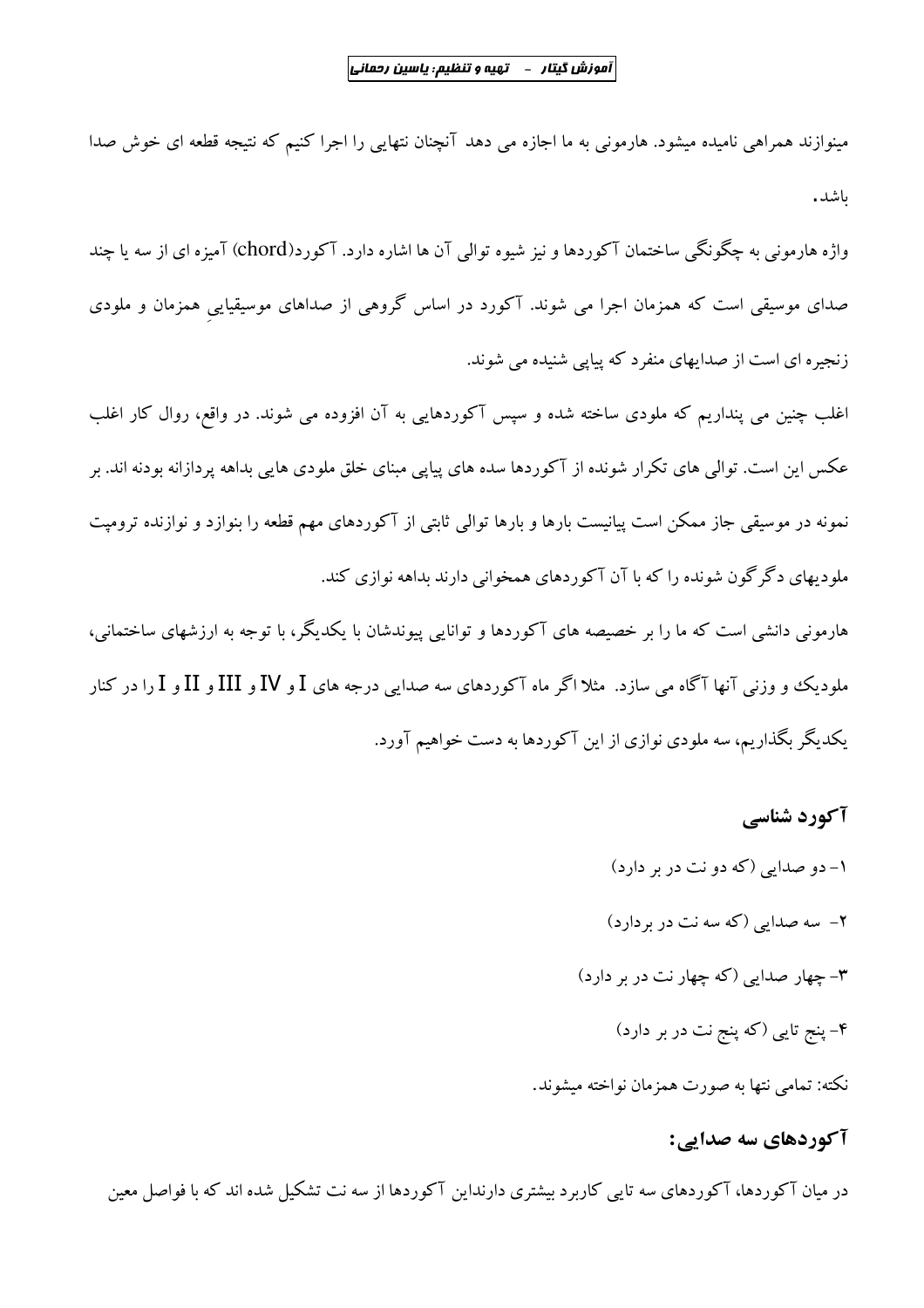نواخته میشوند.این آکوردها انواع مختلف دارند:

- (Major) ماژور (Major)
- ۲– مینور (Minor)
- (diminished) حاسته $\tau$

 $(augment)$  افزوده (augment)

 $(sus4)$ ۴ ساس (sus4)

 $(sus2)$  ۲ ساس ۲

در هر تنالیته آکورد اصلی، سه اصل وجود دارد : تونیک، دومینانت، ساب دومینانت

**آکورد تونیک؛** روی اولین نت هر گام ساخته میشود که به همان نام خوانده میشود.

**آکورد ساب دومینانت:** روی نت درجه چهارم گام ساخته میشود (مثلاً در گام دوماژور روی نت فا ساخته میشود)

**آکورد دومینانت:** روی درجه پنجم ساخته میشود. اگر آکوردی خارج از سیستم نواخته شود به آن آکورد اتفاقی

گويند که تاثير موقتي دارد.

# آکوردهای چهار صدایی:

اگر۱ پرده به آخرین نت آکوردمان اضافه کنیم آکورد شش به دست میاید.

اگر ۱.۵ پرده به آخرین نت آکوردمان اضافه کنیم آکورد هفت به دست میاید.

اگر نتی در فاصله یک پرده به اولین نت آکوردمان اضافه کنیم آکورد نهم به دست میاید.

#### آ *ک*وردهای ساس (sus)

این آکورد ها از نتهای گام ماژور ساخته میگردد به این در ترتیب که در آکوردهای sus۲ به جای نت دوم آکورد نت دوم گام گذاشته میشود.ودر آکورد SUS۴ به جای نت دوم آکورد نت چهارم گام گذاشته میشود.

# آكوردهاي افزوده: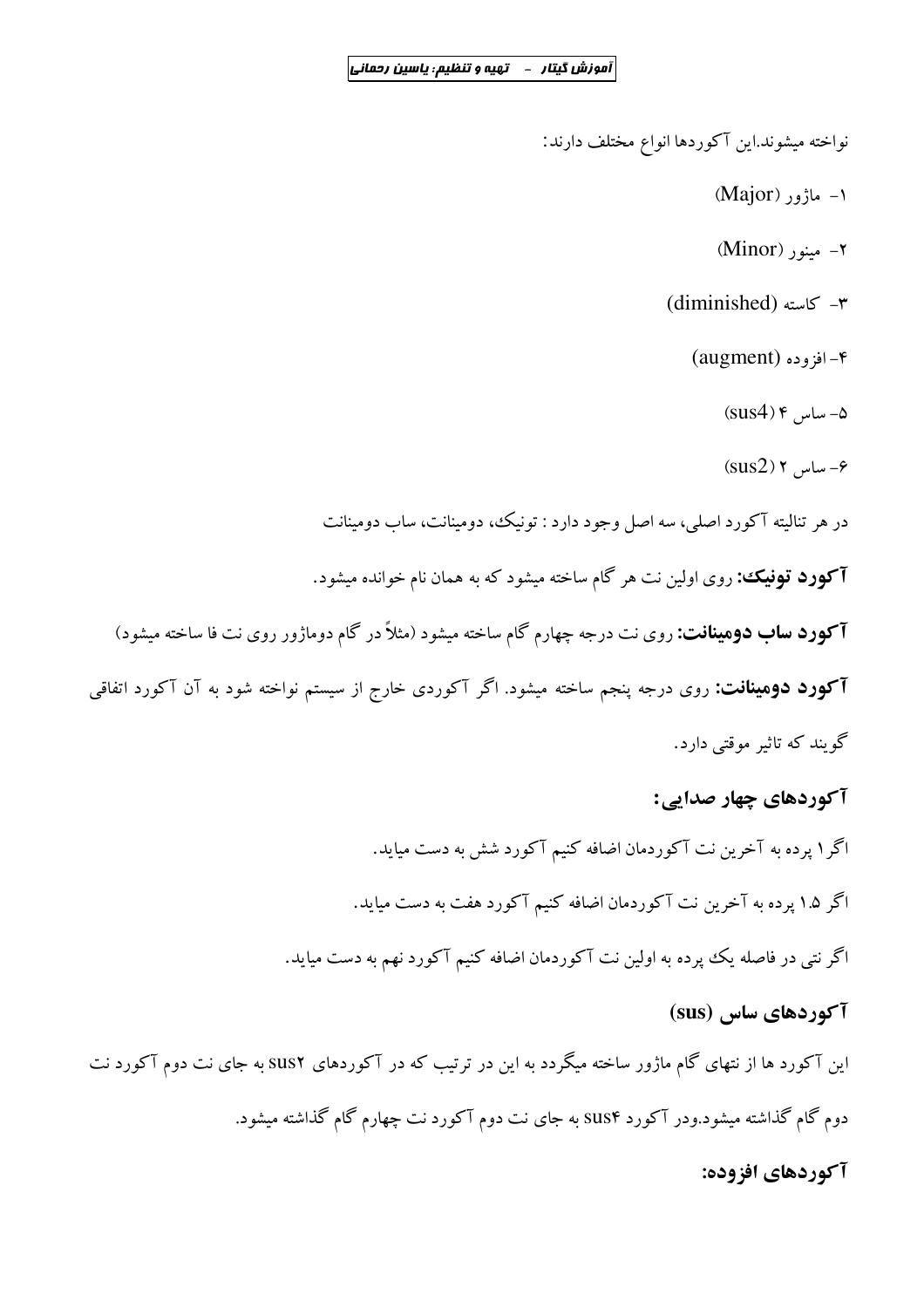این آکوردها بسیار شبیه آکوردهای SUS هستند با این تفاوت که در قبال نت اضافه شده هیچ نتی از آکورد کسر نمیگردد در آکوردهای add2 نت دوم گام به آکورد اضافه میگردد و در آکوردهای add4 نت چهارم گام.

# آكوردهاى معكوس:

چنانچه اولین نت یک آکورد را آخر آکورد بگذاریم به این آکورد، آکورد معکوس اول گفته میشود.چنانچه در ادامه نت دوم آکورد را هم آخر آکورد بگذاریم ، آکورد معکوس دوم ساخته میگردد. مثلاً آکورد Am از سه نت نوشته میشود. A\_C\_E تشکیل شده که معکوس اول آن به صورت C\_A\_E ساخته شده و به صورت Am/C نوشته میشود. معکوس دوم آن به صورت E\_A\_C ساخته شده و به صورت Am/E نوشته میشود.

#### آكوردهاي هفت

این آکوردها از اضافه کردن نتی در فاصله سوم کوچک به آخرین نت آکورد ماژور یا مینور حاصل میگردند.

#### آکوردهای شش:

این آکوردها از اضافه کردن نتی در فاصله یک پرده ای (دوم درست) به آخرین نت آکورد حاصل میگردند.

# آكوردهاي نهم:

این آکورد از اضافه کردن نتبی در فاصله یک ییرده به اولین نت آکوردمان حاصل میگردند.

آکوردهای سه صدایی مینور و ماژور :

اولین نت هر آکورد که نام آکورد از آن گرفته میشود ۱– نت یایه:

> ۲– فاصله سوم بزرگ،: فاصله برابر با دو پرده

برابر با یک و نیم پرده ۳- فاصله سوم کوچک :

#### فرمول ساخت آكوردهاي ماژور:

نت پایه (نت اول به فاصله دو پرده یا یک فاصله سوم بزرگ از نت دوم و نت دوم یک فاصله سوم کوچک برابر با یک و نيم پرده از نت سوم به دست مي آيد يعني بين نت اول و دوم دو پرده فاصله است بين نت دوم و سوم يک و نيم پرده.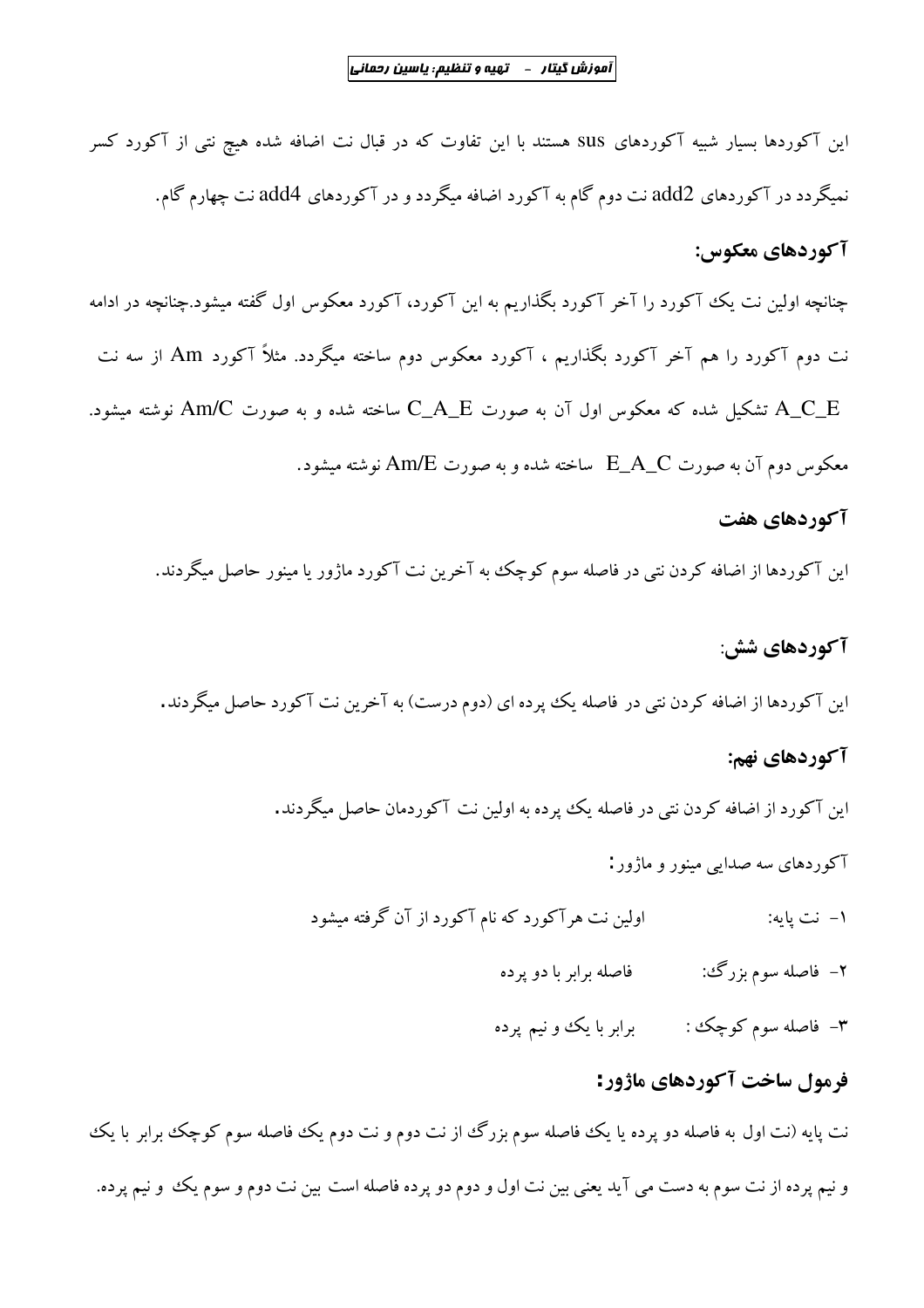فرمول ساخت آكوردهاي مينور:

برای اینکه نشان بدهیم آکورد مینور است جلوی آن یک m کوچک میگذاریم.

قاعده آکوردهای مینور دقیقاً بر عکس آکوردهای ماژور است یعنی بین نت اول تا دوم یک و نیم پرده و دوم تا سوم دو پرده است به طور مثال در آکورد لا مینور به صورت زیر است:

 $E$  ۱.۵ پر ده  $C$  ۲ پر ده  $A$ 

چگونه هر گونه آکورد مینور و ماژور را با استفاد از گام ماژور بدست آوریم؟

فرض اینکه شما میخواهید آکورد لا ماژور را بدست آورید گامتان باید گام لا ماژور باشد و یا اگر میخواهید آکورد می مینور را بدست آورید گامتان باید می ماژور باشد و سپس از فرمولهای زیر استفاد میکنیم البته باید این مطلب را اضافه کنم که این فرمولها ثابت هستند یعنی در هر گامی که میخواهیم آکورد در بیاوریم از فرمولهای زیر استفاده میکنیم ولی قبل از اینکه بخواهیم در گام مورد نظر آکورد بدست بیاوریم اول درجات گام را مشخص میکنیم. حال به عنوان نمونه ما میخواهیم هر گونه اکورد مینور و ماژور را از گام ماژور نت پایه که همان لا میباشد را بدست آوریم .

درجات گام لاماژور:

|                              | $\mathbf{A}$ | $ {\bf B} $    | C# D |                | E              |   | F# G# A B |       |           | C# D   |  |                     |
|------------------------------|--------------|----------------|------|----------------|----------------|---|-----------|-------|-----------|--------|--|---------------------|
|                              | 1            | $\overline{2}$ | 3    | $\overline{4}$ | $\overline{5}$ | 6 |           | 8     | 9         | 10 11  |  |                     |
| آکورد مثال+نا                |              |                |      |                |                |   |           |       | گام درجه  |        |  | مثال در گام لامینور |
| major $[A]$                  |              |                |      |                |                |   |           | 1 3 5 |           |        |  | AC#E                |
| $minor$ [Am]                 |              |                |      |                |                |   |           |       | 13b5      |        |  | ACE                 |
| seventh $[A7]$               |              |                |      |                |                |   |           |       | 1 3 5 7 b |        |  | AC# E G             |
| $ $ minor seventh $[Am7]$    |              |                |      |                |                |   |           |       |           | 13b57b |  | <b>ACEG</b>         |
| major seventh [Amaj7 or AM7] |              |                |      |                |                |   |           |       | 1357      |        |  | A $C# E G#$         |
| sixth $[A6]$                 |              |                |      |                |                |   |           |       | 1356      |        |  | A C# E F#           |
| $ $ minor sixth $ A$ m6 $ $  |              |                |      |                |                |   |           |       | 1 3b 5 6  |        |  | $ACE$ F#            |
| augmented $[A+]$             |              |                |      |                |                |   |           |       | 135#      |        |  | A C# E# (A C# F)    |
| augmented 7th $[A7+]$        |              |                |      |                |                |   |           |       |           | 135#7b |  | A C# E# G           |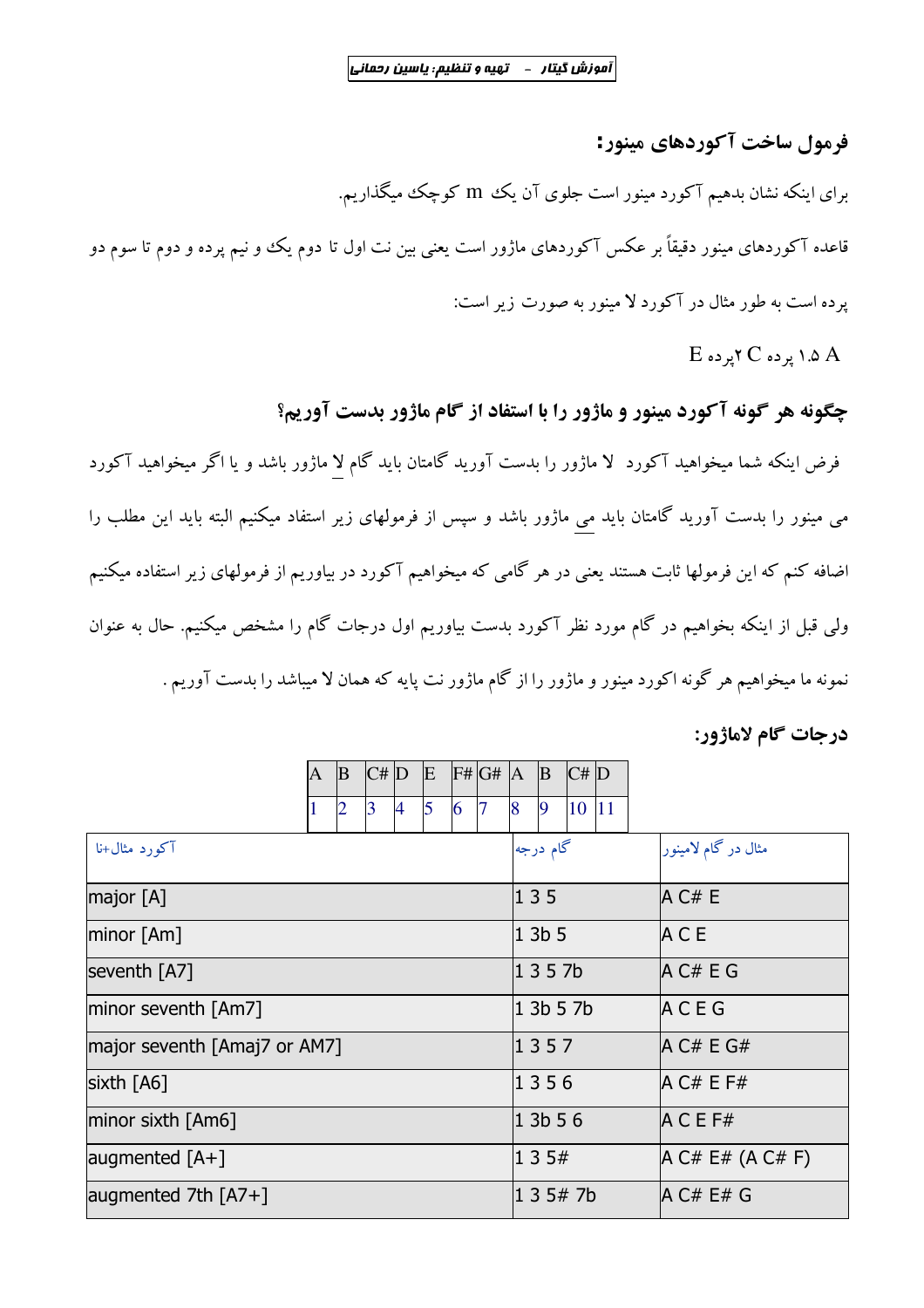$\sim$ 

| diminished [Adim]                    | $1$ 3b 5b       | A C Eb                |
|--------------------------------------|-----------------|-----------------------|
| diminished 7th [Adim7 or Ao]         | $1$ 3b 5b 6     | $A \subset Eb$ Gb     |
| seventh (flatted fifth) A7(5b)       | 135b7b          | A C# Eb G             |
| minor 7th (flatted 5th) A7(5b)       | 1 3b 5b 7b      | $A \subset Eb G$      |
| $ninth$ $[A9]$                       | 1357b9          | AC# EGB               |
| minor ninth [Am9]                    | 13b57b9         | <b>ACEGB</b>          |
| major ninth [Amaj9 or AM9]           | 13579           | AC# E G# B            |
| eleventh [A11]                       | 1357b911        | AC# EGBD              |
| diminished 9th                       | 1357b9b         | A C# E G Bb           |
| added ninth $[A(9)$ or $A(2)]$       | 1359            | AC# EB(ABC# E)        |
| added fourth $[A(4)$ or $A(11)]$     | $ 1\;3\;5\;11 $ | AC#ED                 |
| suspended [Asus or Asus4]            | 145             | ADE                   |
| suspended 9th [Asus9 or Asus2]       | 125             | $\overline{AB}E(AEB)$ |
| 7th suspended 4th [A7sus or A7sus4]  | 1457b           | ADEG                  |
| 7th suspended 9th [A7sus2 or A7sus9] | 1257b           | ABEG                  |
| fifth $[AS]$                         | 15              | A E                   |

مقایسه آکوردها در یک گام:

میتوان تصور کرد که آکورد تونیک صاحب گام و آکورد اصلی است و دومین آکورد مهم دومینانت است که حکم مدیر را دارد و بعد ساب دومینانت که نقش معاون مدیر را دارد. هر آهنگی با آکورد تونیک شروع میشود و خاتمه مییابد آکورد دومینانت بر تمام گام تسلط دارد .آکورد ساب دومینانت کمک کننده آکورد اصلی است.

زنجیره آکوردها پایه نواختن گیتار وتشکیل دهنده هسته اولیه ریتم در هر آهنگی میباشد.برای ساختن زنجیره آکورد ابتدا باید گام مورد نظر خود را بسته به نوع آهنگ مشخص کنیم. در این درس آکوردهای گامهای مینور و ماژور را معرفی ميكنيم: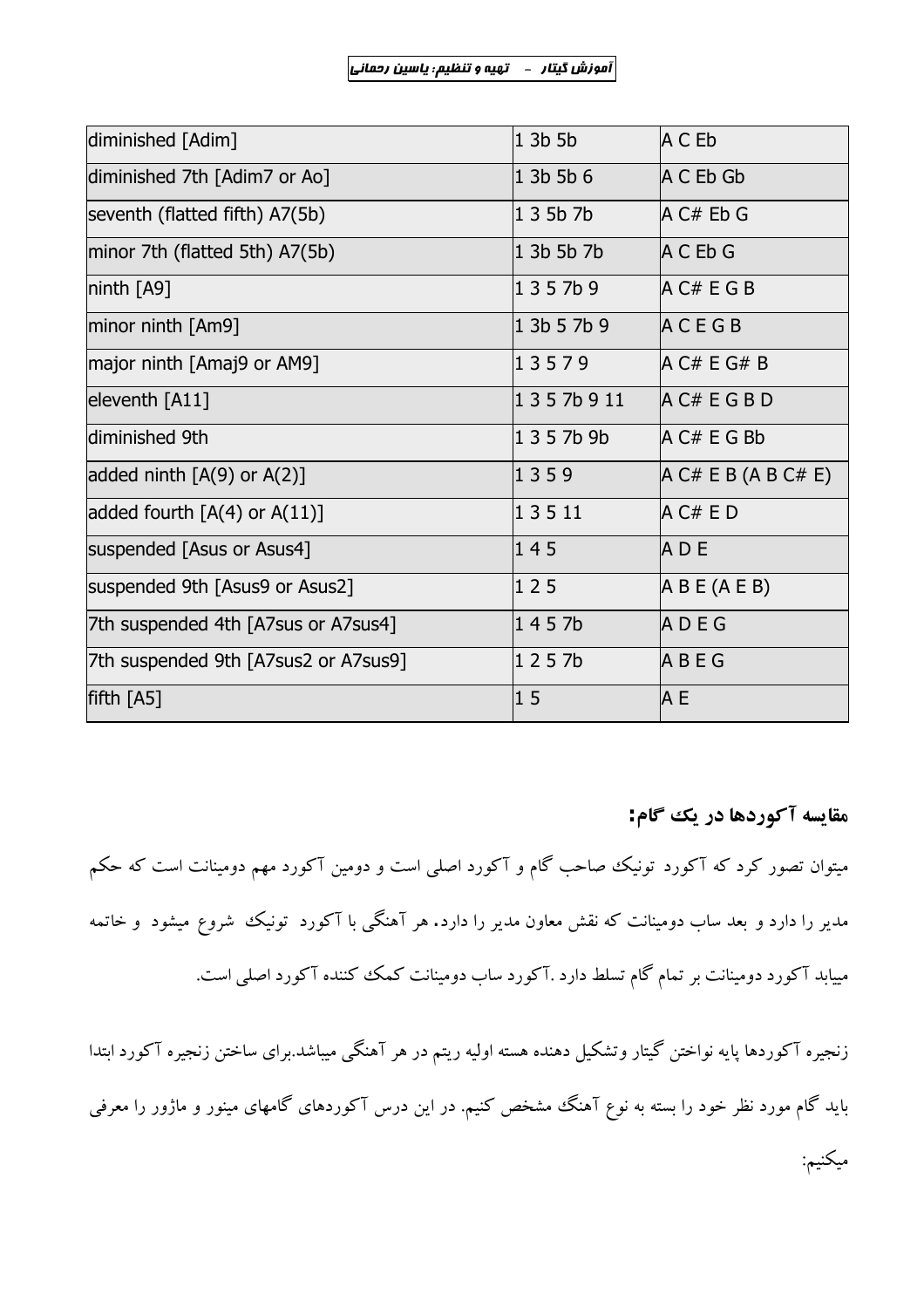$\mathcal{L}^{\text{max}}$ 

**آکوردهای گام ماژور**: قبلاً با درجات گام آشنا شدید. روی هر کدام از درجات گام آکوردی ساخته میشود که در ذيل آمده است: درجه ۱= ماژور درجه ۲ = مینور درجه ۳ = مینور درجه ۴ = ماژور درجه ۵ = ماژور  $c_1 \neq 9 = 9$ درجه  $(Diminished)$  درجه ۷ = کاسته بطور مثال میخواهیم آکوردهای گام دوماژور را بدست آوریم از آنجایی که درجات گام دو ماژور بر اساس قالب گام ماژور به ترتیب (دو– ر– می– فا– سل — لا – سی)میباشد بنابراین آکوردهای این گام بصورت زیر میباشد:  $C - \eta$  در حه ۱= دو ماژور  $Dm - j$ درجه ۲ = رمينو ر  $Em -$ درجه ۳ = می مینور  $F-$  9 فاماژورد - $G - j$ درجه۵ = سل ماژور  $Am - y = 2 - 1$ درجه  $B \dim -$  درجه $V = w$  = سے ماژور کاسته **آکوردهای گام مینور:** به هر کدام از نتهای این گام نیز عددی نسبت میدهیم و به هر کدام از این درجات آکوردی تعلق میگیرد.آکورد روی درجات گام مینور از قالب زیر پیروی میکند: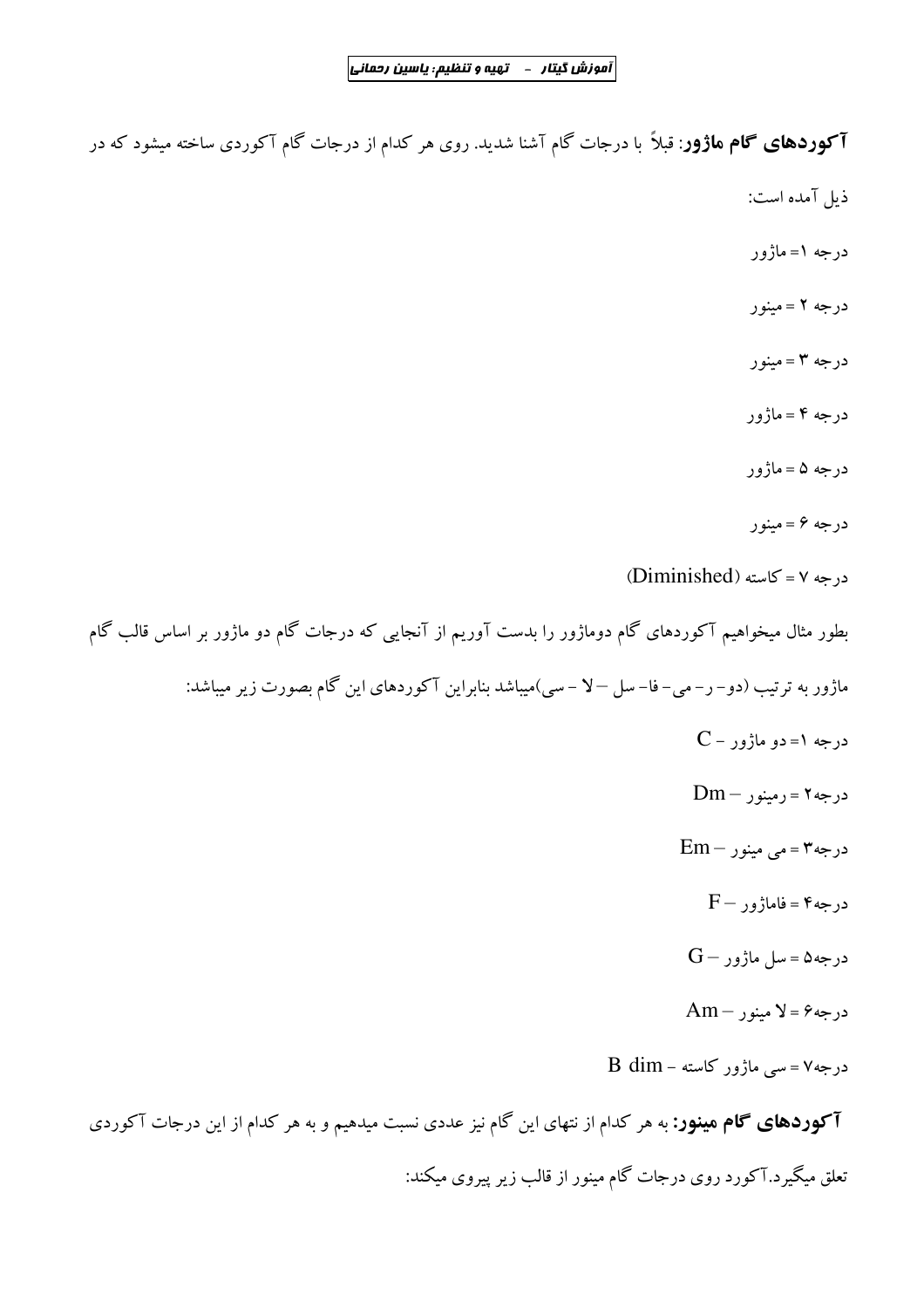$\hat{\boldsymbol{\beta}}$ 

- درجه ۱ = مینور
- درجه ۲ = مینور
- درجه۳ = ماژور
- درجه۴ = مینور
- درجه۵ = مینور
- درجه۶ = ماژور
- درجه ۷ = ماژور

برای نمونه آکوردهای گام می مینور را که درجات آن بر اساس قالب گام مینور به ترتیب (می —فادیز —سل — لا —سی

- –دو –ر) میباشد را میبینیم:
- $Em)$  درجه ۱ = می مینور
- درجه ۲ = فاديز مينور (F#m)
	- $(G)$  درجه ۳ = سل ماژور
	- درجه۴ = لا مینور (Am)
	- $(Bm)$  درجه۵ = سی مینور
		- $(C)$  درجه ۶ = دو ماژور
			- $(D)$  درجه $V = V$  ماژور

خوب حالا شما میتوانید با بکار گیری مباحث گفته شده زنجیره آکورد، گامتان را مشخص کنید و در گام مورد نظرتان آکوردهای مورد نیاز را بدست آورید.

آکوردهای ضروری برای گیتار: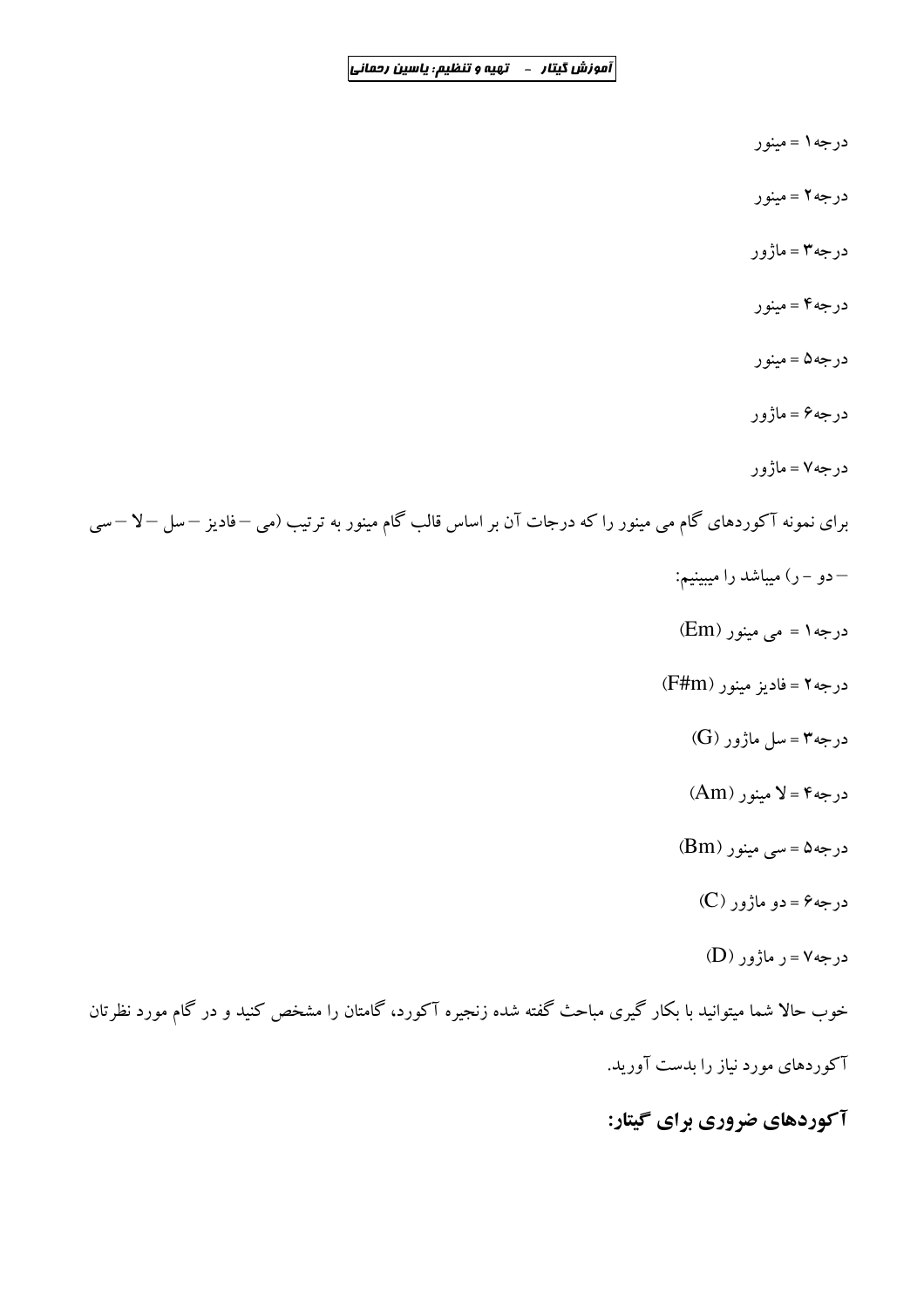# www.irebooks.com

۔<br>آموزش گیتار – تھیہ و تنظیم: یاسین رحمانی



آکوردهای پر کاربرد گیتار:



سی هفتم نمایان













D7<br>ر هفتم نمایان

 $G7$ 

سل هفتم نمایان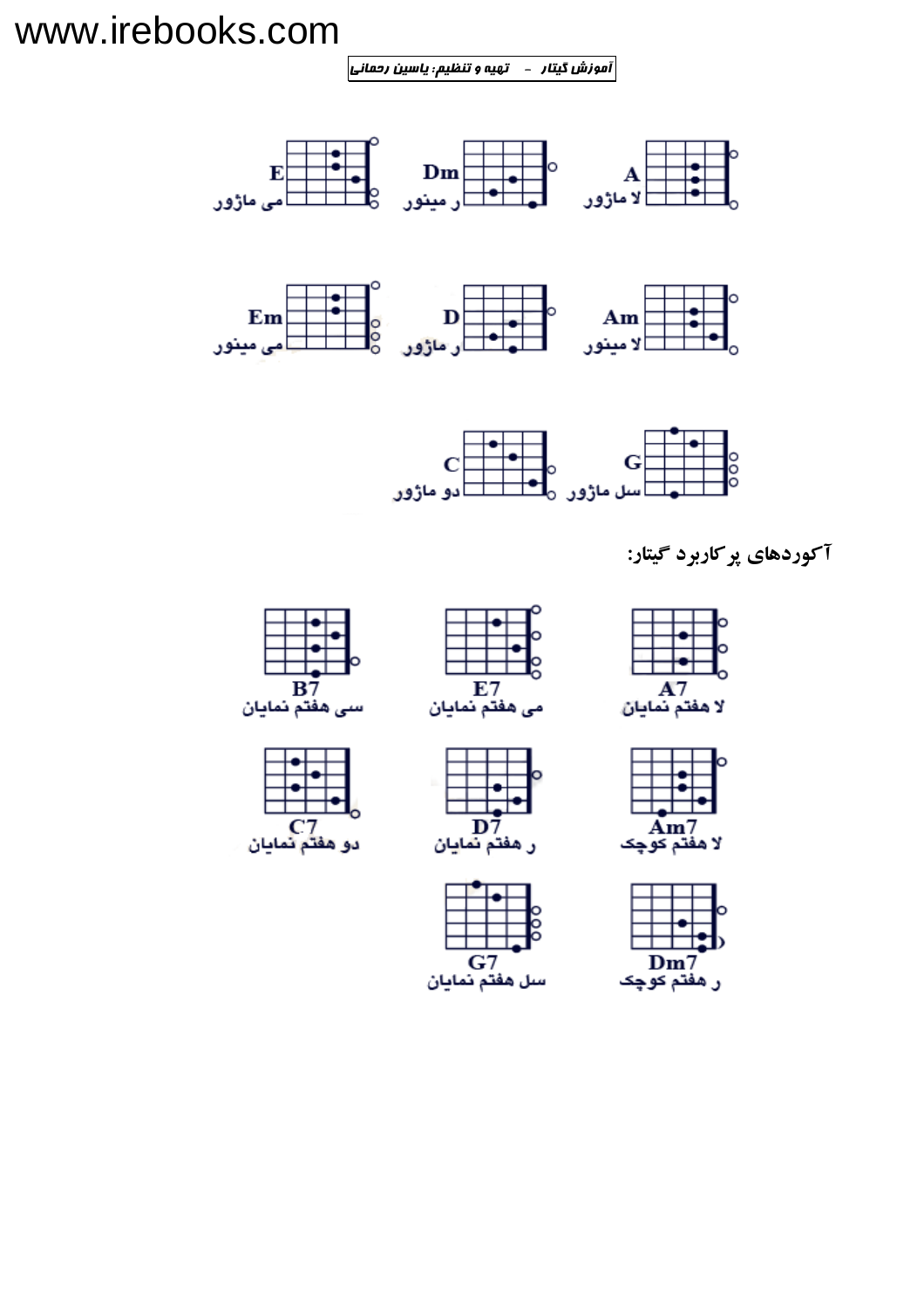$\mathcal{L}_{\rm eff}$  .

ریتم شناسی

**تعریف ریتم:** همانطور که شعر دارای وزن است موسیقی نیز دارای وزن است که وزن آن همان ریتم می باشد و در کل ریتم را میتوان حرکت در موسیقی دانست، که اختلاف ریتم ها از قوت ضربها در نواختن آنها سرچشمه می گیرد و در كل ميتوان گفت:

ریتم در موسیقی از یک کسر تشکیل میشود که قابل ساده کردن نیست.

**انواع ریتم:** ریتم ها شامل دو نوع هستند که عبارتند از: ۱–ساده **۲**– ترکیبی

نکته: برای شناخت ریتم ها ابتدا باید ارزش زمانی نت ها را بر پایه ی نت واحد(۱) که همان نت گرد است بدست آورد.

۱**– ریتم ساده:** این ریتم به سه دسته تقسیم میشود :

 $Y/A$  7/۴  $Y/Y$  7/1  $\Rightarrow -1$ 

- $Y/A$   $Y/F$   $Y/Y$   $Y/1$   $Y/1$   $\div$   $\div$   $Y$
- $f/A$   $f/Y$   $f/Y$   $f/I$   $f/I$   $\frac{1}{2}$   $\frac{1}{2}$   $\frac{1}{2}$

به عنوان مثال:

این علامت( ٭ ) یعنی ضرب

يعني: ٢ تا نت سياه ٢/٤: ١/٤ \* ٢

بعني: ٣ تا نت سفيد ٣/٢: ١/٢ \* ٣

بعني: ۶ تانت چنگ ۶/۸: ۱/۸ \* ۶

**۲– ریتم توکیبی:** اگر هریک از ریتم های ساده را در کسر ( ۳/۲) ضرب کنیم ریتم حاصل یک ریتم تر کیبی خواهد

بو د.

#### نحوہ شناسایے ریتم ها

۱- در ریتم های دو ضربی ، ضرب اول قوی و ضرب دوم ضعیف است.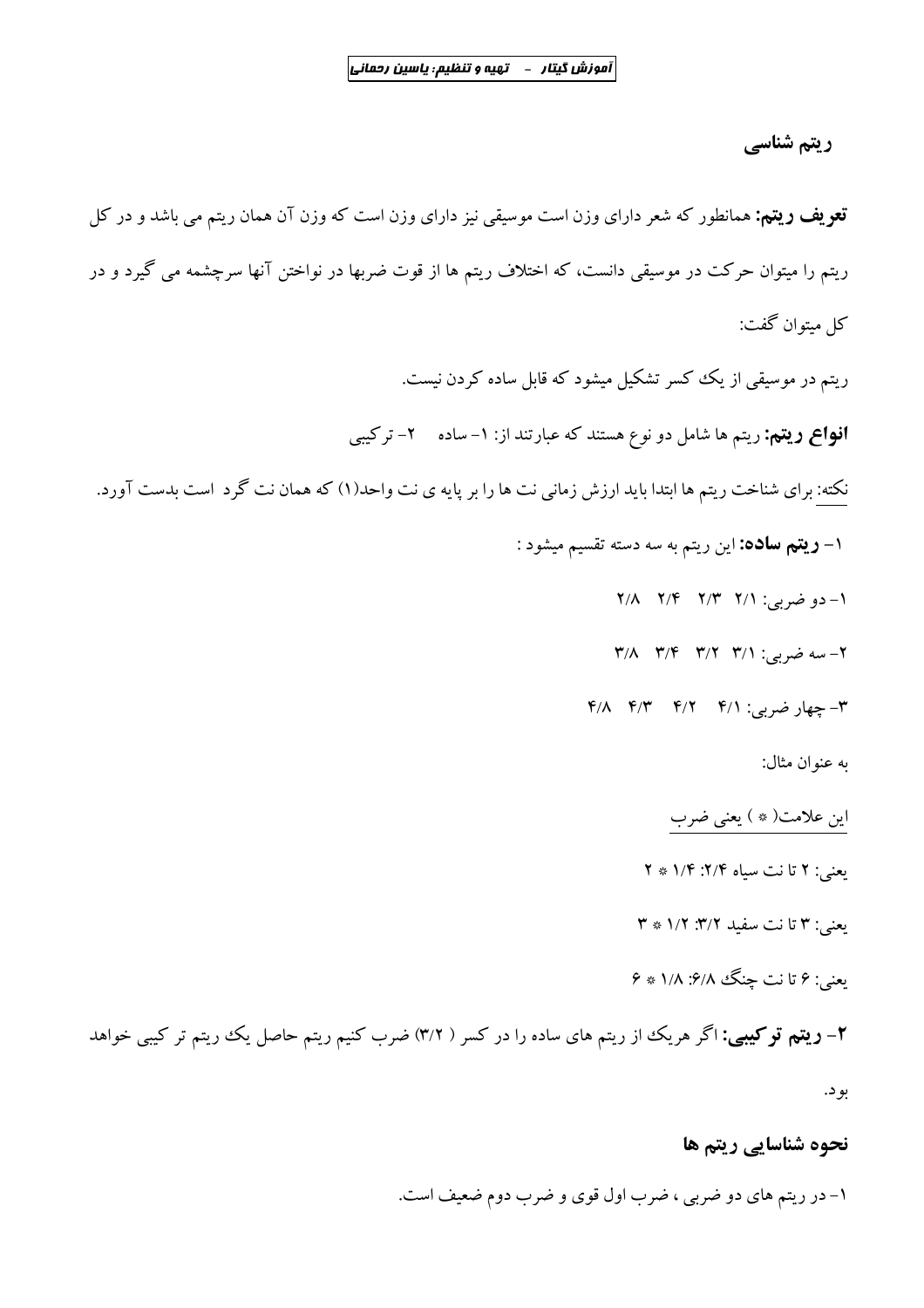۲- در ریتم های سه ضربی ، ضرب اول قوی و ضربهای دوم و سوم ضعیف است.

۳- در ریتم های چهار ضربی ضرب اول خیلی قوی ، ضرب دوم ضعیف ، ضرب سوم قوی و ضرب چهارم ضعیف است.

## طريق نشستن و گرفتن گيتار

طریقه نشستن و گرفتن گیتار یک نوازندگی راحت و بدون ناراحتی های جانبی را برای شما فراهم می کند. یک روش نامناسب نشستن و گرفتن گیتار (اگر چه شروع راحت تر به نظر برسد) در طی زمان مشکلات مختلفی را برای شما به وجود میآورد . این مشکلات شامل دو بخش می شود: بخش اول مشکلات جسمی است که به تدریج در طی زمان به آن دچار می شوید و ادامه تمرینات را برای شما ناراحتی و عذاب و دردناک می کند و بخش دوم مشکلاتی است که در به کارگیری تکنیک های متنوع نوازندگی که به تدریج به آنها آشنا می شوید خواهیم داشت . شما با یک روش نا مناسب نشستن و گرفتن گیتار تا حد زیادی در اجرای بسیاری از تکنیک ههای نوازندگی گیتار مشکل خواهید داشت . روش هایی که در این بخش در رابطه با طریقه نشستن و گرفتن گیتار و وضعیت درست دستهای راست و چپ ارائه میشود (مثل اغلب متدهای گیتار کلاسیک ) بر اساس تجارب نوازندگان بزرگ و موفق گیتار به خصوص نوابغ بزرگ این ساز جان ویلیامز ، جولیان بریم . آلیریودیاز طراحی شده است و هدف رسیدن به روشی است که بتوان عملی ترین راه برای رسیدن به روش متداول و تجربه شده و مطمئن ترین روش برای پیشرفت نوازندگی در سطوح قابل قبول می باشد . بهترین حالت برای نشستن استفاده از یک صندلی چوبی بدون دسته است . بر روی لبه صندلی بنشینید طوری که فقط لبه آن را اشغال کنید . پای چپ را بر روی ارتفاع مناسب (یک چهار پایه مناسب ) بگذارید طوری که کمی با زمین زاویه پیدا کندو کاملا دقت کنید که پای چپ کاملا رو به رو و مقابل شانه چپ شما باشد و به هیچ وجه به بیرون باز نشود. در این حالت یای راست را کاملا باز کرده و قسمت هلالی و فرورفته بدنه گیتار (گودی کمر گیتار پایین ) روی ران یای چپ قرار میگیرد و کاملا کیپ ران می شود و ته گیتار با پای راست تماس دارد . باید دقت شود که دسته گیتار موازی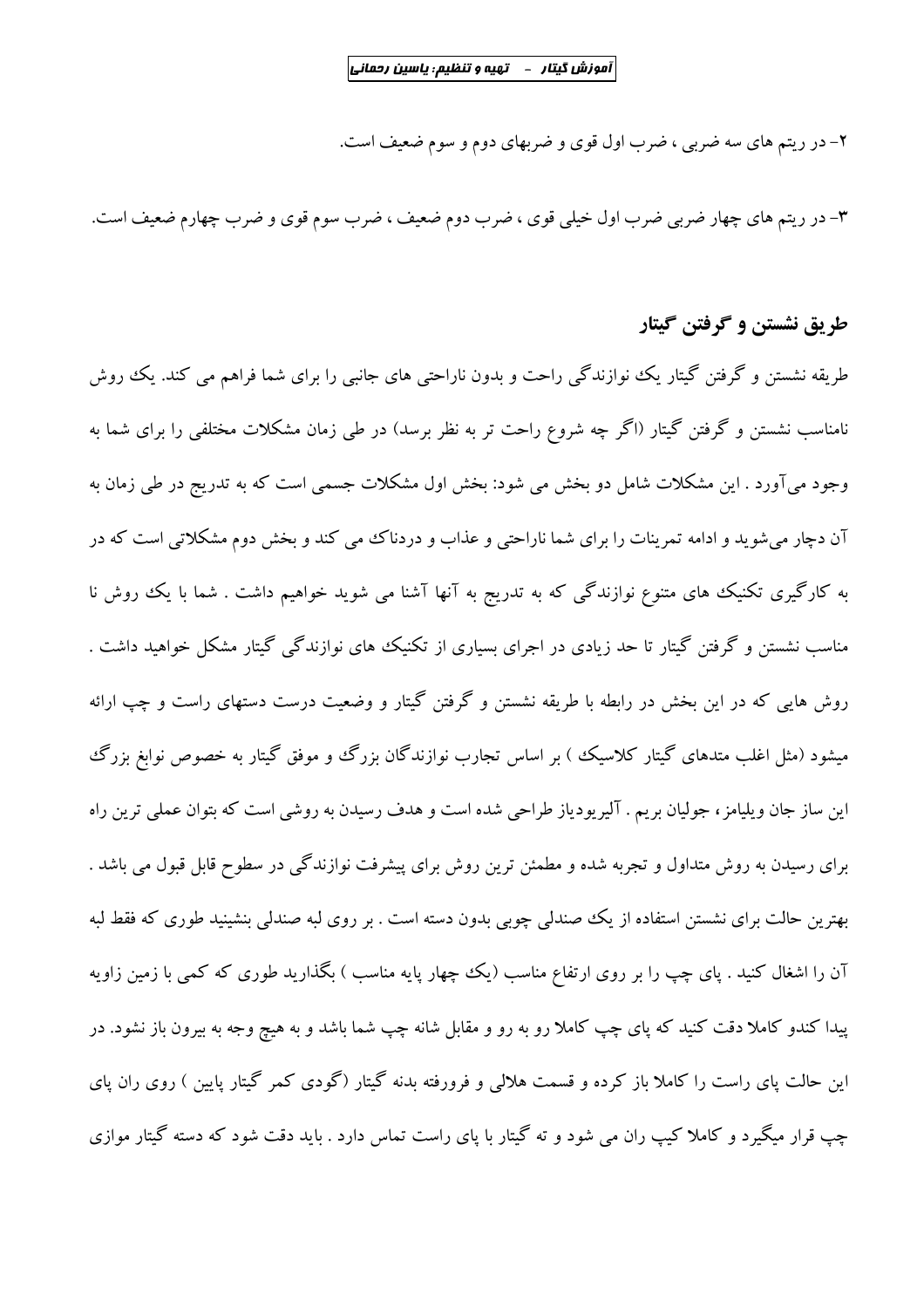سطح زمین قرار نگیرد بلکه یک زاویه مایل با زمین بسازد. برای اینکه گیتار با زاویه مناسب نسبت به زمین و سینه ما قرار گیرد به دو نکته اساسی باید توجه کرد :

1– سطح صفحه رویی گیتار می بایست کاملا شاقول و عمود بر سطح زمین باشد . اگر شما کاملا صاف و بدون قوز بنشینید گیتار کمی از شما فاصله دارد بنابراین می بایست قدری سینه خود را به جلو داده تا برجستگی قوس شانه بالای گیتار به آرامی بر روی سبنه تان تکیه کند.

۲– برجستگی قوس شانه گیتار در بالا می بایست وسط سینه قرار گیرد . در این صورن دسته گیتار نسبت به زمین با زاویه مناسبی قرار می گیرد و این زاویه معمولاً به اندازه ای است که ابتدای سر دسته موازی شانه و تقریبا در سطح شانه چپ قرار می گیرد. سپس تقریباً انتهای ساعد دست راست را بر روی لبه قوس بزرگ بالای بدنه گیتار تکیه کنید . طوری که کتف راست شما نه بیش از اندازه بالا و نه بیش از اندازه پایین بیاید و موازی و هم تراز کتف چپ باشد.

#### ناخن در گیتار

مهم ترین مسئله در نواختن گیتار ایجاد صدای زیباست . جدا از روش نگه داشتن و استفاده درست از تکنیک های ضربه زنبی که شامل ضربه زنبی مفصل متحرک وو نیرو دهنده است مطمئنا استفاده و نگهداری صحیح از ناخن ها که شامل اندازه شکل و نحوه پرداخت آن است از فاکتورهای بسیار مهم در ایجاد صدایی با کیفیت و زیبا است .

گیتاریست های اعصار گذشته بدون ناخن می نواختند و دلیل اینکه از ناخن ها استفاده نمی شد این است که اعتقاد بر این بوده که اگر از ناخن استفاده شود صدا دیگر آن شیرینی و خلوص را نخواهد داشت . این نظریه تا اوایل قرن بیستم که بالاخره با کوشش۵های خستگی ناپذیر آندره سگوویا نوازندگی با ناخن پایه گذاری شد ادامه داشت امروزه تقریبا در تمام کنسرت های گیتار از این روش استفاده می شود و تقریا ۹۹٪ اساتید جهان به این روش تدریس می کنند. روش نواختن با ناخن ،صدایی صاف، متوازن ، قوی تر و گسترده وسیع تری از لحاظ رنگ صدا در اجرا ایجاد می کند . برای طول ناخن قانون خیلی سخت و صریحی وجود ندارد . طول ناخن در افراد مختلف ممکن است متفاوت باشد و به تجربه شخصی هر کس بستگی دارد. مناسبترین اندازه ناخن که توصیه می شود به این شکل است که دست راست را طوری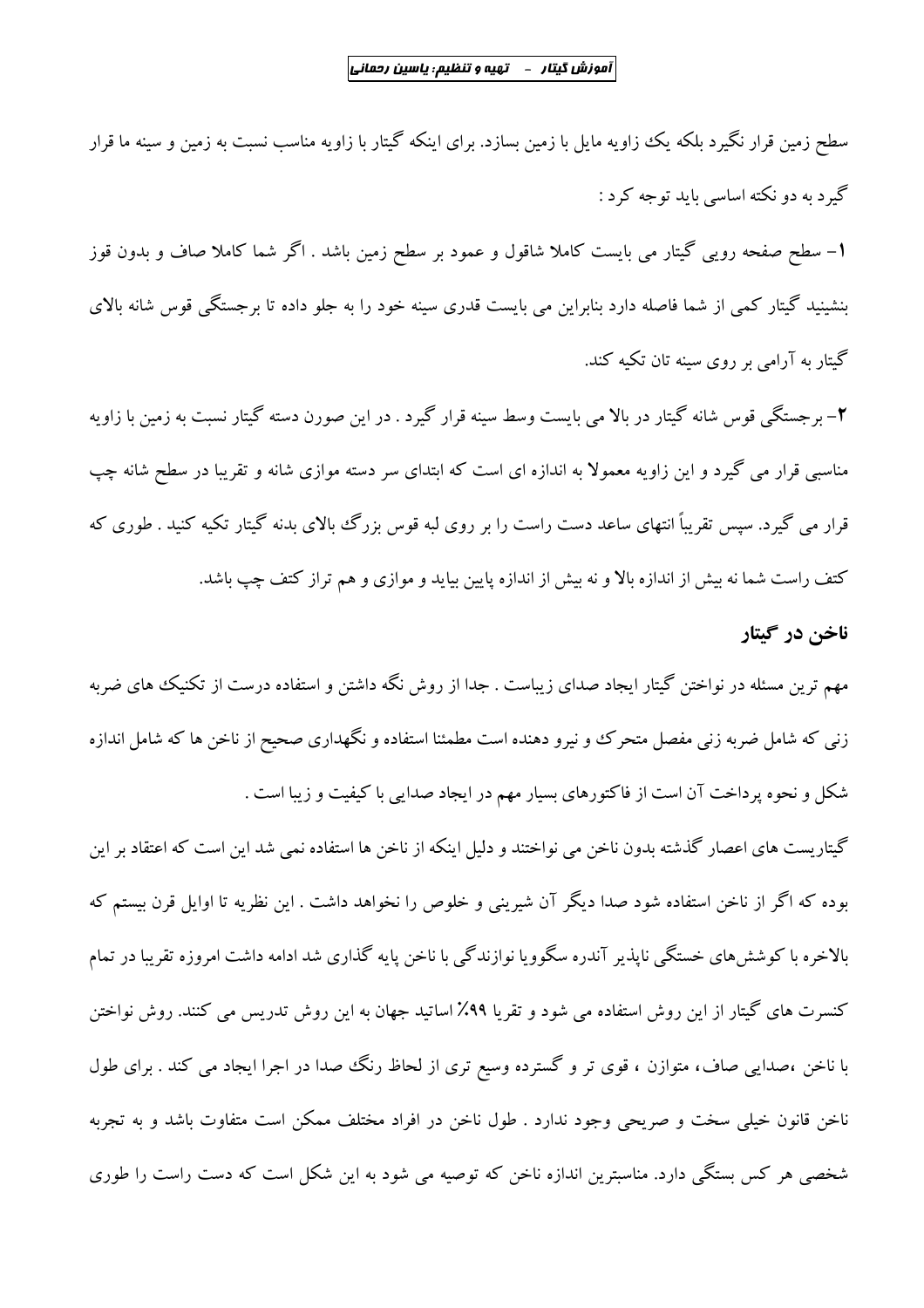نگاه داریم که کف دست به سمت شما باشد در این حالت میتوانید نوک ناخن ها راببینید. آن قسمت از نوک که از این سمت دیده میشود باید از یک تا سه میلی متر باشد (البته گاه در بیشترین حد خود می تواند تا چهار میلی متر هم باشد ) . پیشنهاد میکنم که از یک میلیمتر شروع کنید و به تدریج دو میلی متر برسانید (تجربه ثابت کرده که برای اکثر نوازنده ها بلندي ٢ ميلي متر ناخن مناسب است).

برای کوتاه کردن ناخن هیچ گاه از ناخن گیر و قیچی استفاده نکنید . همیشه از یک سوهان ناخن مرغوب یا یک کاغذ سمباده استفاده کنید و ناخن ها را مانند هلال ماه شکل دهید . ناخن خود را در فاصله کوتاه (هر روز یا یک روز در میان ) کو تاه کنید. تا همیشه ناخن هایتان در یک محدوده از بلندی قرار داشته باشند و بتوانید به اندازه و ضربه زنی با آن عادت کنید .در حالبی که ناخنها با فاصله زیاد کوتاه شوند بعد از کوتاه کردن آن تغییر طول زیادی به وجود می آید که ضربه زنبی را برایتان مشکل می کند . وقتی ناخن را به حالت صحیح کوتاه کردید لبه ناخن را باید با یک کاغذ سمباده نرم یرداخت کنید و هرگونه ناهمواری در گوشه ها را بگیرید. با کاغذ سمباده فقط نوک و داخل نوک ناخن را بسابید و نهایتا با یک تکه چرم یا مقوا و یا مداد پاک کن معمولی نوک ناخن را به حالت شیشه ای و شفاف در آورید. ناخن نرم صدای شفاف تری می دهد. شکل ناخن نباید در وسط نوک دار باشد . و یا به عبارت دیگر به شکل هلال ماه در آید . هر چه ناخن با سطح وسیع تری در ضربه زنی با سیم تماس پیدا کند صدای حجیم تر ، غنی تر ، قوی تر و شفاف تری ایجاد می کند.

# کوک کردن گیتار

برای کوک کردن گیتار روشهای مختلفی وجود دارد از جمله استفاده از تیونر الکتریکی و…اما متداولترین و مهمترین آن اینست که خود شما بتوانید بدون استفاده دستگاهی و یا هر چیز دیگری گیتار خود را بصورت فرضی کوک کنید چرا که ممکن است مدتهای بسیاری گیتاری در دست بگیرید و هیچ یک از لوازم کوک کردن گیتار با شما نباشد آنوقت چه کار میکنید؟ در این مبحث کوک کردن گیتار را بصورت فرضی به شما آموزش میدهم در این روش ممکن است گیتار شما بر اساس نتهای دقیق موسیقی کوک نباشد مثلا بجای اینکه سیم یک شما نت (می) باشد در روش فرضی بروی نت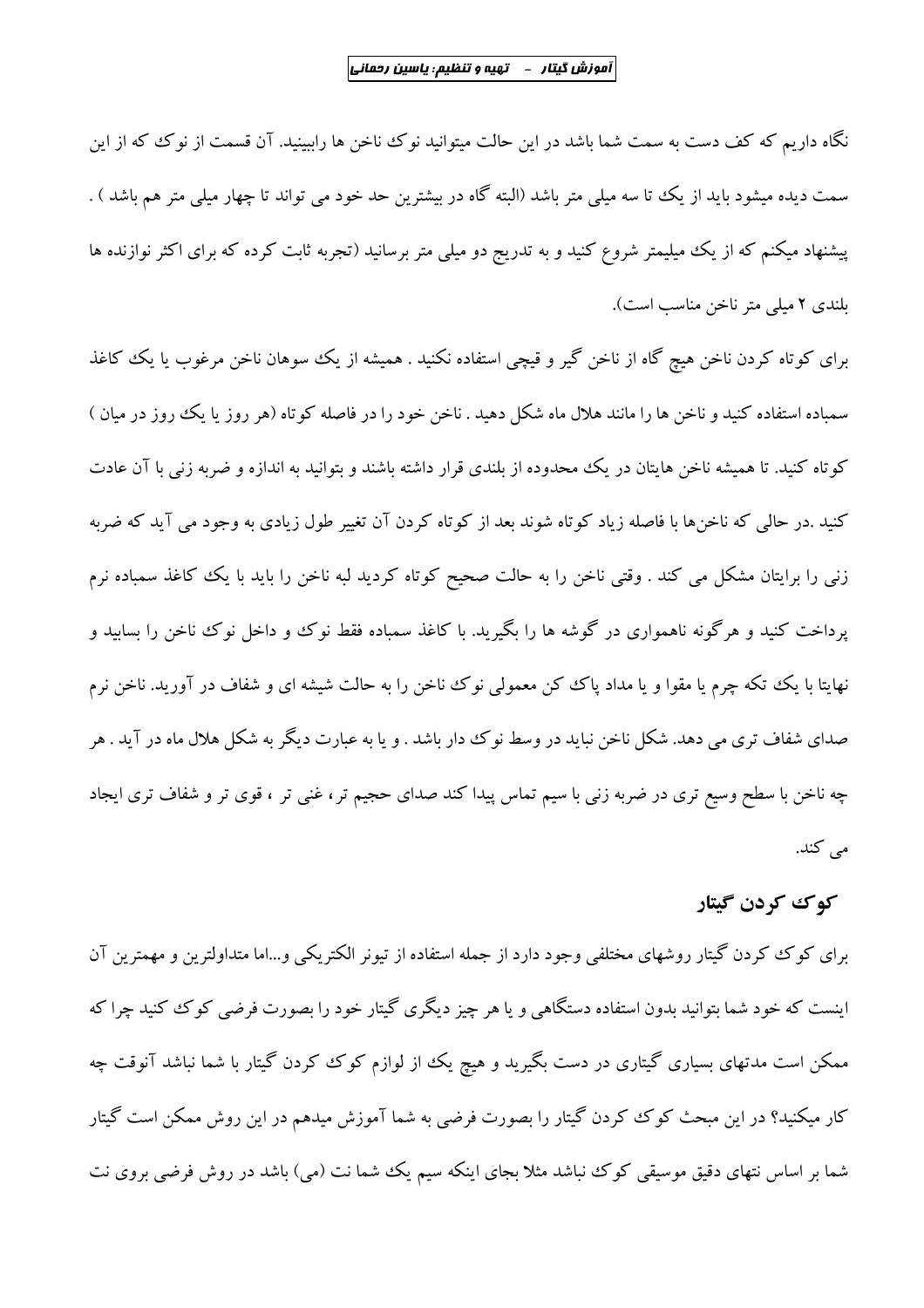(فا) یا هر نت دیگری کوک شود اما از انجایی که در این روش تمام سیمها بر مبنای سیم یک کوک میشود بنابراین کوک صحیح و فرضی خواهیم داشت. می دانیم که سیمهای گیتاردر حالت آزاد از بالا به پایین ( می لا ر سل سی می) میباشد در این روش ابتدا سیم یک خود را تا حدی سفت میکنیم یا آنکه به همان حالت آنرا رها میکنیم حال بر فرض آنکه سیم اول ما نت (می) باشد سیم دوم را با سیم یک کوک میکنیم به اینصورت که انگشت خود را بروی فرت ۵ سیم ۲ قرار میدهیم وسعی میکنیم که آنقدر سیم ۲ را شل و یا سفت کنیم که نتی که بروی این فرت قرار گرفته با سیم یک هم صدا شود( برای جلوگیری ازاحتمال پاره شدن سیم سعی کنید اول سیم ۲ رو شل کنید و سپس به تدریج سیم را سفت کنید تا نتی که بروی این فرت قرار دارد با سیم ۱ هم صدا شود) بعد از همصدا شدن نتی که بروی فرت ۵ سیم ۲ قرار دارد با سیم یک , زمان کوک کردن سیم ۳ بر اساس سیم ۲ میباشد که در این زمان شما انگشت خود را بروی فرت ۴ سیم ۳ قرار میدهید و سعی میکنید( بر اساس آنچه که برای سیم قبل گفته شده ) نتی که بروی این فرت قرار گرفته شده را با سیم ۲ همصدا کنید.حال بعد از کوک کردن سیم سوم ما که نت (سل) است , سیم ۴ را بر اساس سیم ۳ کوک کنیم که در این حالت انگشت خود را بروی فرت ۵ سیم ۴ قرار میدهیم و سعی میکنیم که که صدای این فرت با صدای سیم ۳ هم صدا شود در مورد سیم ۵ نیز بعد از کوک کردن سیم ۴ که نت (ر) میباشد انگشت خود را بروی فرت ۵ سیم ۵ قرار میدهیم و سعی میکنیم که صدای این فرت با صدای سیم ۴ هم صدا شود و بعد آن نوبت کوک کردن سیم ۶ میباشد که آنرا با سیم ۵ که نت (لا) میباشد کوک کنیم با این صورت که انگشت خود را بروی فرت ۵ سیم ۶ قرار میدهیم و سعی میکنیم که صدای این فرت با صدای سیم ۵ همصدا شود بنابر این سیم ۶ ما نیز که نت (می) میباشد نیز کوک میشود .در صورتی که میخواهید کوک دقیقی داشته باید سیمها را بطور دقیق کوک کنید چرا که اگه یک سیم را اشتباه کوک کنید از آنجایی که این سیم مبنایی است برای کوک کردن سیمهای دیگر بنا براین, کوک نادرستی خواهیم داشت. نرم افزارهای بسیاری برای کوک کردن گیتاروجود دارد که میتوانید گیتار خود را با استفاده از یک میکروفون کوک کنید که کوک بسیار دقیقی خواهید داشت به این صورت که بعد از نصب برنامه و قرار دادن فیش میکروفون در قسمت کارت صدا, میکروفون را در مقابل گیتار قرار میدهید بطور مثال اگر بخواهیم سیم یک را که نت (می) میباشد را تنظیم کنیم با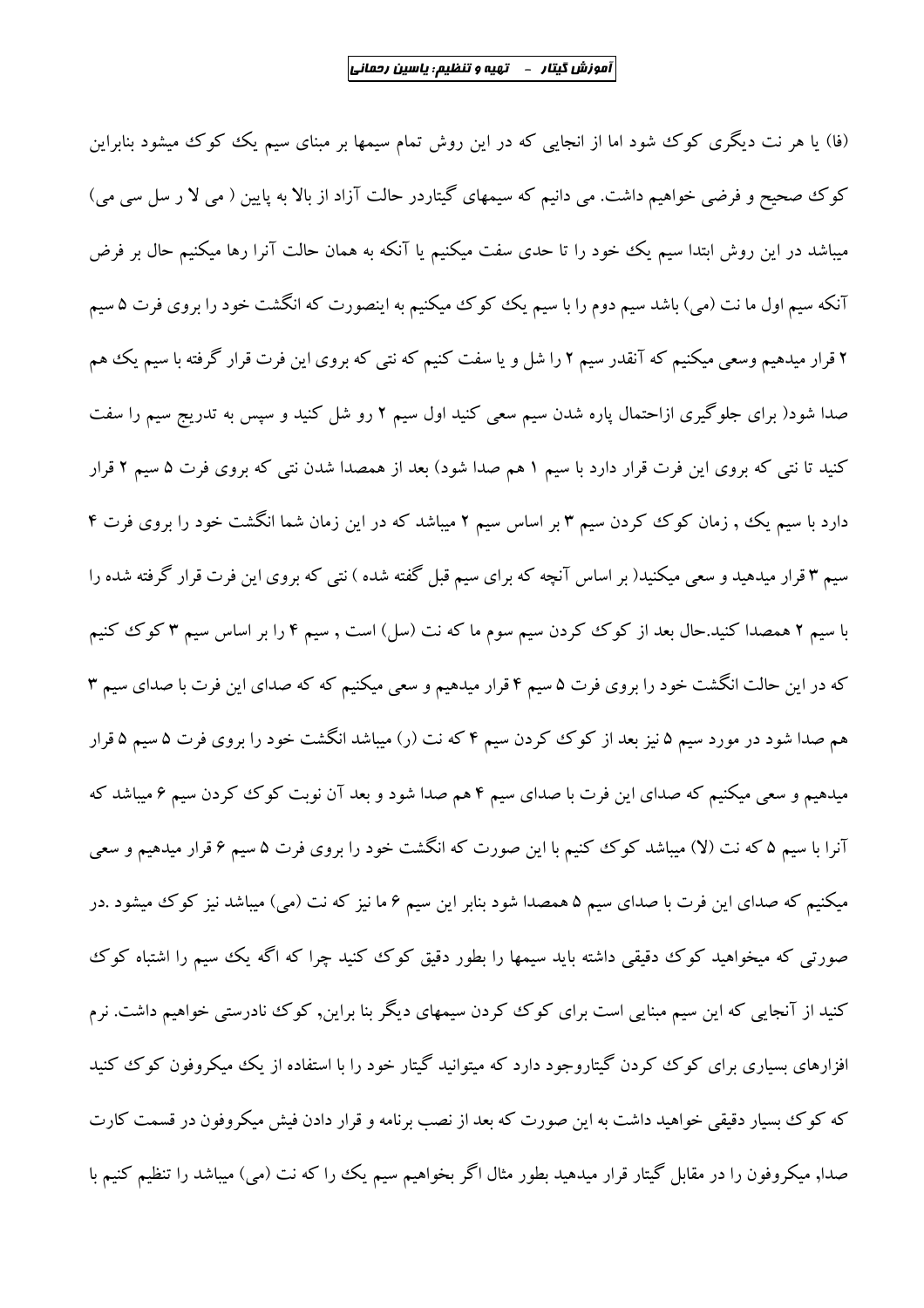زدن ضربه بروی این سیم برنامه به شما میگوید که سیم یک شما چه نتی است و در صورتی که نت مورد نظر نبود با شل وسفت کردن سیم به نت اصلی آن که نت (می) است میرسیم. این یک ببرنامه کاملاً مفید میباشد که امیدوارم مورد استفاده قرار بگیرد در این روش هم برای جلوگیری از احتما پاره شدن سیم سعی کنید سیمها را قبل از کوک کمی شل کنید سپس بتدریج آن را محکم کنید تا به نت مورد نظر برسید

#### کو ک گیتار به وسیله دستگاه

**دیاپازون :** دیاپازون گیتار وسیله ای است که دارای ۶ صدا می باشد و دمیدن در سوراخ های آن می توانیم صدای هر یک از ۶ سیم گیتار را ایجاد کنیم . برای اینکه سیمی را کوک کنیم صدای آن را با دیایازون ایجاد کرده و گوشی کوک را آنقدر در جهت مناسب می گردانیم تا صدای سیم با صدای دیاپازون یکی شود نوع دیگر از دیاپازون U شکل نیز وجود دارد که ضربه زدن و به ارتعاش در آوردن تیغه های  ${\rm U}$  شکل آن معمولا ارتعاش ۴۴۰ نوسان در ثانیه به دست می آید که معادل صدای فرت پنجم سیم اول گیتار است .

**تیونو :** تیونر دستگاه<sub>ی</sub> است الکترونیکی که برای کوک گیتار می بایست سیم را به ارتعاش در آورد و به جای نوازنده دستگاه بعد از شنیدن آن ارتعاش مقدار کم یا زیاد بودن آن را نسبت به کوک استاندارد آن سیم در صفحه دیجیتال یا در صفحه مدرج که یک عقربه در آن حرکت می کند نشان می دهد و بعد از تغییر کوک سیم وقتی به کوک درست رسیدیم معمولاً چراغ سبزی هم به نشانه تایید صحیح بودن کوک روشن می شود.

#### تكنيك پيكادو(ضربه زدن) - Picado

در تکنیک پیکادو , جمله های تک نتی با ضربات متوالی انگشتان دست راست بصورت آپویاندو نواخته میشود. رایج ترین شکل پیکادو , استفاده از ضربات پشت سر هم انگشت i وm هست . این تکنیک برای ملودی هایی با سرعت پایین هم استفاده می شود. طبق معمول اگر روی این تکنیک هم تمرین داشته باشیم می توانیم به حدی برسیم که تک نتها رو هم بتوانیم با سرعت با لا اجرا کنیم. در فلامنکو تک نتها بصورت آپویاندو زده میشود نه بصورت تیراندو . و تناوب تکرار برای انگشتان اشاره و وسط مهم است یعنی باید بصورت یکی در میان به سیم ضربه بزنند در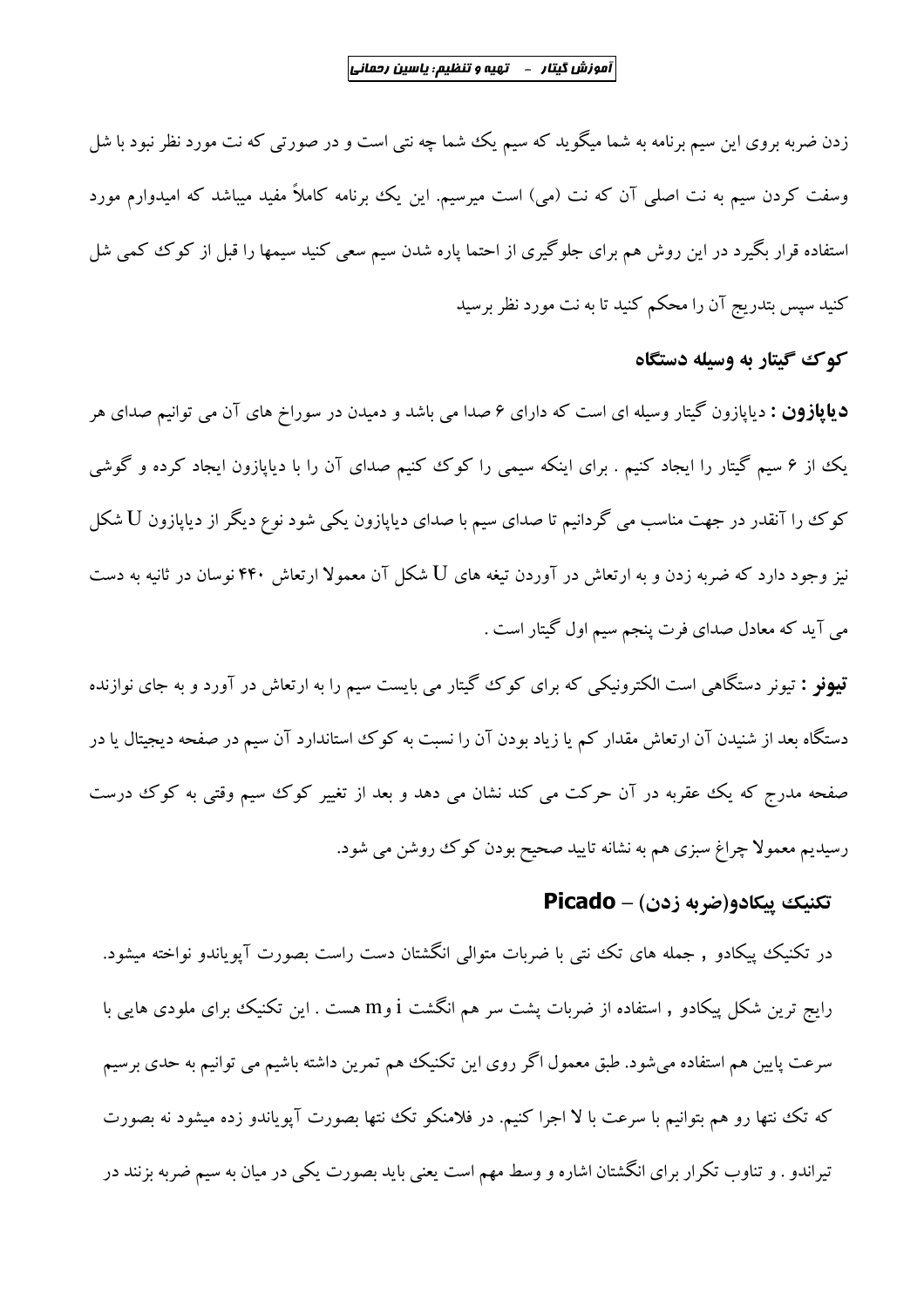www.irebooks.com

آموزش گیتار ـ تهیه و تنظیم: یاسین رحمانی|

مفصل دوم و شعاع دو بند اول انگشت به طرف کف دست انجام می دهند . به خاطر حرکت دورانی و منحنی ، نوک نگشت بعد از ضربه زدن از سطح سیم بالایی دور شده و بدون اینکه بر خوردی با آن داشته باشد ، از روی آن سیم می گذرد . نوک ناخن به تنهایی عمل ضربه زنی را انجام نمی دهد و در تمام انواع ضربه زنی نوک انگشت و

ناخن همزمان در ضربه زنی شرکت دارند .

انگشت ها بعد از ضربه زدن دوباره به جای اول خود برای ضربه رون همان سیم برگشته یا به حرکت خود به طرف سیم جدیدی که باید نواخته شود ادامه می دهند و در فاصله یک ضربه تا ضربه دیگر آن انگشت از مسیر خود زیاد دور نشده و در هوا معلق نمی شود . برای ضربه زدن با انگشت i کاملا باید از سمت چپ ناخن ، و مورب بر سیم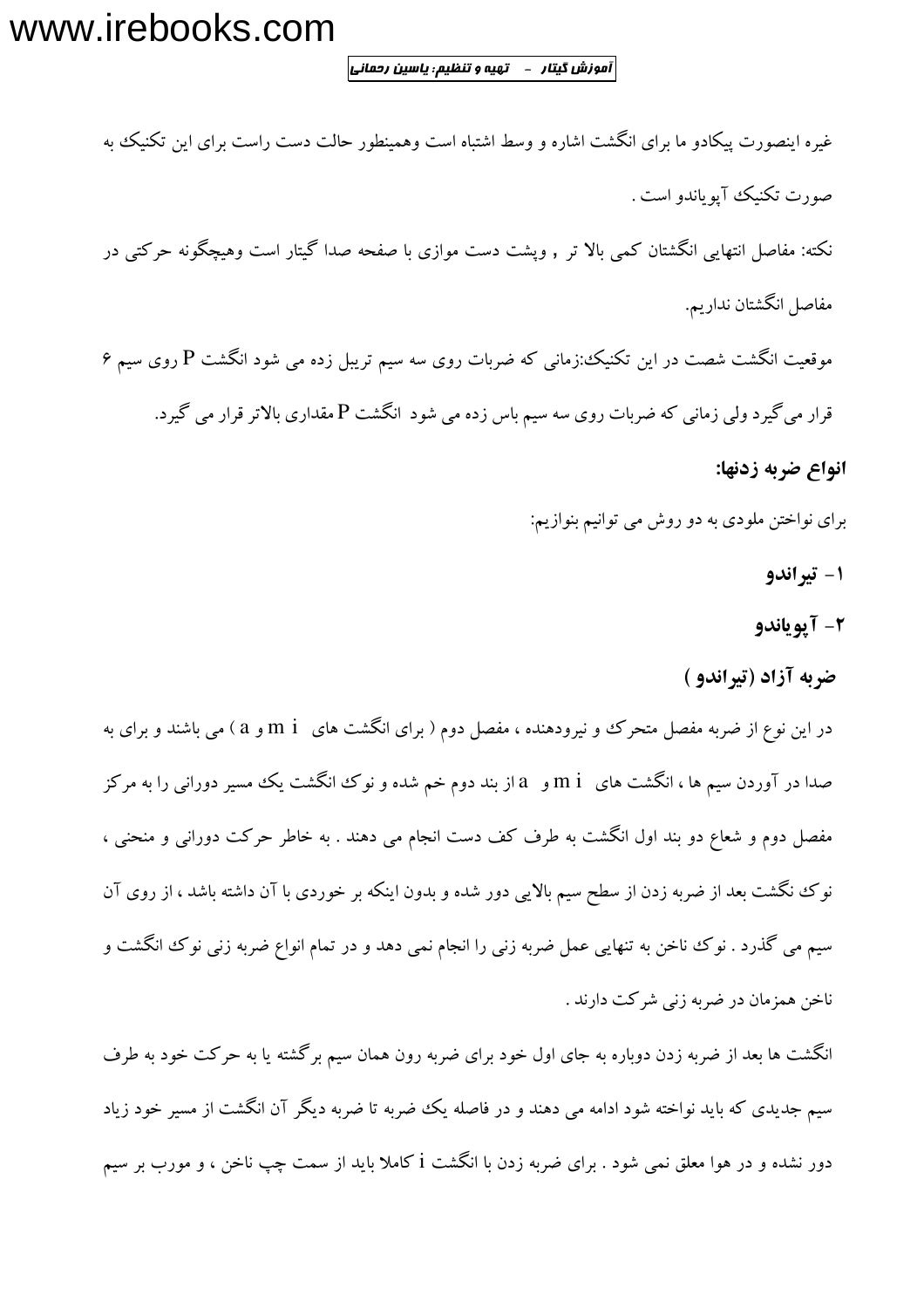ضربه بزنید . در مورد انگشت های m و a چون کاملا چسبیده به انگشت i هستند محل ضربه زنبی خود به خود تعيين مي شود .

در مورد انگشت p مفصل متحرک وو نیرو دهنده مفصل پایه آن انگشت می باشد. در ضربه زنی توسط این انگشت باید دقت شود که مفصل های شست به هیچ وجه خم نشوند و کاملا صاف و کشیده باقی بمانند و نوک انگشت با زاویه ۴۵ درجه به سیم ضربه می زند و یک مسیر دورانی را طوری که با سیم پایین هیچ بر خوردی نداشته باشد طی می کند.

انگشت x به خاطر کوتاه بودن در ضربه زنبی شرکت نمی کند (این انگشت فقط در روش نوازندگی فلامنکو در اجرای تکنیک های راسکوادو استفاده قرار می گیرد) و می بایست کاملا راحت و در کنار انگشت a قرار گیرد و از آن جدا نشود . انگشت کوچک نه باید کشیده و صاف شده و به طرف بیرون متمایل شود و نه بیش از اندازه خمیده که به کف دست نزدیک شود و باید سع<sub>ی</sub> شود در کنار انگشت a باقی ىماند.

#### ضربه تكيه (آيوياندو )

در این نوع، انگشت İ و M پس از به صدا درآوردن سیم، به سیم بعدی تکیه میکند(البته به جز سیم ۶). زیبایی صدای گیتار بستگی زیادی به شکل و اندازه ناخن دارد . در عین حال درستی وضعیت دست راست و عمل ضربهزنی از جهت زاویه ضربه زنبی و استفاده درست از مفصل متحرک وو نیرودهنده نیز در زیبایی و وضوح صدای گیتار تاثیر بسیار زیادی دارد. ضمنا برای اینکه یک نوازنده به صدا دهندگی (Sonorite) قابل قبولی برسد ، باید با ضربه زنی قوی و واضح تمرین کند . حالا یک تمرین مقدماتی به شرح زیر انجام دهید تا انگشت های خود را آماده ضربه زنی صحیح ، بدون نیرو گرفتن از قسمت های دیگر همان انگشت و سایر انگشت ها کنید . انگشت های خود را به حالتی که در وضعیت دست راست شرح داده شده روی سیم های گیتار قرار دهید. ( انگشت p روی سیم چهارم ، انگشت i روی سیم سوم ، انگشت m روی سیم دوم و انگشت a روی سیم اول ) . یکی از انگشت را از سیم جدا کرده ، در حالیکه سایر انگشت ها همچنان در محل خود باقی هستند، ضربه زنی را مکررا انجام دهید . این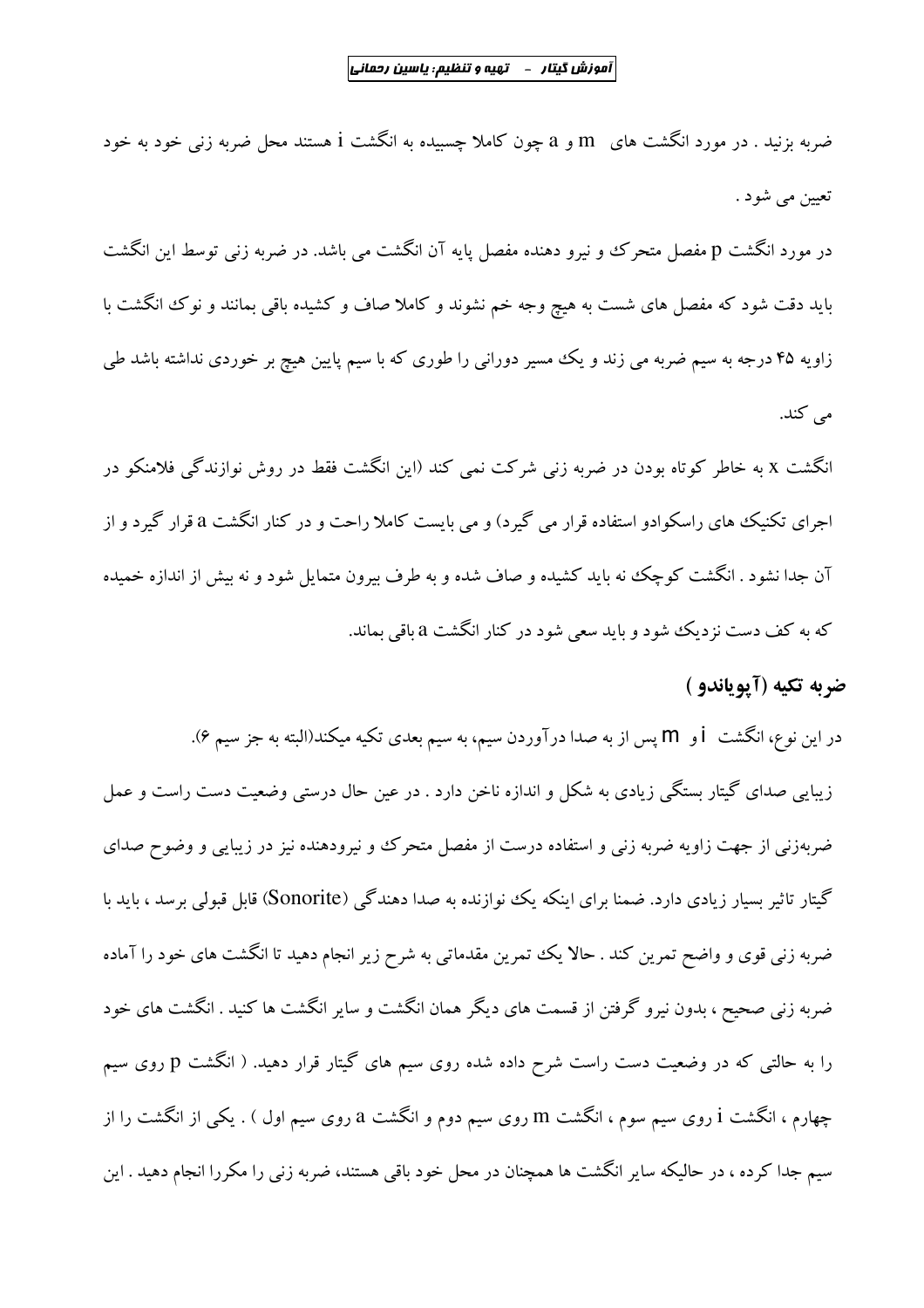تمرین باعث می شود که حرکت و نیروی ضربه زنی یک انگشت وابسته به حرکت انگشت های دیگر نباشد و از آنها نیرو نگیرد. این برنامه تمرینی را در مورد تمام انگشت ها و سیم ها به کار گیرد .

# آريژ (Arpeggio)

به تک تک اجرا کردن نت های یک آکورد آرپژ میگویند.

چند تمرین برای اجرای آریژ:

۱– با انگشت p سیم پنجم، انگشت i سیم سوم، انگشت m سیم دوم و انگشت a سیم اول را به ترتیب و بصورت مکرر ً مینوازیم. (ابتدا با سرعت نت سیاه تمرین کنید بعد که کمی مهارت پیدا کردید مثل شکل زیر با سرعت دو لاچنگ ننوازید)



 $\sim 10^{-11}$ 

۲– با انگشت p سیم پنجم، انگشت i سیم سوم، انگشت m سیم دوم ، انگشت a سیم اول ، انگشت m سیم دوم ، انگشت i سیم سوم به ترتیب و به صورت مکرر مینوازیم.



۳- با انگشت p سیم پنجم، با انگشت a سیم اول، انگشت m سیم دوم ، انگشت i سیم سوم به ترتیب و به صورت مکرر مینوازیم.



آريژ دوبل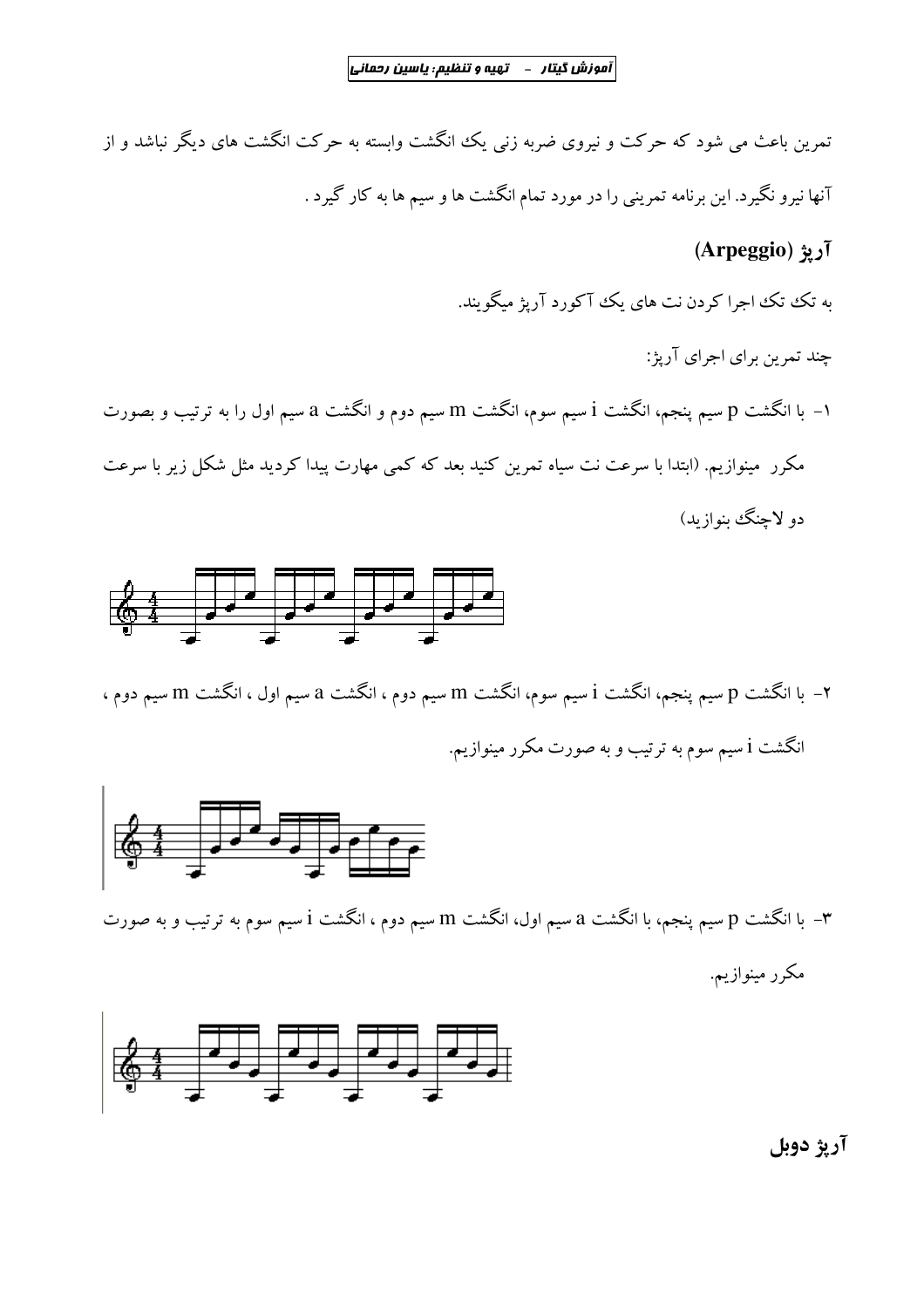این تکنیک دست راست که توسط دون رامون مونتایا به سطوح بالای ذوقی وهنری ارتقا پیدا کرد, در فلامنکو بسیار مورد استفاده قرار میگیرد تا به صدای آرپژ ظرافتی خواص بخشیده و در عین حال آنرا به زیبایی پر میکند.هرآرپژ دارای ۶ نت میباشد که درآن شست یک نت بم را با تکنیک آپایاندو به صدا در میاورد و بعد از آن انگشتهای i m a m i به نوبت با تکنیک تیراندو ۳ سیم زیربه صدا در میآورد هر آریژ بصورت یک گروه ۶ نتی است و عدد ۶ در بالای هر یک از این گروهها مشخص میکند که هر ۶ نت مجموعا معادل یک ضرب طول میکشد. پس یک آریژ دویل از ضربات p i m a m i تشكيل شده كه به ترتيب اجرا ميشود (از چپ به راست) .

نکته مهم در اینجا اینست که باید فاصله بین نتها وهمچنین قدرت نواختن نتها با هم برابر باشد. در ابتدا باید آنرا به آرامي اجرا كرد و كم كم به سرعت خود بيافزاييم.

تکنيک تر مولو (tremolo)

ترمولو یکی از تکنیکهای تکنوازی گیتار میباشد که توسط آن صدای گیتار شبیه به صدای دو ساز بطور همزمان بگوش میرسد . یکی از این دو ساز ملودی روانی را با صدای زیر مینوازد که حالت این صدای ممتد مانند ساز ماندولین توسط تکرار بسیار سریع نت ها ایجاد میشود. ساز دیگر که با صدای بم اجرا میگردد نقش همراهی ریتمیک را بعهده داشته و با ملودی دیگری را در تضاد مینوازد.



تقويت تكنيك دست راست:

از انجایی که ترمولو ابزاری عالمی برای تقویت تکنیک دست راست میباشد آن را در این مرحله به شما معرفی میکنیم. برای اجراء این تکنیک حرکات شست و دیگر انگشتان باید کاملا مستقل از یکدیگر بوده و هر کدام بخوبی تحت کنترل قرار گیرند. اگر بخواهید ترمولو را بسرعتی بنوازید که کاملا حس شود باید تمرینهای بسیار زیادی انجام دهید با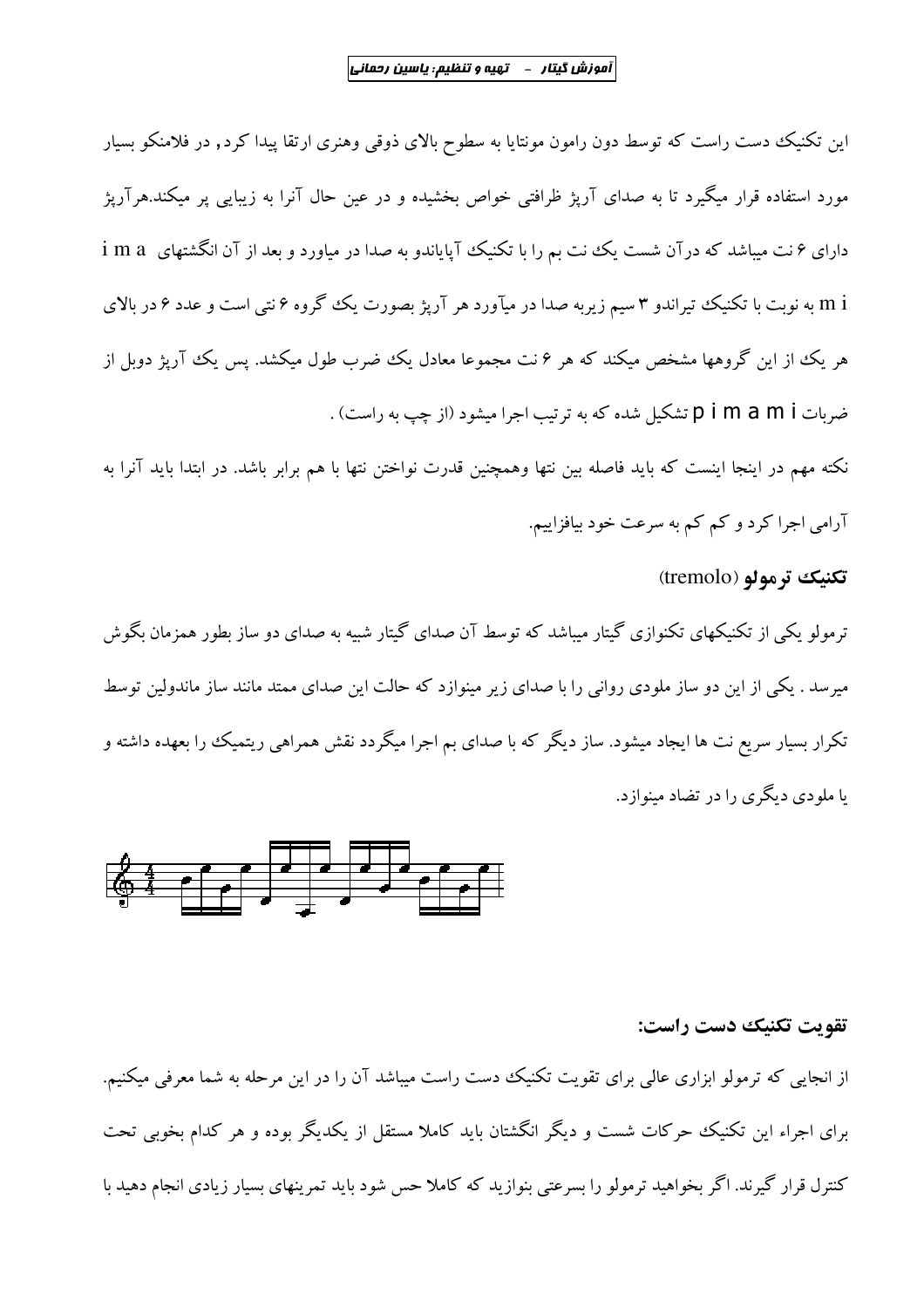# www.irebooks.com

۔<br>|آموزش گیتار ـ تهیه و تنظیم: یاسین رحمانی

این وجود اگر بتوانید حتی از همین حالا آن را بسیار آهسته ولی با ریتمی موزون و با حرکات مستقل شست و انگشتها بنوازید میتوانید مطمئن باشید که خیلی سریع تکنیک دست راست شما پیشرفت خواهد کرد.

# ترمولو به شيوه فلامنكو:

در این نوع در هر ضرب ۵ نت اجرا میشود که در آن شست ابتدا یک نت بم مینوازد (بصورت آپایاندو) و به دنبال آن ۴ انگشت دیگر به ترتیب یک نت زیر را با تکنیک تیراندو به صدا در میاورند بطور کلی ترتیب انگشتان در این تکنیک به اینصورت است:

 $p$  a  $m$  i  $m$ 



ترمولو به شيوه كلاسيك:

تنها تفاوت ترمولو به روش کلاسیک با ترمولو به روش فلامنکو اینست که در ترمولو به روش کلاسیک در هر ضرب ۴ نت اجرا میشود که ترتیب انگشتان به اینصورت است:

 $p$ . i. a. m

چند نکته مهم: برای خلق یک ملودی روان و پیوسته باید ریتم را یکنواخت و موزون نگه داریم. ضربات انگشتان باید بطور مجزا و با مقدار نیروی مساوی صورت گیرد بصورتی که صدای هر ضربه به یک میزان بوده و همچنین فواصل بین ضربات باید مساوی باشد.میتوانیم ترمولو را آرپژ بروی یک سیم تشبیه کرد که با این نوع نگرش شما میتوانید فواصل بین نتها را با دقت بیشتری رعایت کنید. در ابتدا باید آنرا اهسته تمرین کنید که فواصل بین نتها مساوی باشند . دست خود را سست نگهدارید و انگشتانتان را از بند ها حرکت دهید. بعد از اینکه ترمولو را بروی سیم ۱ اجرا کردید و خوب حرفه ای شدید شدید میتوانید آنرا به روی سیم ۲ و ۳نیز اجرا کنید که کمی مشکلتر است

#### (Picado) سکاده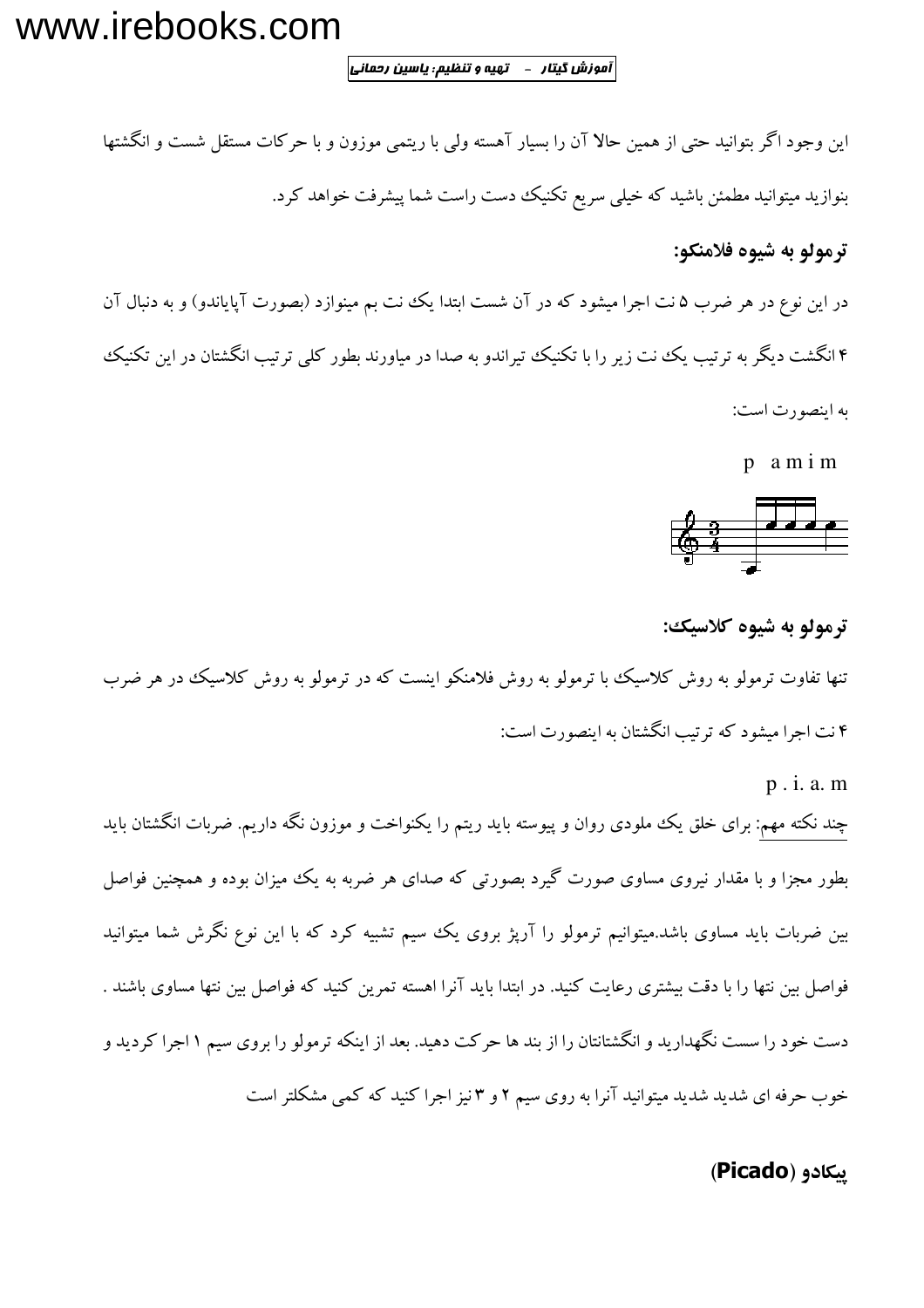تکنیکی است جهت نواختن عبارت تک نتی گام مانند (ملودی) که با توالی انگشتانA , m , i نواخته می شود .

راسكوادو (Rasgueado):

راسگوآدو به چهار بخش تقسیم می شود :

**ا– راسگوآدوی انگشت اشاره:** انگشت i را جمع می کنیم و همزمان با باز کردن آن به سیمها به صورت تلنگری

ضربه مي زنيم.



 $\sim 10^{-11}$ 

۲- **راسگوآدوی معمولی :** که در آن انگشتان دست راست جمع شده و سپس به ترتیب ( e , a , m , i ) روی سیم ها فرود می آیند.



۳– **راسگو آدوی پنج تایی** : که مانند راسگوآدوی معمولی است ، با این تفاوت که یک ضرب برگشتی با انگشت i

به آخر آن اضافه می کند .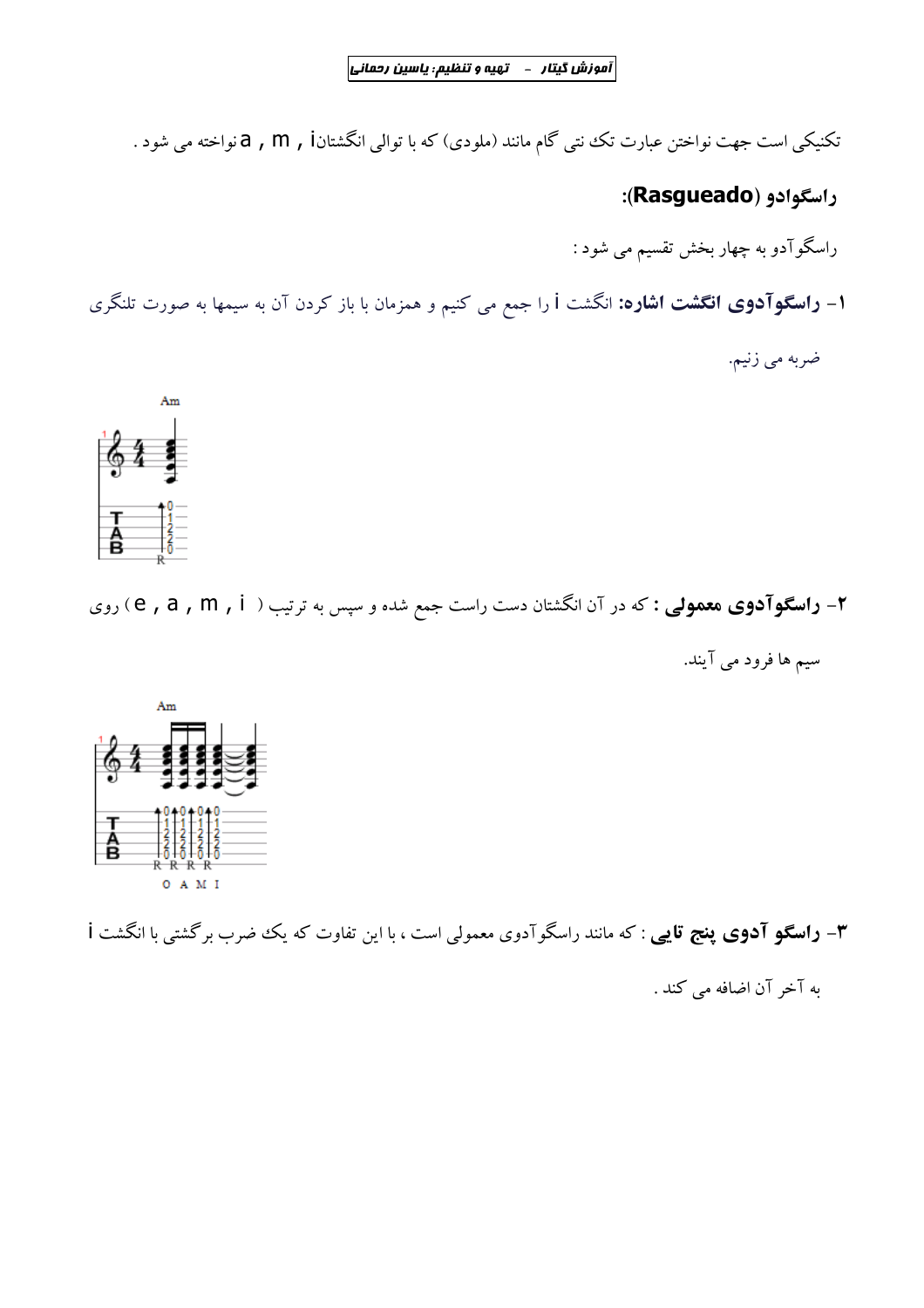

- £- **راسگوادوی ۳ تایی (آبانیکو)**: راسگوادوی ۳ تایی که توسط انگشت شستp و انگشت وسطm اجرا میشود در فلامنکو جزء پر استفادترین تکنیکها میباشد و امروزه اثر کاملا ریتمیک آن باعث محبوبیت بین نوازندگان گیتار فلامنکو شده است.چگونگی اجرای آن بصورت زیر است :
- ۱– در ابتدا شست با ضربه رو به بالا تمام سیمهائی را که نت آکورد را تشکیل میدهند, با قدرت به صدا در میاورد
	- (مثلا در آکورد فا ماژور ۶ سیم به صدا در میاید)
	- ۲– سیس انگشت وسط با ضربه رو به پایین سیمها را به صدا در میاورد.
		- ۳- و در پایان , ضربه رو به پایین شست اجراء میگردد.

در این راسگوادو نیز باید توجه داشت که تک تک ضربات باید به طور واضح قابل شنیدن باشد و همچنین فاصله زمانی بین ضربات نیز باید مساوی باشد. در ابتدا این تکنیک را آهسته اجرا کرده و سیس به سرعت خود می افزایید در ضمن باید در هنگام تمرین از ضرب پا و شمارش ویا مترونوم استفاده کنید.در این راسگوادو نه تنها هماهنگی بین انگشت وسط وشست مهم است بلکه حرکت خود دست از ناحیه مچ نیز بسیار مهم است . نکته دیگر که مهم است اینکه دست باید از ناحیه مچ به اندازه ای خم شود که شست بتواند در خطی عمودی ضربه وارد کند. برای اینکه شست و انگشت وسط در هنگام اجرای ضربات در حا لتی صحیح قرار داشته باشد باید مچ دست سست باشد تا بتوانیم دست را ازادانه از قسمت مچ تاب دهیم. بدین ترتیب نوعی حرکت رفت وبرگشت و همچنین تا حدی چرخشی ( که به هنگام اجراء از دید نوازنده در جهت عقربه های ساعت است خواهد بود) در مچ دست ایجاد میگردد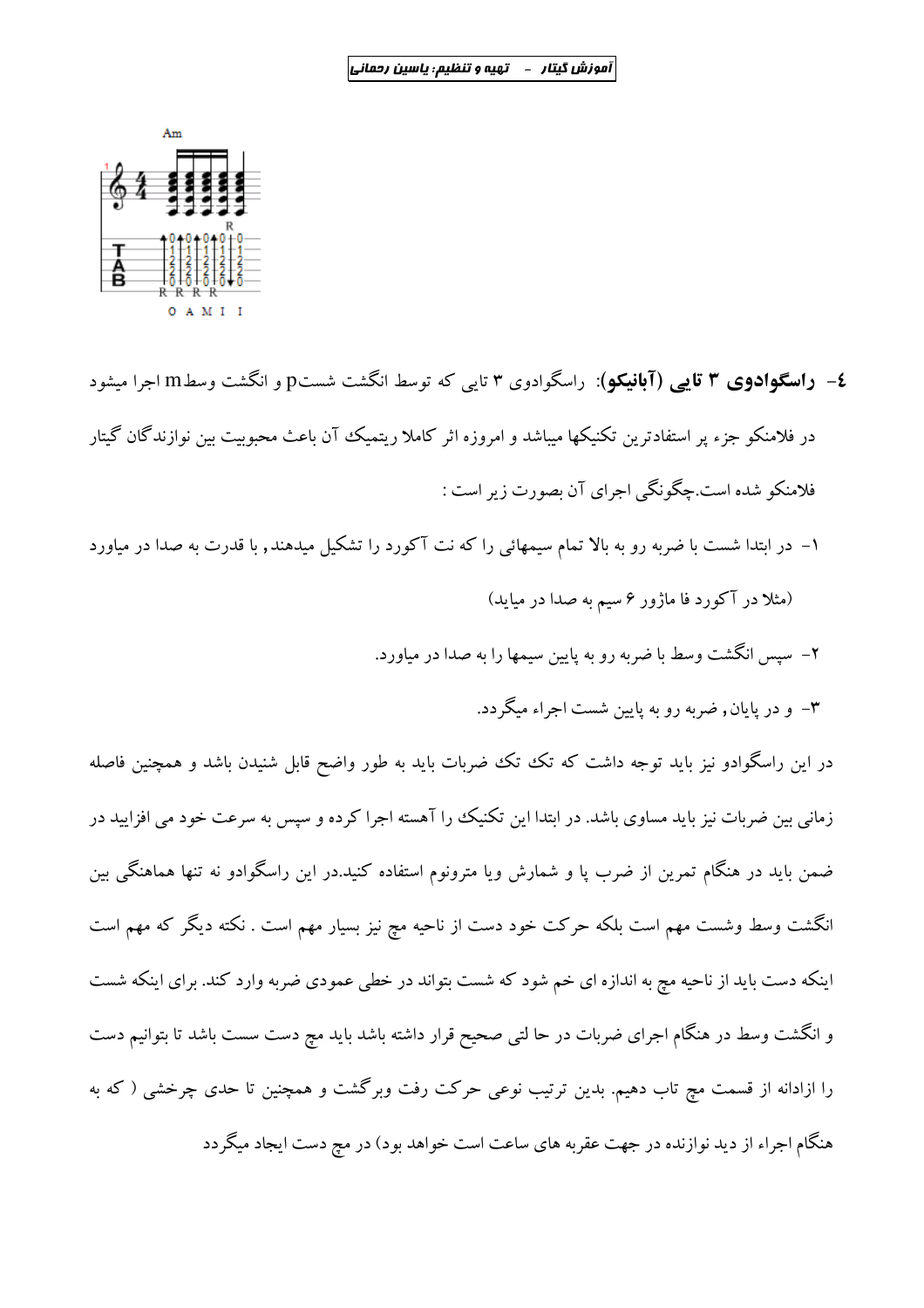#### :(Golpe):

یکمی دیگر از تکنیک های مهم و حیاتی فلامنکو ، گلپ نام دارد که عبارت است از ضربتی نسبتا آهسته که بر روی گلیپدور توسط نوک انگشت a (ناخن و گوشت هر دو) یا با دو انگشت a و m زده می شود .

# :(Ligado) السكادو

#### آيودادو ( Ayudado):

آیودادو یک تکنیک زیبا و موثر در موسیقی فلامنکو می باشد که در آن یک نت بم (روی سیم های باس) توسط p که با یک نت زیر (روی سیم های زیر) توسط i دنبال میشود ، اجرا می شود .

#### آلزايوا ( Alzapua):

تکنیکی است که در آن فقط از انگشت p استفاده می شود و اکثرا دارای سه مرحله می باشد .(در سبک فلامنکو استفاده می شود.)

- ۱– یک ضربه رو به یائین
- ۲– یک ضربه رو به بالا
- ۳- یک نت ملودی که به صورت آیویاندو نواخته می شود. که البته هر سه مرحله از انگشت D استفاده می شود .

#### آیاگادو (Apagado):

تکنیکی در فلامنکو است که هر گاه نوازنده گیتار بخواهد صدای آکوردی را به طور ناگهانی خفه کند از این تکنیک استفاده میکند. برای اجرای آپاگادو هم از دست راست و هم از دست چپ می توان استفاده کرد . اجرای آپاگادو با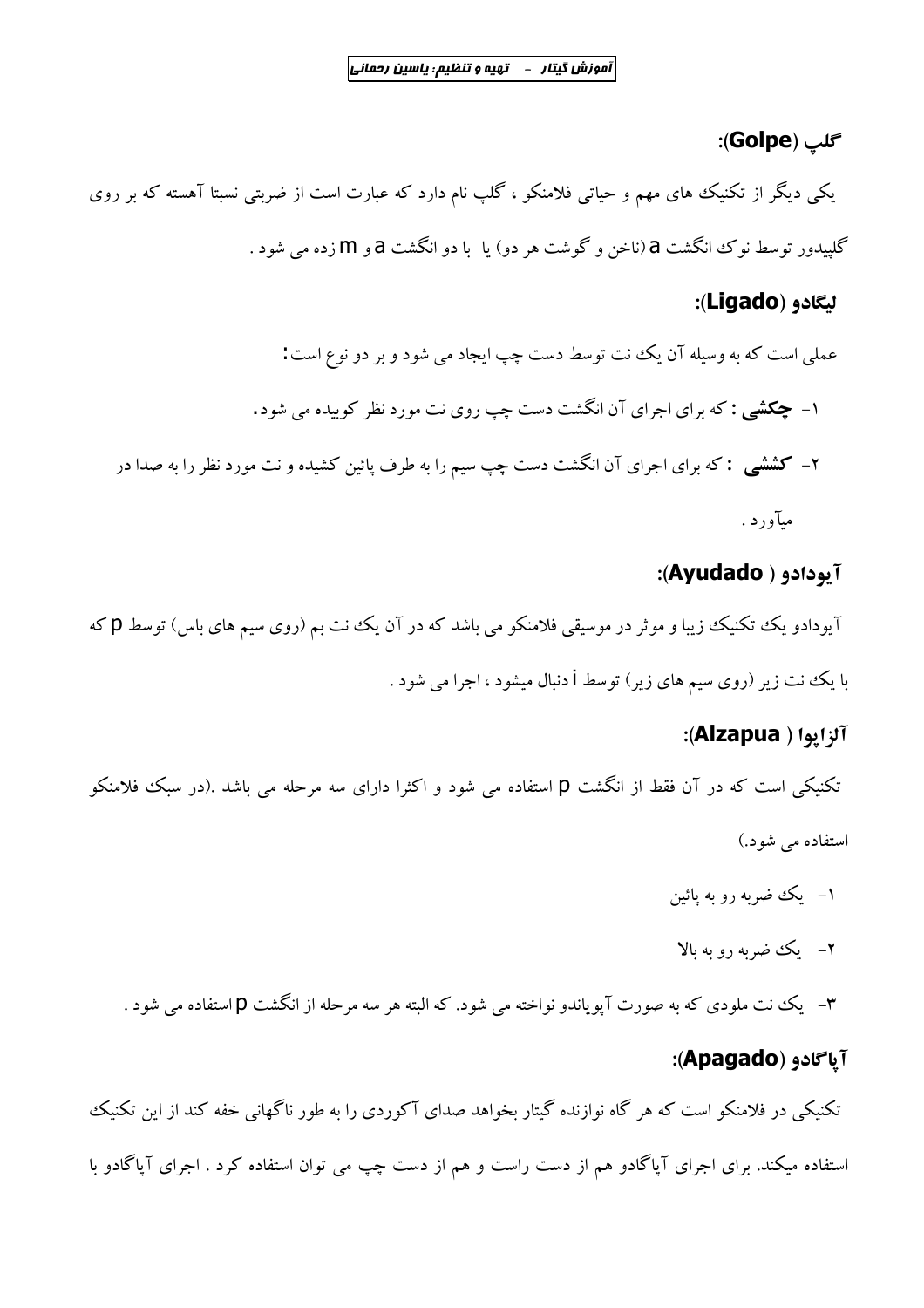$\mathcal{L}_{\rm{max}}$ 

دست راست به این صورت است که مچ دست با مهارت خاص به طرف داخل ، یعنی به سمت صفحه جلوی گیتار حرکت مي کند و باعث قطع صدا مي شود .

# آراستره ( Arastre):

برای اجرای این تکنیک (که خصوصا در توکه هایی چون گرانایناس و تارانتاس مورد استفاده قرار می گیرد) دست راست را به گونه ای بالا می کشند که انگشت a به طرف بالا کشیده می شود و به ترتیب سیمهای اول تا ششم را به طور منظم و به صورت آپویاندو به صدا در می آید . به این ترتیب آکورد به صورت یک آرپژ سریع به گوش می رسد که نتهای آن از زیر به بم به صدا در در آمده اند. (بیشتر در سبک فلامنکو استفاده می شود.)

# ويبراتو ( Vibrato):

برای اجرای این تکنیک در فلامنکو یکی از انگشتان دست چپ در همان حالی که سیم را گرفته است (پس از آنکه سیم توسط دست راست به صدا در آمده) آن را در عرض فینگر بورد و در خطی موازی با فرتها به طرف کف دست میکشد . تکرار متوالی سریع کشیدن و شل کردن سیم باعث زیر و بم شدن صدای نت می شود . ویبراتو دو نوع است : ۱- لغزشي

۲- کششی

#### یولگار( Pulgar):

 $p$ یکی از تکنیکهای انگشت  $p$  می باشد که توسط آن تمام نتهای ملودی ، حتی نتهای سیمهای زیر توسط انگشت

نواخته مي شود.

# آبانيكو( Abanico):

باد بزن؛ اصطلاحی در فلامنکو است برای راسگوادویی که در نواختن ، حالتی شبیه به باد بزن به خود می گیرد .

#### بداهه نوازي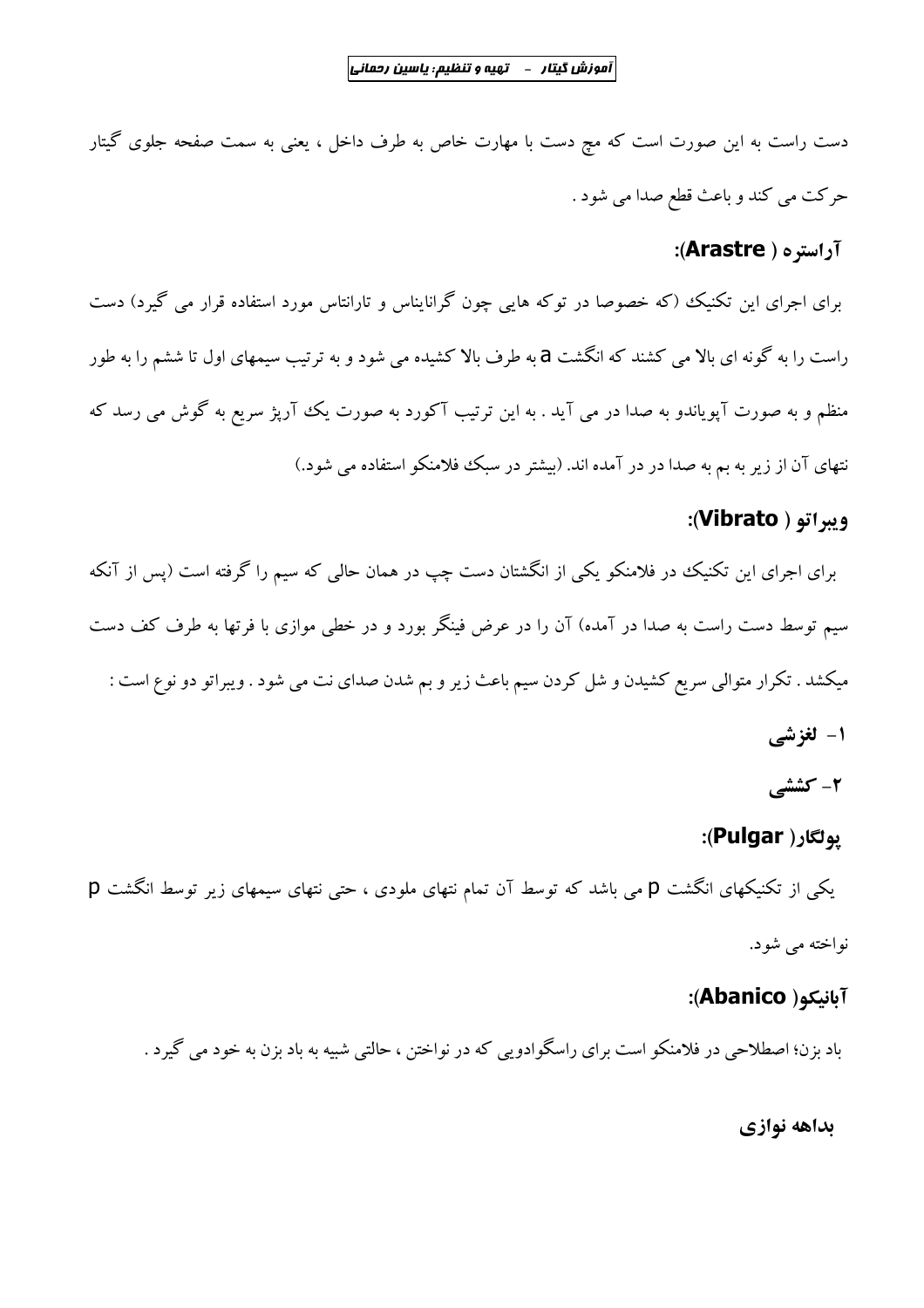بسیاری از کسانی که نمی خواهند بداهه نوازی کنند بیشتر بیم آن را دارند هنگام اجرا نت غلطی را بزنند که بد صدا باشد و یا چنانچه با یک گروه مینوازند از این موضوع میترسند که از هارمونی گروه عقب یا جلو بیفتند . به این نکات توجه کنید:

– در موسیقی Jazz اصلا" نگران زدن نت اشتباه نباید بود چون شما به محض اینکه احساس کردید نتی رو اشتباه زدید با نیم پرده بالا یا پایین رفتن بدون شک میتونید حداقل به نتهای هفتم یا نهم یا سیزدهم و … هارمونی لحظه ای خواهيد رسيد .

– جدای از این موضوع اگر به کارهای افرادی مانند تلونیوس مانک (Thelonious Monk) گوش کرده باشید، متوجه خواهید شد که چنانچه کاربرد صحیح نت ها را بیاموزیم می توان به جرات گفت که اصلاً نت false معنی ندارد و همه نتها در هر گامی قابل اجرا هستند .

برای احتیاط بیشتر اگر در بداهه نوازی خیلی تجربه ندارید، سعی کنید شروع ها و فرودهای ملودیهای شما روی نتهای اول، سوم، پنجم یا هفتم گام باشد، همین کافی است تا ملودی بداهه شما حداقل بد صدا نباشد. اگر حس کردید که از هارمونی عقب افتادید یا احیانا"جلوتر هستید باز نگران نباشید چون معمولاً هارمونی در سیکلهای ۴ یا ۸ یا ۱۲ یا ۱۶ میزانی تکرار میشود. لذا دست یاچه نشوید و با رعایت نکته یاراگراف بالا ادامه بدید تا به اول Progression برسيد .

تا اینجا شما مطمئن هستید که ملودی که میزنید بد صدا نیست ،این کافی نیست باید خوش صدا هم باشد. یک نکته مهم در خوش صدا بودن ملودی که هیچ ربطی به خلاقیت ندارد، علاقه مردم به تکرار در موسیقی است. مردم دوست دارند یک جمله موسیقی را بیش از یکبار بشنوند پس هرگز سعی نکنید دائماً ملودی های جدید اجرا کنید چون در پایان کار حتبی یک ثانیه از موسیقی شما در ذهن هیچکس بجا نخواهد ماند .

بالای ۸۰ درصد ملودی های موسیقی Jazz روی نتهای چنگ استوار شده است و اغلب کسانی که بداهه نوازی Jazz میکنند با این نتها حرکت میکنند تا روی یک نت مناسب فرود بیایند. پس سعی نکنید از بزرگان Jazz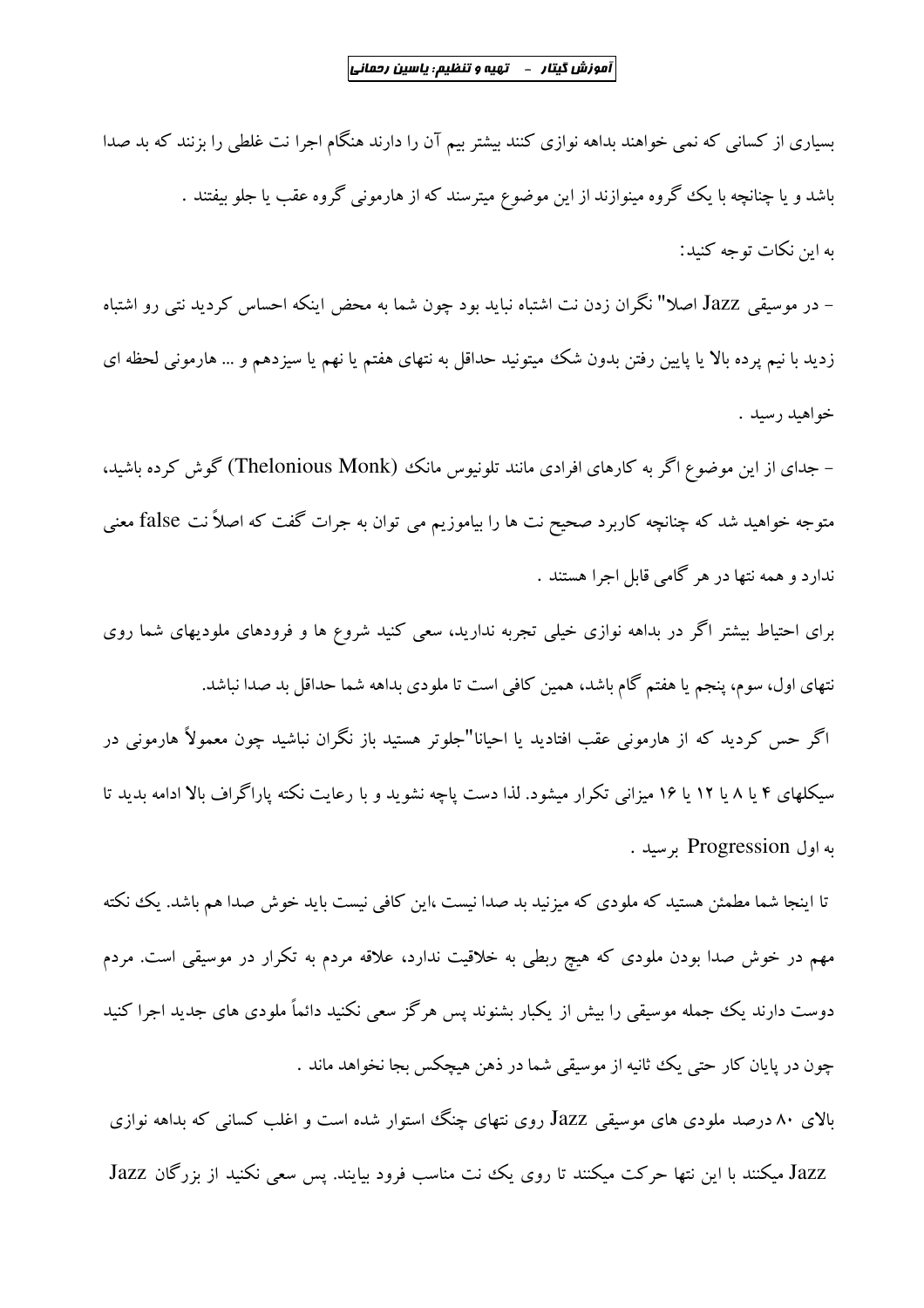بزرگتر باشید بنابراین به همین نتهای چنگ قانع باشید و تمرینهای خود را با این نتها انجام بدید تا با تسلط بتوانید از آنها استفاده كنيد .

در پایان بدانید که هیچ چیز به اندازه گوش کردن به موسیقی Jazz و تمرین همزمان هنگامی که موسیقی در حال يخش است نمي تواند قوه بداهه نوازي شما را پرورش دهد.

در موسیقی "ریتم هارمونی" به میزان یا نرخی گفته می شود که آکوردها – یا همان هارمونی هر قسمت – در طول اجرای قطعه دستخوش تغییر می شوند. به بیان دیگر اگر بتوانیم رفتار تغییرات هارمونی را در یک قطعه تشخیص داده آنرا ترسیم کنیم در نهایت به شکلی می رسیم که از آن می توان ریتم هارمونی را استخراج کرد .

در یک قطعه موسیقی تنال، ملودی و هارمونی بصورت ذاتی تمایل به حرکت حول و حوش تنالیته دارند، میزان دوری و نزدیکی از تنالیته در واحد زمان ویژگی ای در موسیقی پدیدار میکند که" ریتم هارمونی" نامیده می شود. (همانند تغییرات کشش نتها که ریتم را بوجود می آورد)

برخلاف ریتم – به معنای نحوه تغییر کشش نتها – ، هارمونی و یا ملودی که اغلب در تجزیه تحلیل قطعات موسیقی مورد توجه موسیقیدانان قرار می گیرد، **ریتیم هارمونب**ی جز در موارد خاص تحلیل نمبی شود. بعنوان یک نتیجه از این بررسی ها می توان به تفاوت ریتم هارمونی در موسیقی کلاسیک و باروک اشاره داشت. ریتم هارمونی در موسیقی کلاسیک بیش از باروک است، با وجود آنکه هارمونی موسیقی کلاسیک به مراتب سادهتر از هارمونی موسیقی باروک است.

با کمی دقت می توان دریافت که "ریتم هارمونی" می تواند نشان دهنده میزان فعالیت یا پردازشهایی باشد که مغز با شنیدن موسیقی، برای درک آن باید انجام دهد. حتی اگر در بافت موسیقی آکوردهای ساده وجود داشته باشد تغییرات سریع آن می تواند مغز را به پردازش بیشتری وا دارد .

تاثیر "ریتم هارمونی" در موسیقی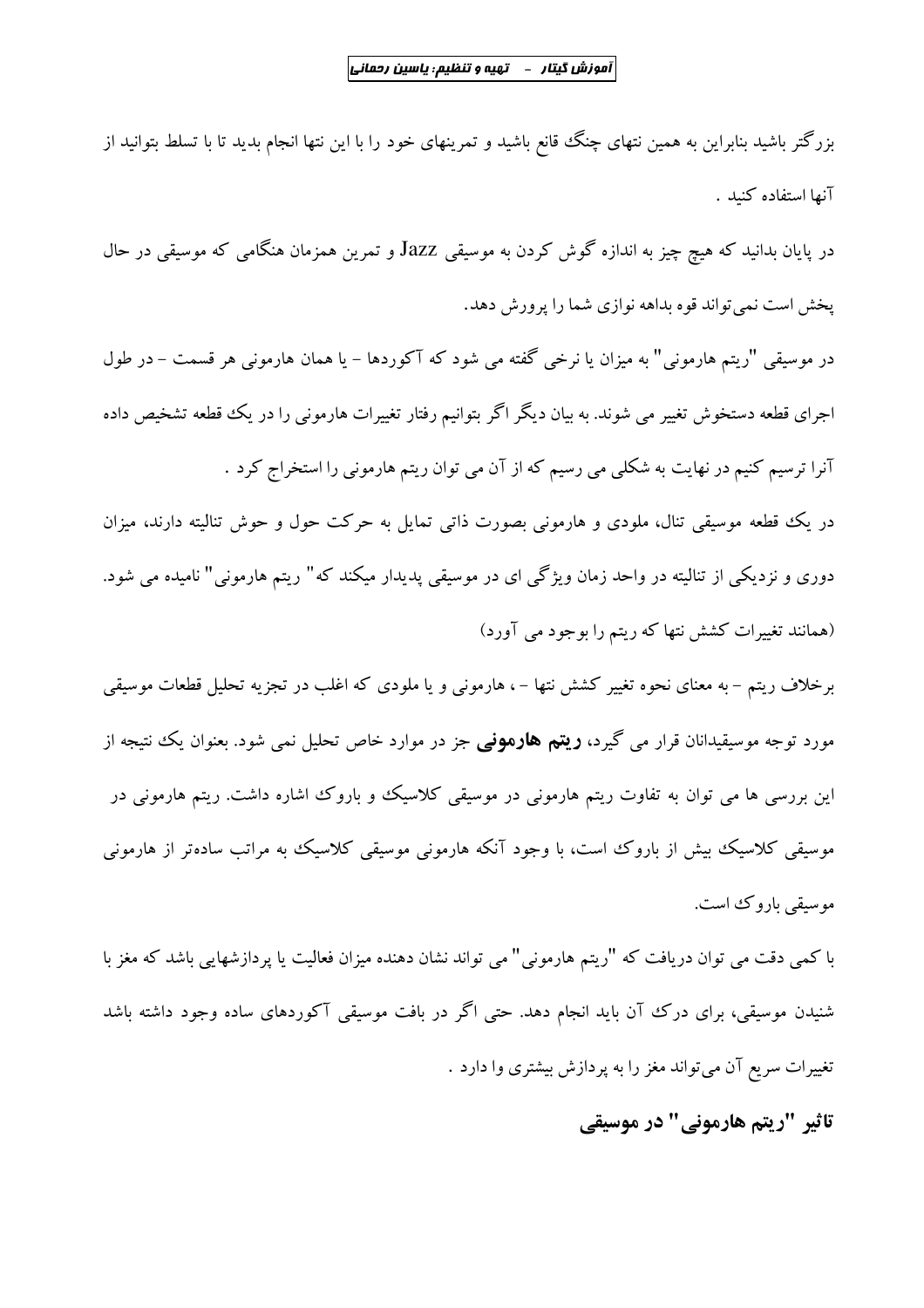شاید برای شما جالب و حتی تعجب آور باشد اگر بدانید که "ریتم هارمونی" می تواند موسیقی ای را که ما می شنویم دستخوش تغییرات شدیدی نماید. آزمایشهای فیزیکی انجام داده شده نشان می دهد سرعت اجرای نتها و تداخل امواج حاصله از آنها با یکدیگر و هارموینک های خودشان، می تواند در نحوه شنیدن موسیقی تغییرات زيادي ايجاد كند .

ریتم به معنای رفتار تغییر کشش نتها در واحد زمان با هارمونی ارتباط تنگا تنگی دارند. بعنوان مثال اگر شما با تمپوی بسیار پایین بصورت متناوب نتهای دو، می و سل را اجرا کنید هیچ احساس خاصی از وجود هارمونی در آن نخواهید کرد. اما اگر همین تمیو را بتدریج بالا ببرید بطور قطع آکورد دو ماژور را خواهید شنید .

رابطه برعکس هم وجود دارد تغییرات هارمونی می تواند روی ملودی ای که ذهن شما از موسیقی استخراج می کند تاثیر یگذارد

#### ىك آزماىش:

ارتباط ریتم و هارمونی به مواردی که در بالا گفتیم محدود نمی شود و بسیار پیچیده تر از آن است که فکرش را میتوان کرد. یکی از آن موارد، تاثیر سرعت اجرای یک نت بر صدای حاصل از آن است. نت ثابتی در نظر بگیرد و با الگو پی مانند "یک نت چنگ + دو نت دولا چنگ + دو نت چنگ + دو دولا چنگ + یک چنگ" آنرا با سرعت بالا روی گیتار اجرا کنید. اگر گوش دقیقی داشته باشید بوضوح مشاهده می کنید که بجای صدای یک نت، فاصله پنجم آنرا مي شنويد !

خصوصیات فیزیکی و آکوستیکی ساز از یک طرف و نیز الگوی نواختن نت ها از طرف دیگر مشخص می کند که در سرعتهای بالای اجرا، کدام نت علاوه بر نت اصلی شنیده خواهد شد.

لازم به ذکر است الگوهای ریتمیک دیگری نیز وجود دارند که توسط آنها می توان با استفاده از یک نت دیگر فاصله ها را ایجاد کرد. موضوع حتی می تواند فراتر از این نیز کشانده شود، شما می توانید – حداقل از لحاظ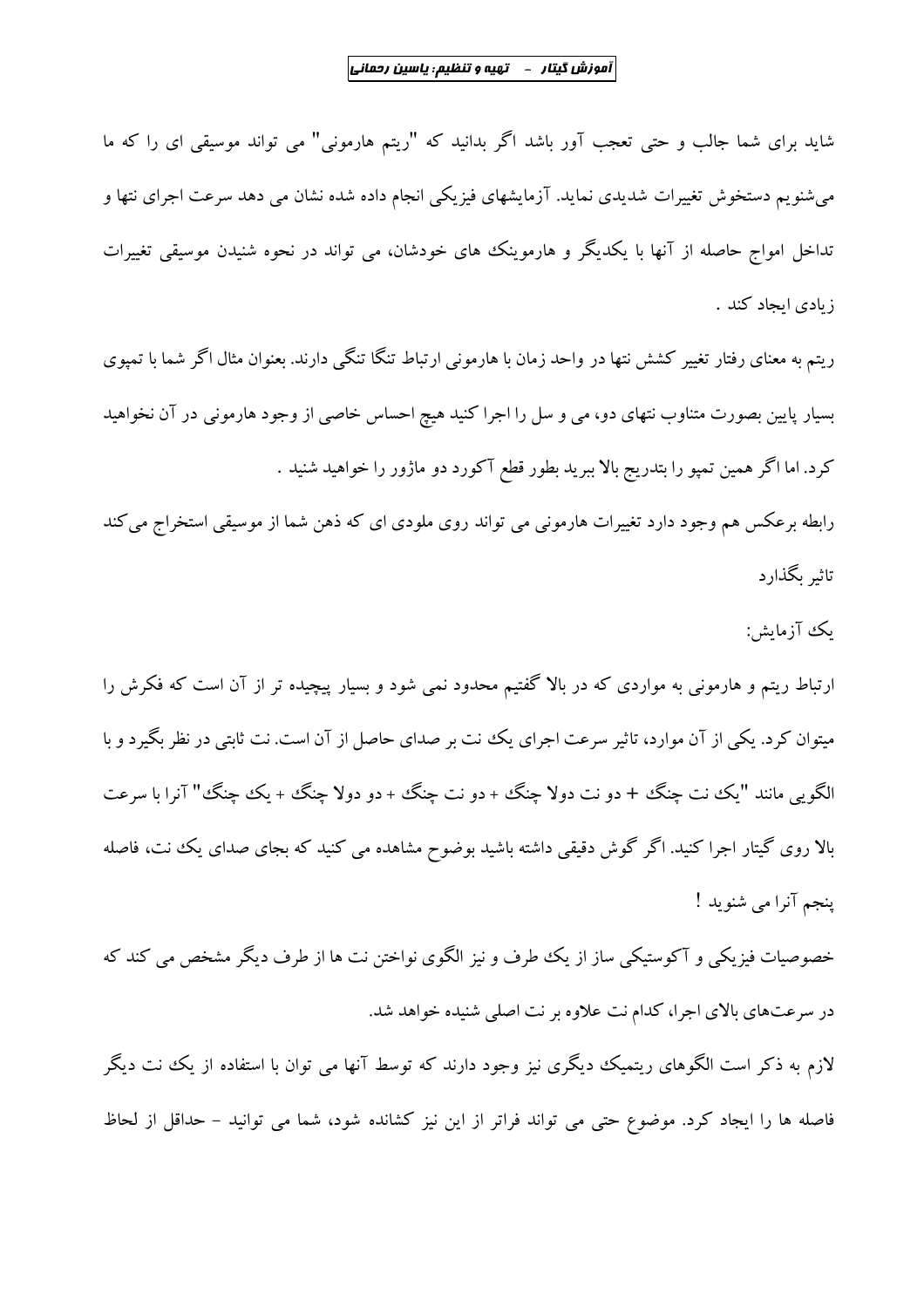تئوری- با استفاده از الگوهای خاص ریتمیک و تنها یک نت موسیقی، آکوردهای متفاوتی را تولید کنید. از این نکته می توان به این نتیجه جالب رسید که هر آکورد ذاتاً در درون خود یک الگوی نهفته ریتمیک دارد. بسیاری از کارشناسان فیزیک موسیقی معتقد هستند آن دسته از موسیقی هایی که در آنها هارمونی، تغییرات آن و ریتم، رابطهای خاصی با یکدیگر دارند می توانند به مراتب دلنشین تر از آنهایی باشند که در آنها المانهای نامبرده رابطه مشخصی ندارند.

نوشتن پیکاردی در علم هارمونی یکمی از تکنیکهای زیبایی که هنگام نوشتن هارمونی میتوان استفاده کرد تکنیک پیکاردی میباشد. اگردر یک گام مینور روی آکورد پایه گام باشیم و بخواهیم به آکوردی که روی درجه ۴ گام ساخته میشود حرکت کنیم میتوان یک آکورد میانی برای زیباتر شدن این حرکت بکار برد .

این آکورد روی درجه اول گام و در قالب ماژور ساخته میشود و قبل از آکورد درجه ۴ که میخواهد بیاید ، نواخته میشو د.

مثال : فرض کنید در گام لا مینور هستید . در میانه آهنگ ، برای رفتن از آکورد لا مینور به ر مینور برای ایجاد پیکاردی باید ابتدا لا مینور ، سپس لا ماژور زد و پس از آن روی رمینور رفت.

حرکت ملودی قابل توجه تولید شده در هنگام زدن این سه آکورد پشت سر هم ، حرکت کروماتیک درجه ۲ آکورد اول به در جه ۲ آکورد دوم و بعد به در جه اول آکورد سوم است یعنی Re <= #Do <= Do. و این در حالیست که نه نت Do#و نه آکورد لا ماژور متعلق به گام لا مینور نیستند.

چنین تکنیکی معمولا برای اتصال یک موتیف به خودش برای تکرار مجدد آن موتیف بکار میرود و آکورد پیکاردی در بر دارنده نت زینت ونقش یک آکورد زینتی را بازی میکند و معمولا کوتاه است.

مثلاً برای درک پیشتر و شنیدن این تکنیک، آکورد های زیر را به تعداد میزانهای نوشته شده در جلوی آن، اجرا کنید. وزن و ريتم دلخواه است.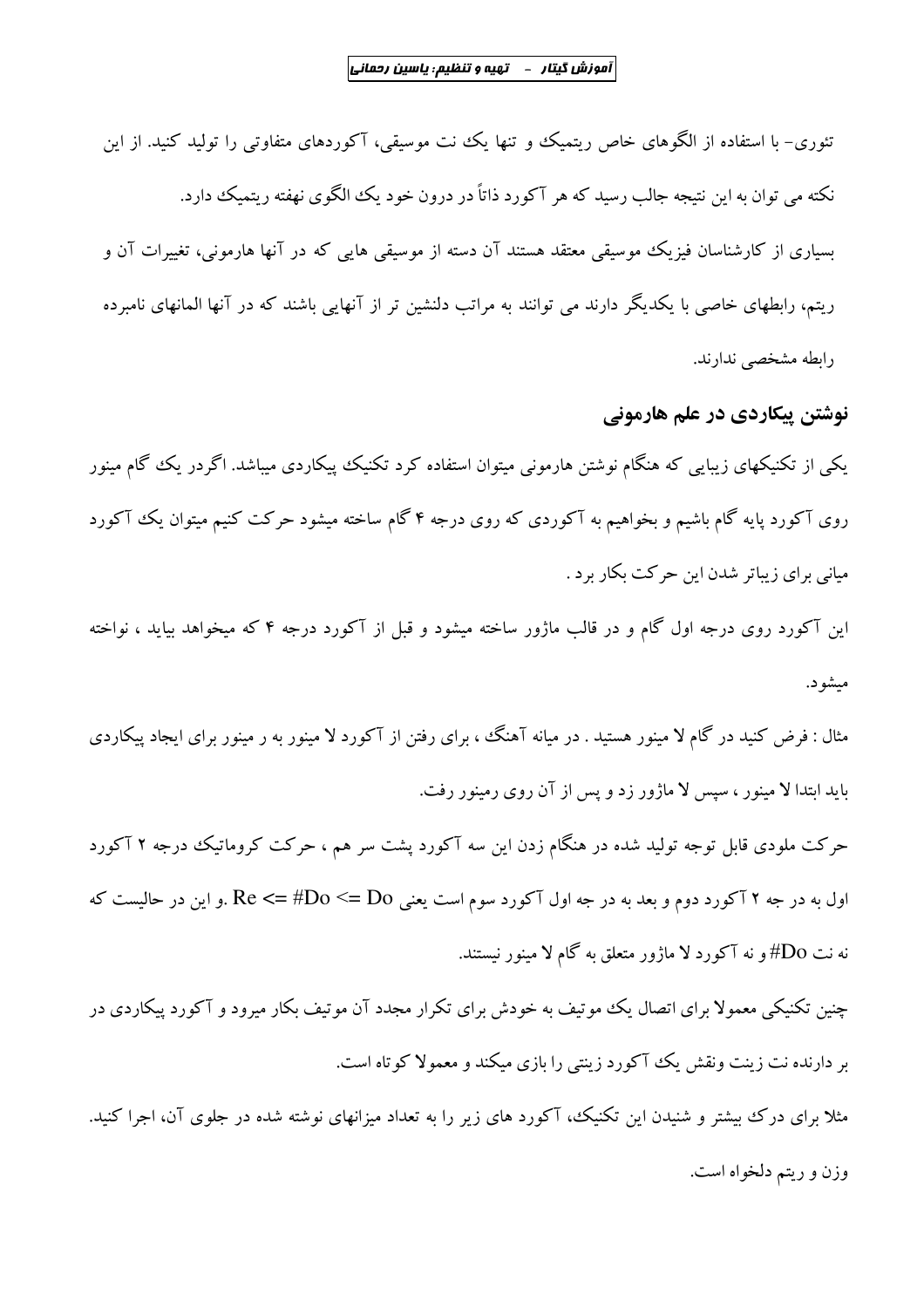Am(2) => Dm(2) => Am(2) => E(2) =>  $\text{Am}(1) = \text{M}(1) = \text{M}(2) = \text{M}(2) = \text{M}(2) = \text{M}(2) = \text{M}(2) = \text{M}(2) = \text{M}(2) = \text{M}(2) = \text{M}(2) = \text{M}(2) = \text{M}(2) = \text{M}(2) = \text{M}(2) = \text{M}(2) = \text{M}(2) = \text{M}(2) = \text{M}(2) = \text{M}(2) = \text{M}(2) = \text{M}(2) = \text{M}(2) = \$  $\Rightarrow$  Am(2) این تکنیک همانند نفس گیری برای شروع دوبار یک کار میماند. و حرکت کروماتیک بوجود آمده برای گوش، بسیار سیال و راحت است.کاربرد این تکنیک در گام مینور هارمونیک و یا مینور ملودیک ،، بیش از مینور تئوریک و یا طبیعی است. توجه برای نت نویسان در قالب چهار بخشی: مسلم است که حرکت کروماتیک رابهتر است بصورت بالارونده کامل بنویسند. برای اثر بیشتر این تکنیک، میتوانید بخش سوپرانوی هارمونی را مانند بخش تنور بنویسید تاصدای يىكاردى بهتر شنيده شود.

#### ایجاد هارمونی طبیعی

در این مبحث شما با یکی از تکنیکهای ظریف گیتار آشنا میشوید. هارمونی طبیعی تکنیکی هست که باعث می شود صدای خاصی که تقریبا شبیه صدای آونگ هست از گیتار خارج بشود. البته این تکنیک در تمام سبکهای گیتار قابل اجرا هست. برای اینکار انگشت را بصورت مماس به سیم روی قسمت فلزی گیتار قرار داده و ضربه میزنیم و همان موقع انگشت را از روی سیم بر میداریم.

شما باید توجه داشته باشید که ضربهای که میزنید باید دارای اندازه خاصی باشد. اگر بیش از حد محکم بزنید ممکن هست از اینکار نتیجه ای نبرید و اون صدای خاص را حس نکنید. پس تا آنجای که میتوانید ضربه را آرام بزنید. توجه کنید که اینکار بروی فرتهای خاصی انجام پذیر هست: (۵.۷.۱۲.۱۹)

#### تمرين:

در این تمرین با هارمونی طبیعی فرت۱۲ کار میکنیم و ما باید اینکار رو با سیمهای تریبل انجام بدهیم به این صورت که انگشت را بصورت مماس بروی این ۳ سیم و در فرت ۱۲ قرار میدیم و البته بروی قسمت فلزی و بعد مضراب میزنیم وانگشت را بر میداریم.

آکورد گذاري يک ملودي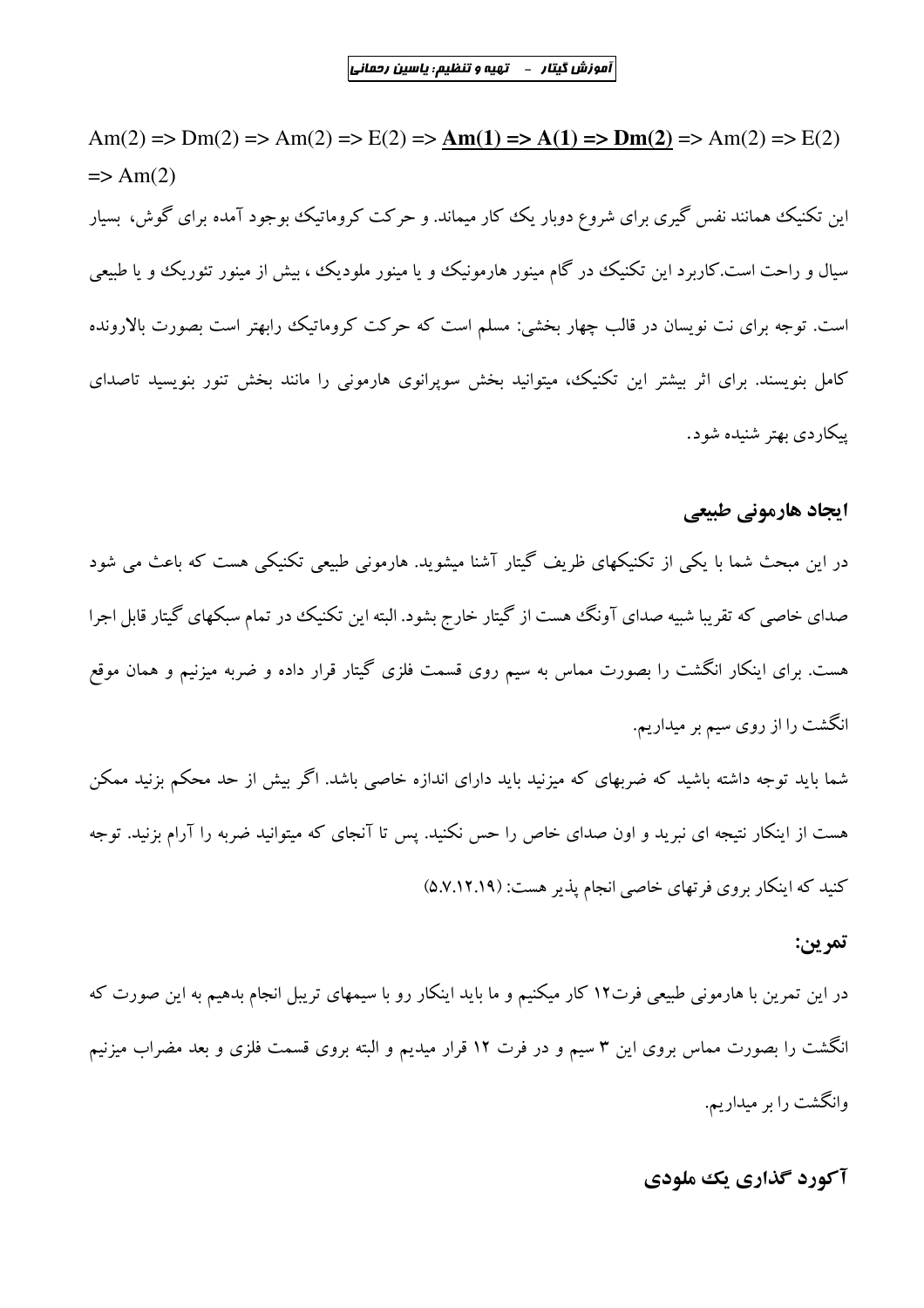یکی از مشکلاتی که خیلی از نوازندگان نوآموز با آن در ارتباطند ، آکورد گذاری آهنگایشان است. به نظر من بهترین روش برای اینکار این است که ابتدا نوازنده گام آهنگ را برای خود مشخص کند، بدین ترتیب مجموعه نتهای استفاده شده در ملودی قطعه حدوداً بدست می آید. منظور از حدوداً این است که ممکن است در طول قطعه نتهای کمکی زینت و یا حتی تغییر تنالیته صورت گیرد.

خلاصه بعد از مشخص شدن گام، آکوردها نیز از روی فواصل خاص با توجه به فرمول ساخت آکوردها مشخص میشود. حال نوازنده (با فرض اینکه درک خوبی از موسیقی و تئوری آن دارد) باید انواع نتهای مختلف را در ملودی تشخیص دهد مانند نتهای ایست ، گذر و با .... .

برای نتهای ایست ملودی ، آکورد مناسب را از مجموعه آکورد هایی که در این گام پیش رو دارد انتخاب کند.و بسته به نوع سایر نتهای ملودی ، در صورت تمایل آکورد گذاری کند.

توصیه میشود که آکورد گذار آنطور که متاسفانه امروزه در موسیقی ما مُد شده تنها به استفاده از چند آکورد مینور و ماژور اکتفا نکند و با درکی که از حس و بیان سایر آکوردها بدست میآورد، استفاده از آکورد های نا مطبوع را نیز در کار خود قرار دهد. تا هارمونی آهنگ قومتر و زیباتر اجرا گردد.

نوشتن هارمونی برای آهنگهای مختلف و تجزیه و تحلیل علمی و عملی قطعات مختلف ، در درک هارمونی بسیار تاثیر دار د.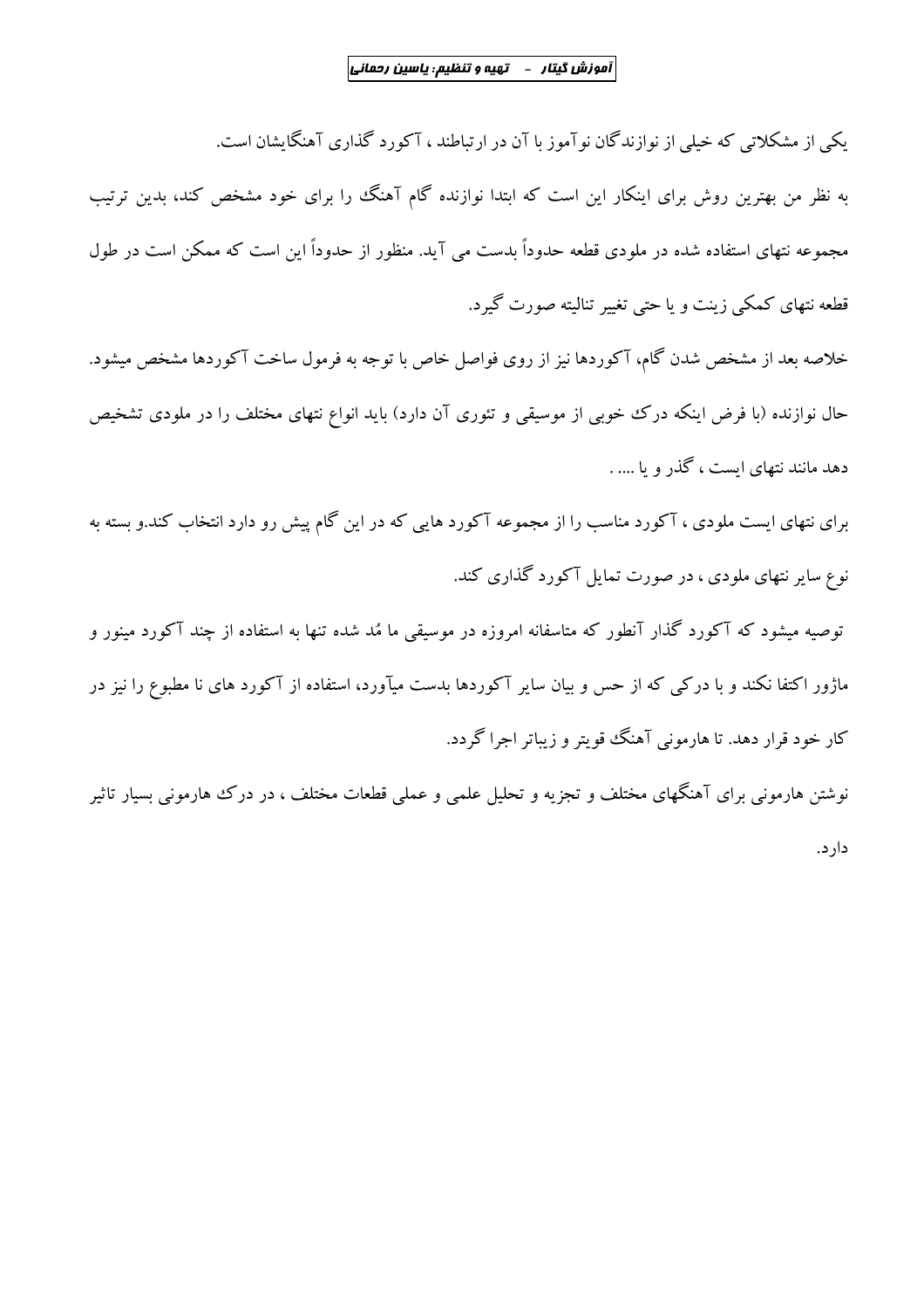آموزش آهنگسازی

ایده ریتمیک برای تهیه ملودی

# تهيه ملودي

فرض می کنیم که هیچ ایده موسیقی یا موتیفی در ذهن نداریم که بخواهیم برای تهیه موسیقی از آن استفاده کنیم. در اینگونه موارد کافی است که بجای ایده موسیقی یک ایده ریتمیک اختیار کنید. شما در انتخاب ایده ریتمیک بسیار آزاد هستید، استفاده از شکل هندسی نتها خود می تواند به تهیه ملودی زیبا کمک کند.

موتیف ریتمیکی که ما در اینجا انتخاب کرده ایم برای هر میزان به دو قسمت تقسیم شده که دو قسمت تضاد زیادی با یکدیگر دارند. در قسمت اول آرامش وجود دارد و در قسمت دوم تحرک به شکل توجه کنید.

# ملودی بر اساس هارمونی برای هشت میزان

حال کافی است بر پایه همین ایده ریتمیک و با توجه به هارمونی هر میزان نتهایی را کنار هم قرار دهیم. بدیهی است به هنگام در کنار هم قرار دادن نتهای موسیقی، جدای از سلیقه باید برخی موارد رعایت شود. به نمونه ای که در اينجا تهيه شده است دقت كنيد تا راجع به آن بيشتر صحبت كنيم.

ملو دی بر ای هشت میز ان

دقت کنید که برای تهیه ملودی اولیه شما نیازی به داشتن ساز ندارید و به راحتی می توانید با مواردی که در اینجا به آنها پرداختیم ملودی اولیه خود را بنویسید و سپس با اجرا روی ساز مشکلات احتمالی آنرا رفع کنید. شک نداشته باشید پس از کسب مهارت لازم دیگر نیازی به در دسترس بودن ساز برای تهیه موسیقی نخواهید داشت.

اما نکاتی چند راجع به ملودی تهیه شده:

۱- سه میزان اول کاملاً قالب ریتیمک انتخاب شده را رعایت کرده اند.

۲- برای جلوگیری از یکنواختی در میزان چهارم که قرار است به تنالیته فرود بیاییم تغییر کوچکی در قالب ریتمیک دادهایم. به اینصورت که بحای نت سفید از تربوله های سیاه استفاده کرده ایم.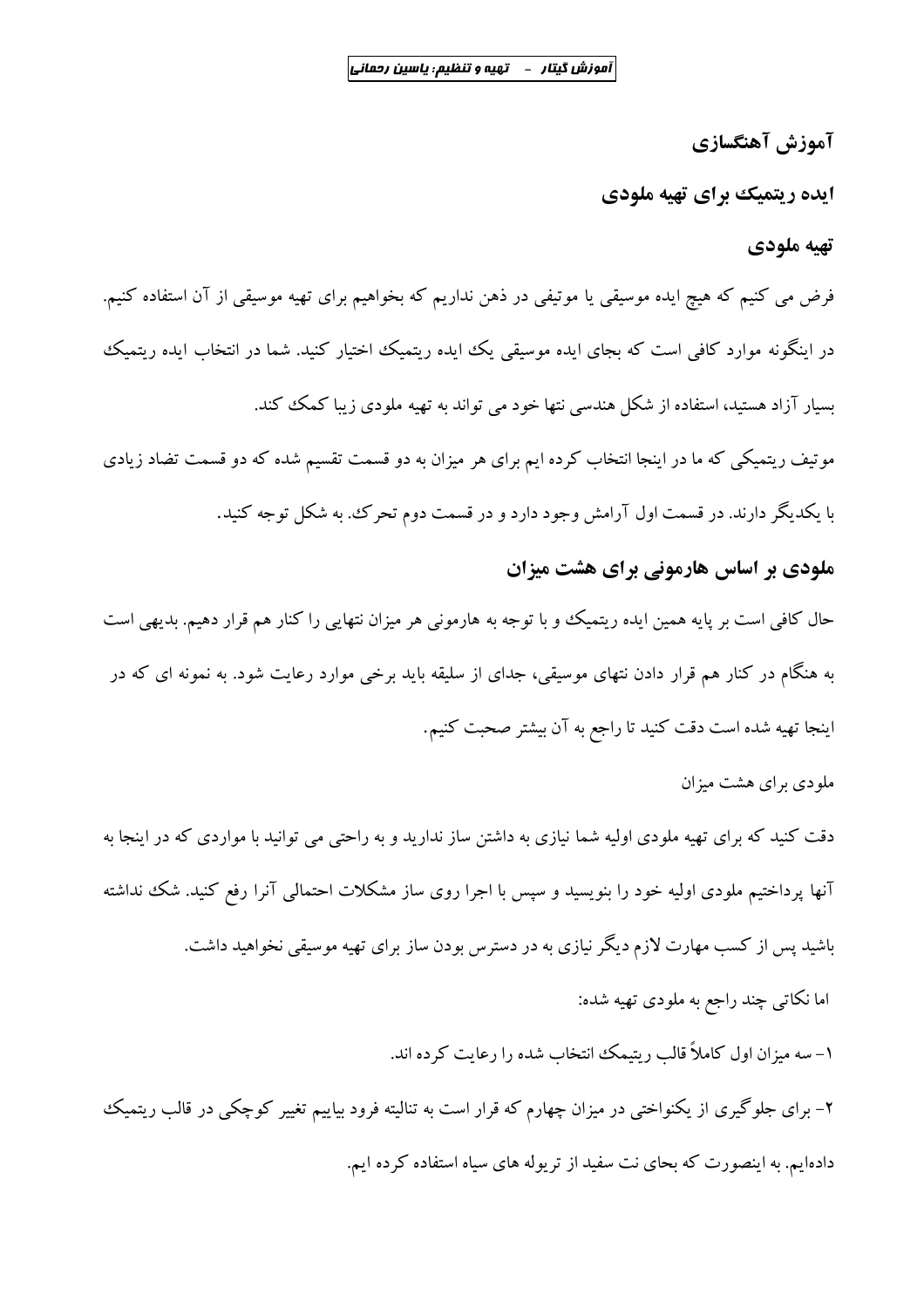۳– نتهای سفید در تمام حالت ها فاصله های سوم از آکورد های هر میزان است.

۴– نکته مهم : در تهیه نتهای دولاچنگ نیز روی هارمونی میزان دقت شده است اما هنگامی که می خواهیم روی یک نت سفید در میزان بعد فرود بیاییم، آخرین نتهای ملودی را بدون توجه به هارمونی میزان از آکورد مخالف استفاده می کنیم. بعنوان مثال در میزان اول چهار نت دولاچنگ آخر بدون توجه به هارمونی، بیشتر آکورد ر ماژور هفت را تداعی می کند تا سل ماژور. اینکار باعث فرود روانتر و بهتر ملودی به میزان بعدی می شود. ۵- تعداد پرشها نسبت به نتهای متصل کمتر است که این به زیبایی ملودی می افزاید.

۶– به جز یک مورد – میزان هفتم – که پرش اکتاو داشتیم در سایر موارد پرشها فاصله سوم یا در یک مورد چهارم بوده است. باید دقت کنیم که پرش با فاصله بلند به تعداد زیاد عمومآ نمی تواند زیبا باشد و کاربرد آن در میزان هفتم برای شکستن یکنواختی و رسیدن به یک نقطه اوج موضعی بوده است.

۷– ملودی تهیه شده با توجه به فضای مورد نظر می تواند فرق داشته باشد در اینجا فضا بیشتر نزدیک فضای پاپ – كلاسىك اختيار شده است.

# یک تمرین خوب با یک برنامه خوب و صحیح

یک تمرین خوب با یک برنامه خوب و صحیح آغاز می شود. اگر شما ۵ دقیقه تمرین را در برنامه یک روز شلوغ خود جا مىدهيد يا يك بعدازظهر كامل را صرف اين كار مىكنيد، بايد نحوه درست تمرين كردن را بدانيد. تمرين كردن جزئیات زیادی دارد که آموزش موسیقی محتاج آن است.

البته قطعاً زمانی که به درستی تمرین می کنید هم مسائلی از قبیل مشکلات موجود در قطعات، شگفتی های پنهان در آنها و تجربه های تازه هم به وجود می آید. اما می توانید از قبل خود را برای آنها آماده کنید.

یک برنامه صحیح به شما شیوه تمرکز حواستان روی یک مشکل برای برطرف کردن آن را آموزش می دهد. منظور از برنامه، توالی خشک یک سری فعالیت نیست. به جای خطوط خشک از پیش تعیین شده زمان فعالیت ها، در جستجوی روش طبیعی که می توانید این کارها را انجام دهید، باشید. برای مثال قبل از اجرای یک اثر حتماً به آن فکر کنید، در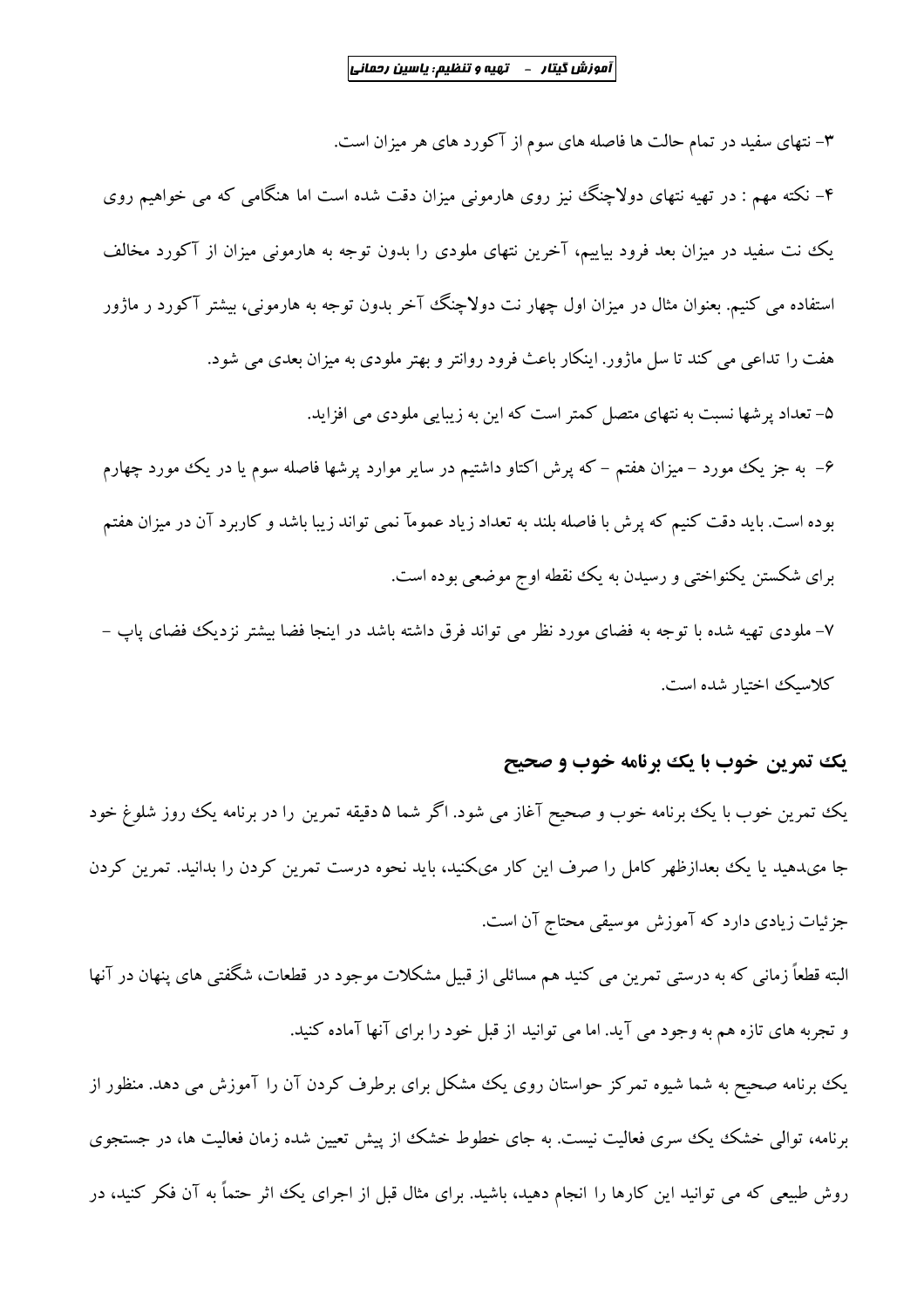زمان حال اجرا کنید و در آینده به اجرایتان گوش کنید و راجع به آن بیندیشید. می توانید در همه موارد از این روش استفاده کنید مثلاً برای آینده برنامهریزی کنید، سپس آنها را انجام دهید و بعد ببینید آیا واقعاً آنچه را که از قبل انتظارش را داشتید، انجام داده اید یا خیر اگر از این زاویه نگاه کنید، تمام این کارهایی که انجام می دهید برنامه اند. اگر قبل از شروع فعالیت به آن فکر کنید، برنامه شما دقیقاً شکل کارهایی که انجام می دهید را به خود می گیرد. حتماً باید قبل از شروع کار بدانید که چه می خواهید بکنید .بعد از آن متوجه خواهید شد که تمرینات شما چقدر خوب پیش رفته است.همیشه برنامه ریزی از درون ذهن شروع می شود اما اجازه ندهید که در آنجا باقی بماند. تصمیم هایی که گرفته اید و کارهایی که انجام داده اید (با ذکر اینکه در کدام یک از آنها موفق بوده اید و در کدام یک شکست خورده اید) را در جایی ثبت کنید، پس از مدتی آنها راهنماهای باارزشی برای شما خواهند شد. معلم های با تجربه و نوازندگان حرفه ای هم از همین ایده ها استفاده کرده اند .کتاب های فراوانی راجع به آموزش تمرین موسیقی نوشته شده است که پایه بیشتر آنها همین برنامه های روزانه بوده است. معلم ها با استفاده از فهرست های رپرتوار، برنامه های پیشرو آموزشی، تقویم تکالیف و سرفصل های دیگری از این قبیل، این کتاب ها را نوشتهاند. شما هم می توانید به جای خلق دوباره این روش ها، از آنها به درستی استفاده کنید. هاف لیوف ویولنیست آزاد و معلم معروف کالیفرنیایی، روش های جالبی برای تدریس ارائه داده است. او از صفحه های جدول بندی شده و فهرست های کار استفاده میکند.

#### برنامه ریزی

استفاده درست از وقت به هنگام تمرین ساز، از مهمترین عواملی است که پیشرفت شما را در نوازندگی تضمین می کند، به نکاتی که یکی از مدرسین موسیقی در این باره بیان کرده است دقت کنید .

جری کوکر (Jerry Coker) یرفوسور موسیقی و نوازنده توانای saxophone ، استاد دانشگاه و همچنین نویسنده بیش از ۲۰ کتاب در زمینه موسیقی Jazz در ارتباط با روشهای تمرین کردن موسیقی نظریاتی مفیدی دارد که در اینجا به نکات مهم آن اشاره می کنیم.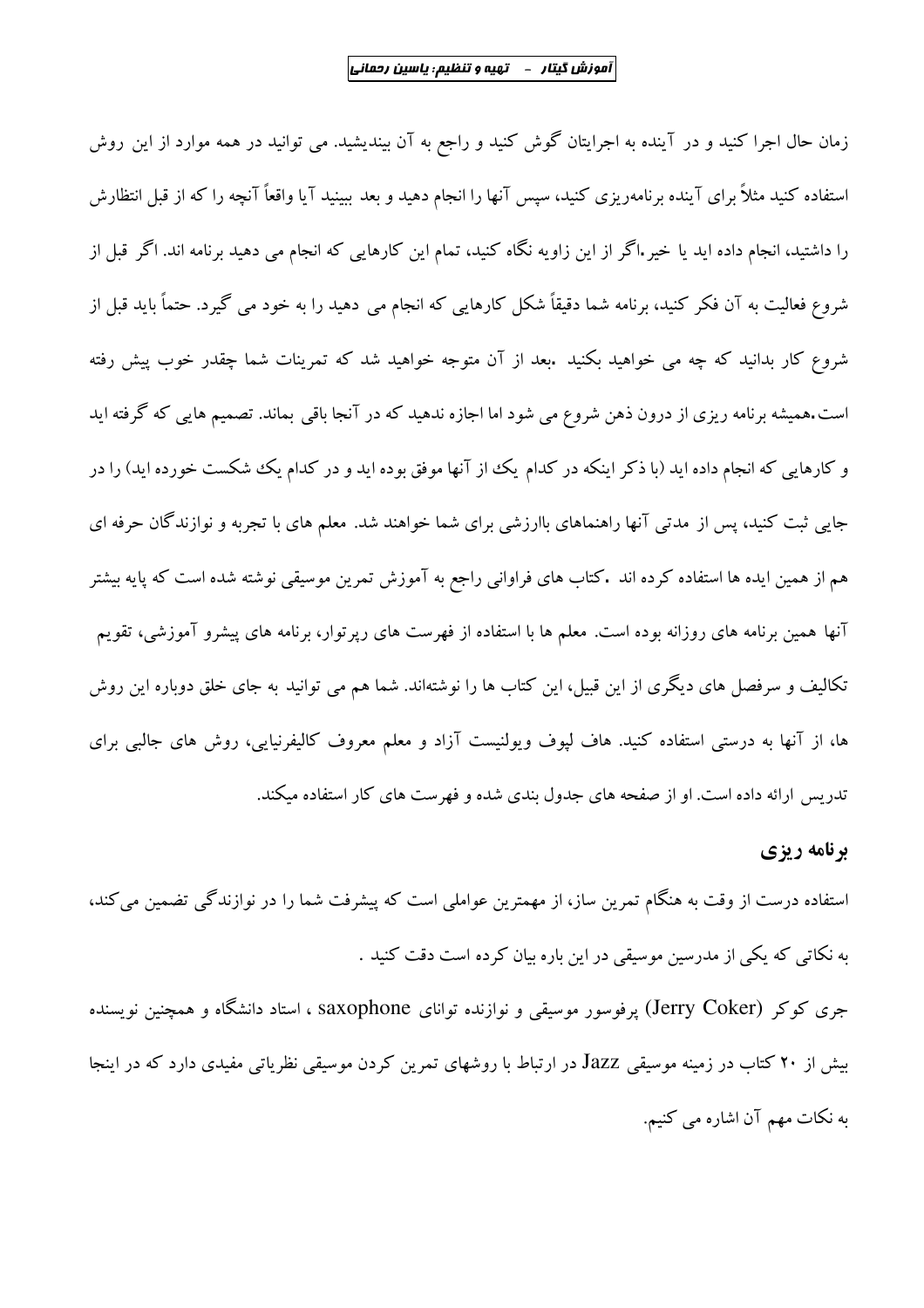او معتقد است که هنرآموز برای موفقیت باید تمرین منظم داشته باشد، حداقل روزی ۷۵ دقیقه. بسیاری از ما بیش ممکن است بیش از این مقدار طی روز تمرین داشته باشیم، اما نکته اینجاست که بهره لازم از زمان صرف شده را نمی بریم . ۱– ابتدا برای اینکه وارد دنیای موسیقی شوید به مدت ۵ دقیقه یک ملودی آرام را که دوست دارید تمرین کنید . ۲– به مدت ۱۵ دقیقه تمرین گام و آرپژ انجام دهید. ۳- به مدت ۱۰ دقیقه تمرین الگوهای ملودیک یا Riff انجام دهید. ۴- به مدت ۵ دقیقه روی ملودی های جدید با آکوردها Improvise کنید. ۵- برای مدت ۱۵ دقیق روی در آوردن ملودی از روی نوار یا CD کار کنید به اینکار Transcription گفته می شود. ۶– به مدت ۱۰ دقیقه روی نقطه ضعف های جدی خود کار کنید. مثلآ اگر در بعضی از گام ها ضعف دارید یا با سرعت های ز یاد مشکل دار بد به آنها بیرداز بد .

۷– برای مدت ۱۵ دقیقه نیز وقت خود را صرف یاد گیری یک آهنگ جدید بکنید که شامل ملودی و تحلیل هارمونی باشد.

#### استفاده از مترونم برای محاسبه ریتم موسیقی، چه کمکی به نوازنده کمک می کند؟

همانطور که می دانیم موسیقی بر دو پایه اصلی استوار است، اول صدا( زیروبمی) و دوم زمان( ریتم)، بنابراین توجه به عنصر ریتم در موسیقی و فراگیری اجرای صحیح انواع آن برای هنرجویان نوازندگی از اهمیت بالایی برخوردار است. اساس محاسبه ریتم موسیقی توسط ذهن نوازنده انجام می پذیرد و در واقع نوازنده باید بتواند ریتم قطعات را در ذهن خود محاسبه کند بر این اساس تمرین ریتم خوانبی موسیقی، بدون بکار بردن ساز، ذهن را برای محاسبه ریتم در نوازنده تربیت مینماید. آنچه که در مقاله " نت خوانی و اجرا" پیشتر بطور مفصل تری بیان شده، در این زمینه می تواند مفید باشد. در دوره ای که هنرجو سرگرم فراگیری دوره نوازندگی است، یکی از راههای خوب برای فراگیری محاسبه و اجرای ریتم در هنگام نواختن با ساز، اجرای ریتم توسط پا یا اصطلاحا روش" پا زدن" می باشد. اما اشتباه شایعی که غالبا در اوایل این دوره برای محاسبه ریتم توسط روش پا زدن اتفاق می افتد، بدینگونه است که هنرجویان ابتدا شروع به نواختن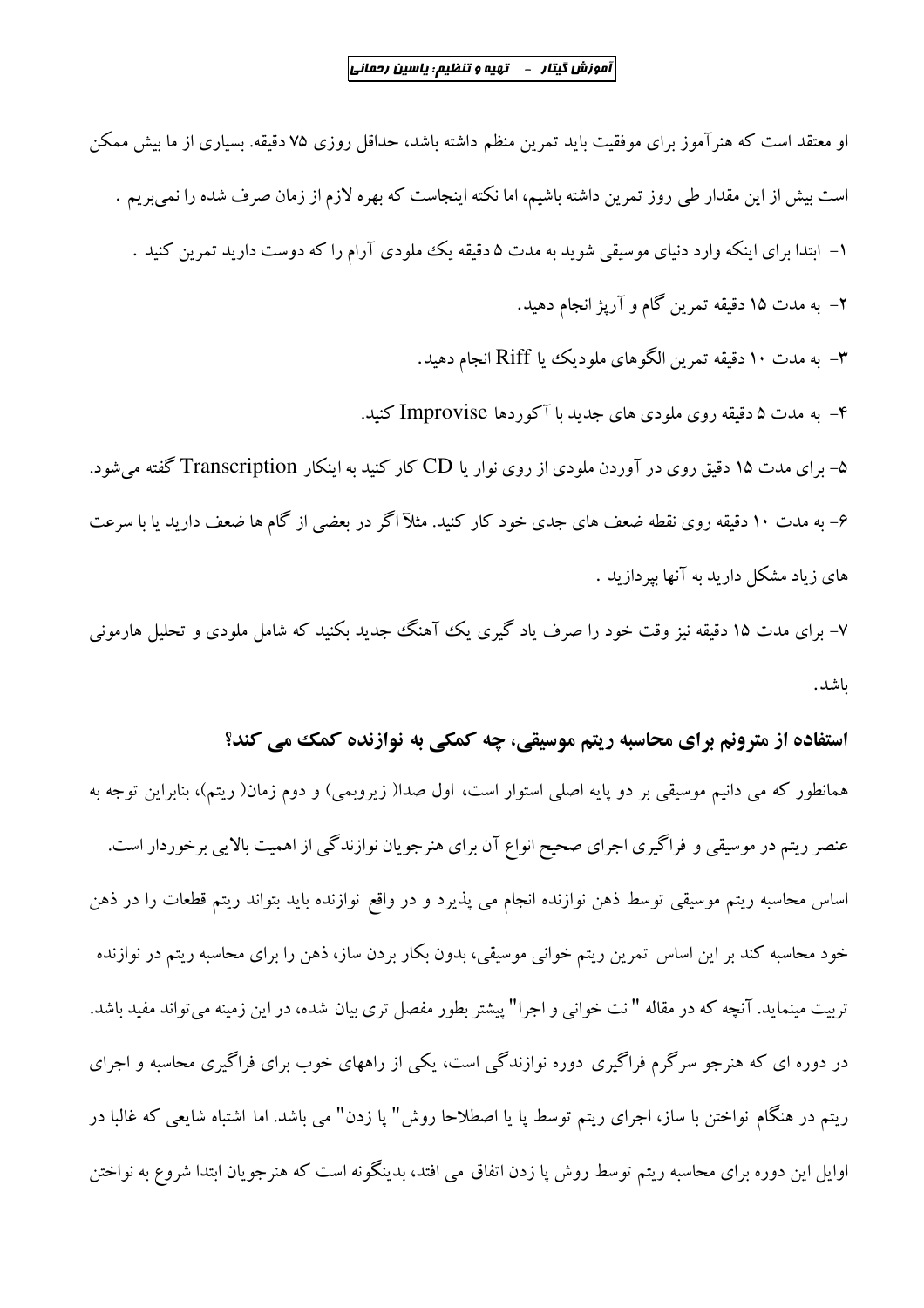می نمایند و سپس بر اساس نحوه نواختنشان شروع به پازدن می کنند و در این حالت که دیگر زمان پازدن ها با یکدیگر برابر نیست و حالت دلبخواهی در اجرای ریتم اتفاق می افتد، یعنی بعضی نت ها کوتاه تر و بعضی دیگر بلندتر از لحاظ زماني اجرا مي شوند.

متاسفانه این اشتباه باعث می گردد تا بجای آنکه هنرجو اجرای خود را بر پایه ریتم قطعه شکل دهد، ریتم قطعه را بر پایه تصورات و اجرای خود شکل می دهد و در این حالت دیگر قطعه با ریتم اصلی و صحیح خود اجرا نمی گردد و هنرجو نیز با تصور اینکه توسط روش پازدن ریتم نواختن خود را تحت کنترل دارد، یک تصورغلط از ریتم قطعه در ذهن خود پرورانده و بدون اطلاع از وجود این مسئله، ذهنیتی اشتباه از موسیقی مورد اجرا و ریتم آن پیدا کرده و درهنگام نواختنش این مورد بشدت نمود پیدا می کند. برای کمک به حل این مشکل می توانیم از دستگاه مترونم استفاده کنیم. هنرجو درهنگام نواختن با پازدن و استفاده همزمان از مترونم و هماهنگ نمودن ریتم پا با ریتم انتخاب شده برای مترونم، می تواند ذهن خود را برای اجرای صحیح ریتم پرورش دهد و مشکلی را که در بالا به آن اشاره شد را بتدریج حل نمايد.

مترونم دستگاه بسیار مفیدی است که استفاده از آن امروزه در دنیا، عملی بسیار معمول و جا افتاده می باشد. این دستگاه غیر از آنکه ریتم صحیح و بدون خطا و نوسانی را به نوازنده ارائه می کند، دایره زمانی و محدوده ضربی هر یک از ریتم های مختلف از کندترین تا سریعترین را، مانند لارگو(Largo)، آداجیو(Adagio)، آلگرو(Allegro). پرستو (Presto) و غیره را در اختیار نوازنده می گذارد.به مرور که فرد در نوازندگی مهارت می یابد، در اجرای صحیح و بدون نوسان انواع ریتم ها نیز تواناتر می گردد و کم کم میتواند بحدی از توانایی برسد که حتی بدون پازدن یا استفاده از مترونم ریتم موسیقی را بخوبی اجرا نماید و کمتر دچار اشتباهات ریتمیک شود. تمرین های ریتم خوانی قطعات بدون ساز، یا زدن و مترونم همگی ابزارهایی هستند که کمک به نوازنده می کنند تا ذهن او به توانایی محاسبه دقیق ریتم موسیقی رسد و نباید اینگونه تصورداشت که ازهمان روزهای آغازین آموزش، هنرجو بدون کمک گیری از روشهایی از این دست، قادر به اجرای بی نقص ریتم موسیقی می گردد.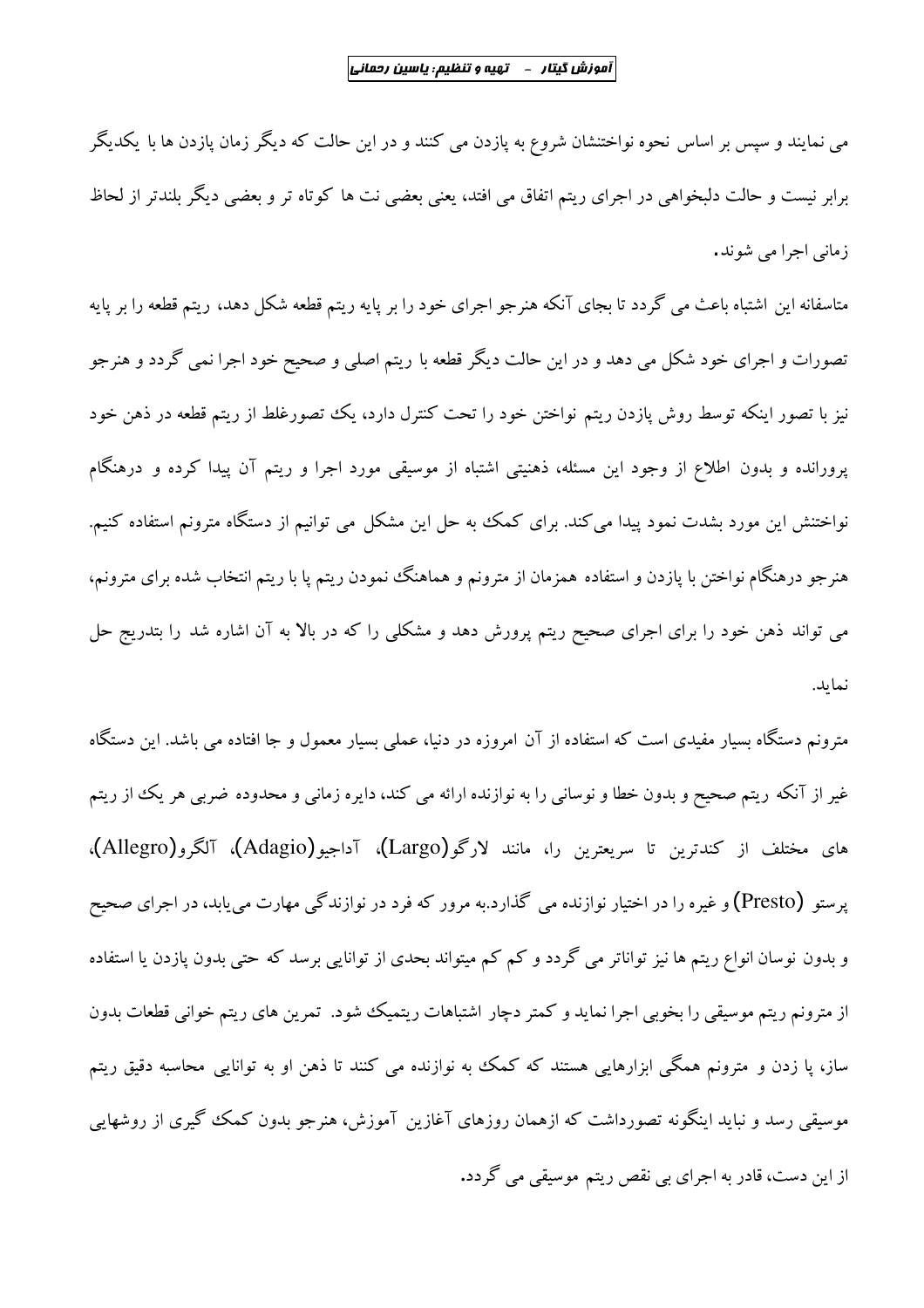استفاده از آینه درهنگام تمرین بعنوان ابزاری کنترل کننده، چگونه به نوازنده کمک می کند؟ هنگامی که نوازنده از تمرین نمودن ساز روبروی آینه بهره می جوید، در واقع مانند اینست که او از یک مربی برای کنترل استیل نواختنش بهره می جوید. با استفاده از آینه که می تواند در نقاط و زوایای مختلف دید نوازنده قرار گیرد، امکان کنترل استیل اندام های بدن نوازنده برای او فراهم می گردد. زیرا اولاً، در بسیاری از سازها (مانند گیتار)، وقتی نوازنده مشغول تمرين كردن با ساز است، كليه زوايا و حالات مختلف اندامهايش در ديد مستقيم او نيستند و گاهي ابعاد خود ساز و همینطور نحوه دست گرفتن آن باعث می شود تا نوازنده نتواند مستقیما وضعیت سر و گردن، شانه ها، انگشتها و مچ و دستانش، کمر و یا پاهایش را ببیند و از رعایت وضعیت صحیح استیل آنها، غافل می گردد. و ثانیا، با توجه به اینکه بسیاری از نکات مختلف موسیقایی وجود دارند که در هنگام تمرین بایستی توسط نوازنده کنترل گردند، این امکان بوجود می آید که فرد از دقت به استبل نواختنش غافل گردد. در اینجاست که اهمیت استفاده از آینه مشخص می گردد و به کمک آن می توان به بررسی زوایای کور وغیر قابل رویت مستقیم اندام ها، درهنگام نواختن ير داخت.

# اصطلاحات موسيقي

موزیک : (musique) به معنای تعلیمات روحی است. نت : (munt ) الفباي مخصوص موسيقى كه مركب از هفت گام است. موزیکال : (musical)په معنی همراه و آمیخته به موسیقی گام : (gamme) عبارت است از هفت صورت متوالی که به طور طبیعی درفواصل معین واقع شده باشد. تن : (ton ) واحد فاصله صوتي بين دو نت متوالي را تن مي گويند. مقام یا تنالیته :(tonalite) هر گاه یک قطعه موسیقی با نتهای معینی اجرا شود گویند که آهنگ دارای تنالیته است. مدولاسيون : (modulation) تغيير دادن مقام را مي گويند.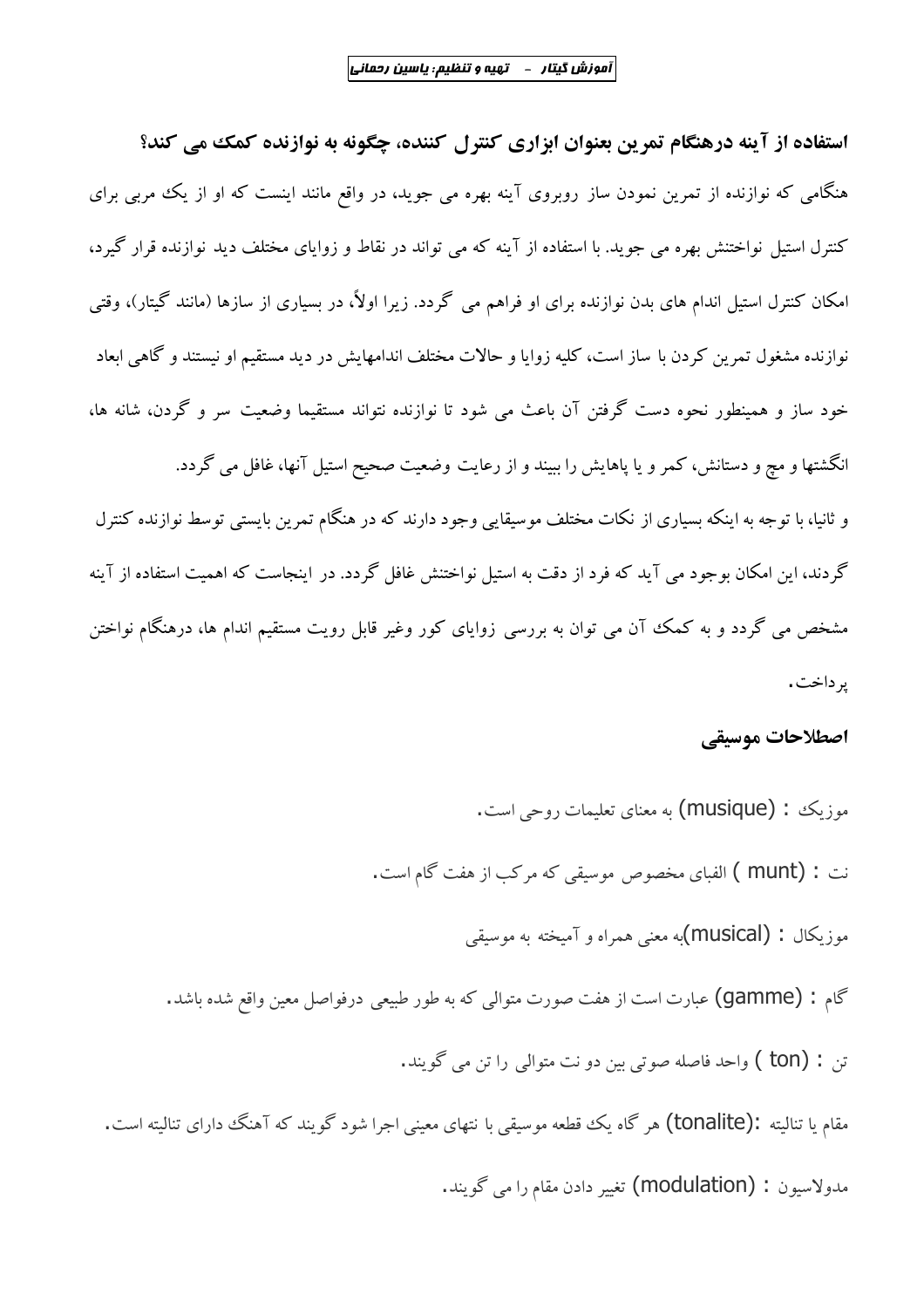آکورد : (accord) مجموع چند صورت را که تحت قاعده معینی ترکیب شود را اکرد گویند.

نوا یا ملودی : (melodi ) مایه اصلی موسیقی است.

همفون : (homophone) ملودی یا نوایی است که با ساز و آواز تنها اجرا شود.

پولیفون : (polyphone ) ملودی که از چند ساز و آواز تشکیل شده باشد.

ضرب یا ریتم : (rythme) در موسیقی عبارت از توالی ضربات آهنگ است و برای موزون کردن نوای موسیقی به کار می رود.

هارموني : (harmonie) دستورها و قواعد مدوني است كه بين اصوات مختلف در يك قطعه چند صدايي توافق و هماهنگی برقرار می سازد.

آريا : (aria ) قسمت اصلي و ملوديك ايرا را آريا گويند.

ارکستر فیلارمونیک، نام ارکسترهایی که وابسته به انجمن دوستداران موسیقی است.

اوورتور : بمعنی در آمد است و در موسیقی کلاسیک اورتور یک قطعه موسیقی سازی است که در مقدمه ایرای دسته جمعي اجرا مي شود.

الكرو : (allegro) قسمت هاي تند و سبك در موسيقي سنفونيك (الكرو) ناميده ميشود.

آرانژمان : (arrangement) در موسیقی چنانچه آهنگی را برای ارکستر مشخصی نوشته باشند و به صورت دیگر تنظیم شده باشدآنرا آرانژمان گویند.

- باريتون : (baryton) بم ترين صداي مرد.
	- تنور : (tenor) صدای مرد جوان.
	- كنتر آلتو : (contralto ) صداي يم زن.

سونات : (sonate )فرمي از موسيقي را مي گويندكه توسط يك ييا دو ساز اجرا شوند و شامل سه قسمت است.